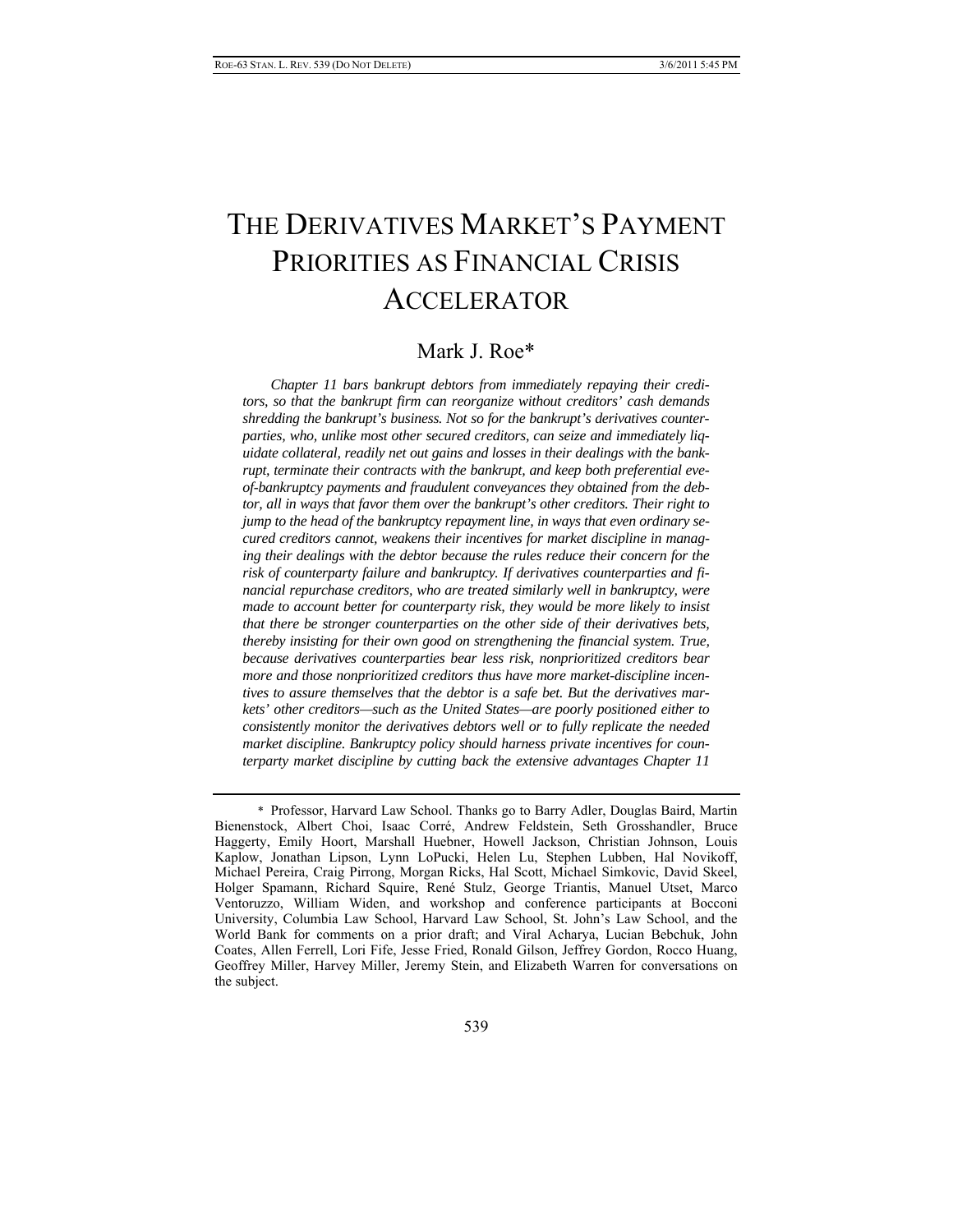*and related laws now bestow on these investment channels. More generally, when we subsidize derivatives and similar financial activity via bankruptcy benefits unavailable to other creditors, we get more of the activity than we otherwise would. Repeal would induce these burgeoning financial markets to better recognize the risks of counterparty financial failure, which in turn should dampen the possibility of another AIG-, Bear Stearns-, or Lehman Brothers-style financial meltdown, thereby helping to maintain systemic financial stability. Repeal would end the de facto bankruptcy subsidy of these financing channels. Yet the major financial reform package Congress enacted in response to the financial crisis lacks the needed changes.* 

| L | CHAPTER 11 SUPERPRIORITIES FOR DERIVATIVES AND REPOS 546                |  |
|---|-------------------------------------------------------------------------|--|
|   |                                                                         |  |
|   | B. The AIG, Bear, and Lehman Failures in Light of the Code 549          |  |
|   |                                                                         |  |
|   |                                                                         |  |
|   |                                                                         |  |
|   | II. THE CORE BANKRUPTCY ISSUE: CODE-INDUCED DISINCENTIVES TO            |  |
|   |                                                                         |  |
|   | A. Incentives and Disincentives for Market Discipline555                |  |
|   | 1. Counterparties often have needed skills, but limited incentives555   |  |
|   | 2. Exposed creditors have incentives, but limited skills 556            |  |
|   | 3. The United States of America as missing creditor 558                 |  |
|   |                                                                         |  |
|   | B. The Code-Induced Weakening of Market-Discipline Mechanisms560        |  |
|   |                                                                         |  |
|   |                                                                         |  |
|   |                                                                         |  |
|   |                                                                         |  |
|   | 5. By substituting into stronger financing structures 562               |  |
|   | 6. By moving from overnight repos to longer-term financing 562          |  |
|   |                                                                         |  |
|   | 8. By discouraging knife's-edge, systemically dangerous financing564    |  |
|   |                                                                         |  |
|   | 1.                                                                      |  |
|   | 2. AIG: collateral calls, runs, and private lenders' refusal to lend565 |  |
|   | 3.                                                                      |  |
|   |                                                                         |  |
|   |                                                                         |  |
|   |                                                                         |  |
|   |                                                                         |  |
|   |                                                                         |  |
|   | 2. The necessary incompleteness of contract: the United States as de    |  |
|   |                                                                         |  |
|   |                                                                         |  |
|   | 1. Reshaping the Bankruptcy Code's safe harbors 572                     |  |
|   | 2. Justified exceptions for the derivatives and repo markets573         |  |
|   |                                                                         |  |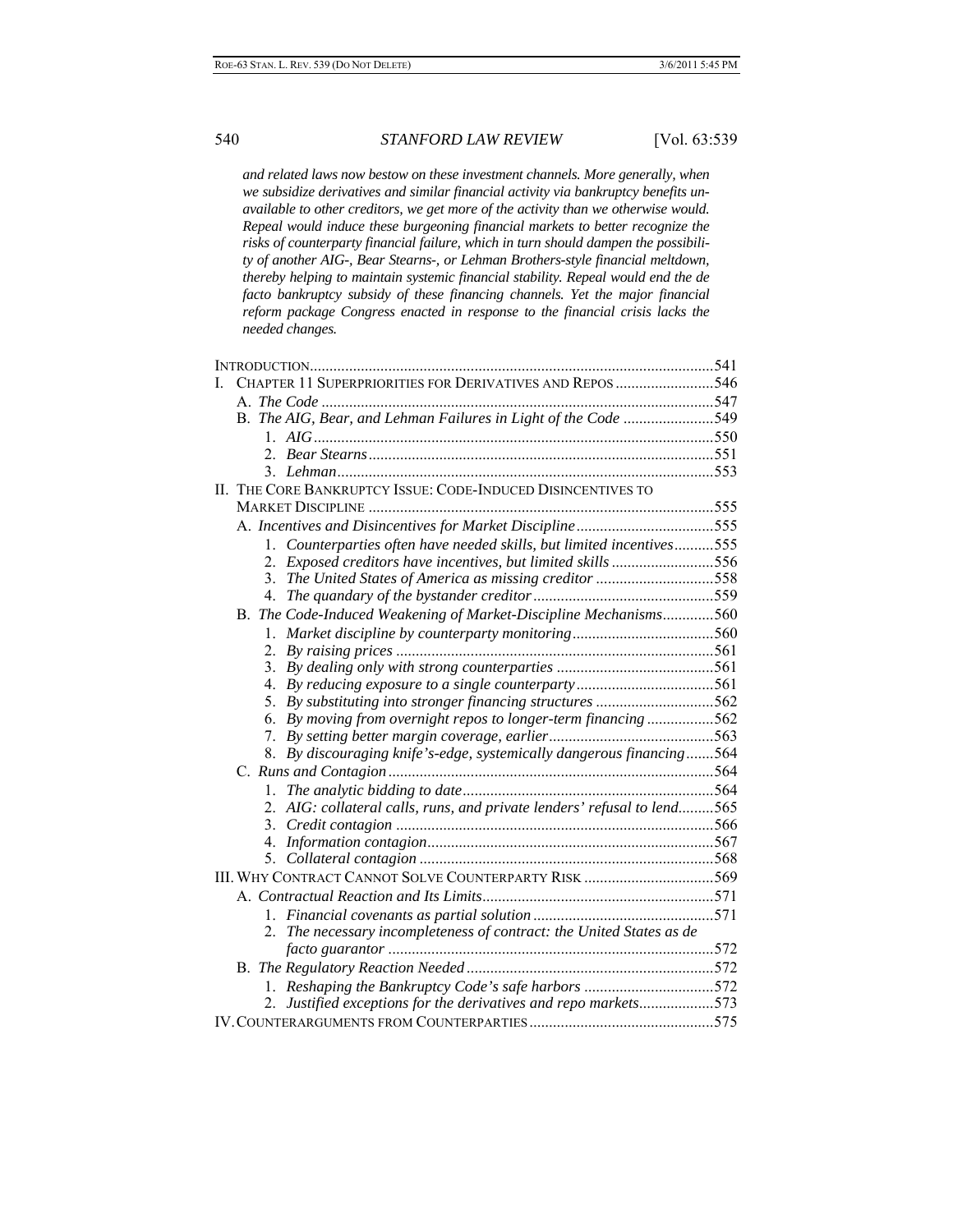| A. Would Repeal Change Derivatives Market Incentives? 575           |  |
|---------------------------------------------------------------------|--|
|                                                                     |  |
| C. Financial Necessity: Are Derivatives and Repos Like Banking? 581 |  |
|                                                                     |  |
|                                                                     |  |
|                                                                     |  |
| V. WHAT THE DODD-FRANK FINANCIAL REFORMS DO AND FAIL TO DO585       |  |
| A. Dodd-Frank: Nothing on Bankruptcy Superpriorities 585            |  |
|                                                                     |  |
|                                                                     |  |

#### **INTRODUCTION**

The AIG, Bear Stearns, and Lehman Brothers failures were at the heart of the 2008-2009 financial crisis and economic downturn. Some said their failures sparked a financial panic, others that it exacerbated the downturn. Some said their failures transmitted financial troubles emanating elsewhere in the economy in a way that brought the underlying economic damage to a head.<sup>1</sup> Here, I show that the Bankruptcy Code's favored treatment of these firms' massive derivatives and financial repurchase (repo) contracts facilitated the firms' failures, by undermining market discipline in those markets in the years before these firms failed.

The Bankruptcy Code did so by sapping the failed firms' counterparties' incentives to account well for counterparty risk—the risk that their financial trading partner would fail (as AIG, Bear, and Lehman eventually did). Policymakers at the highest levels expected private monitoring to substitute for public monitoring, perhaps unaware that bankruptcy rules reduced those private incentives. Alan Greenspan, who chaired the Federal Reserve, extolled the derivatives players' "strong incentives to monitor and control [counterparty risk] . . . . [P]rudential regulation is supplied by the market through counterparty evaluation and monitoring rather than by authorities. . . . [P]rivate regulation generally is far better at constraining excessive risk-taking than is government regulation."<sup>2</sup> As late as 2008, Greenspan praised "counterparties' surveillance"

 <sup>1.</sup> *Compare* Thomas Ferguson & Robert Johnson, *The God that Failed: Free Market Fundamentalism and the Lehman Bankruptcy*, 7 ECONOMISTS' VOICE 1, 5 (2010), *with* John H. Cochrane & Luigi Zingales, *Lehman and the Financial Crisis*, WALL ST. J., Sept. 15, 2009, at A21.

 <sup>2.</sup> Alan Greenspan, Chairman, Fed. Reserve Bd., Remarks at the 2003 Conference on Bank Structure and Competition (May 8, 2003) (transcript available at http://www.federalreserve.gov/boarddocs/speeches/2003/20030508/default.htm); *see* Benjamin M. Friedman, *Two Roads to Our Financial Catastrophe*, N.Y. REV. BOOKS, Apr. 29, 2010, at 27.

Counterparties are the two parties to the contract. A contract for the sale of goods has a buyer and a seller, the counterparties. In the derivatives and repo markets, each counterparty typically buys and sells related obligations. Counterparty risk is the risk not of the contract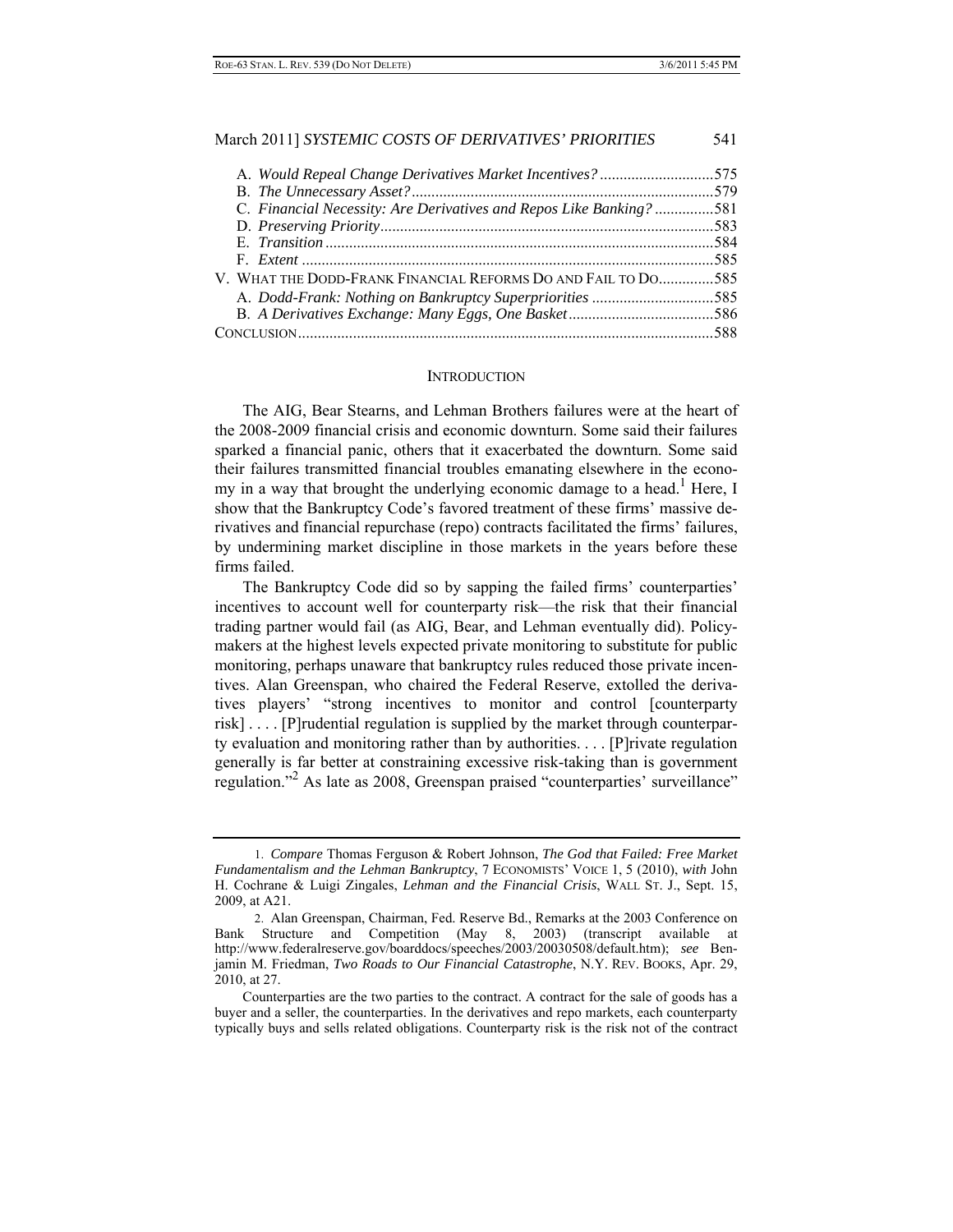as "the first and most effective line of defense against fraud and insolvency." "JPMorgan," he said, "thoroughly scrutinizes the balance sheet of Merrill Lynch before it lends. It does not look to the Securities and Exchange Commission to verify Merrill's solvency."<sup>3</sup>

We now know that such scrutiny was not thorough. Worse, in the end, the financial sector relied on the government for far more than verifying counterparty solvency, obtaining the Federal Reserve's and U.S. Treasury's cash to bail out the seriously insolvent.

I show here that bankruptcy priority perniciously weakens market discipline in the derivatives and repo markets because the stronger counterparties know that they often enough will be paid even if their derivatives or repo counterparty fails. Were the Bankruptcy Code superpriorities not so broad, the failed firms' financial trading partners would have anticipated that they might not be paid if they had weak counterparties that failed. Understanding this, they would have been further incentivized to lower their exposure to a potential failure of Lehman, AIG, or Bear. Were the superpriorities not in the Code, each failed firm would itself have been incentivized to substitute away from their own risky, often overnight financing and toward a stronger balance sheet to better attract trading partners. Were the superpriorities not in the Code, the three firms' counterparties would have had reason to diversify away from some trades with the failed firms into trades with other financial firms. Were the superpriorities not in the Code, the extra risk borne by counterparties would be more accurately priced and, at the higher pricing, we'd have had less systemically risky activity. Together, those incentives to market discipline should have made each of these three firms less financially central and less interconnected. They would likely have had less superpriority debt. The financial system would have been more resilient.

These bankruptcy-based problems are not small. When Bear failed, a quarter of its capital came from the repo market via short-term, often overnight, borrowings.<sup>4</sup> Without the Code's priorities, such a precarious capital structure would not have been viable. When AIG failed, its excessive credit default derivatives exposure destabilized it further. Without the Code's priorities for AIG's derivatives trading partners, such a precarious position for AIG would not have been so easily viable. Without the Code's priorities, AIG's counterparties would have had reason to worry earlier about AIG's potential to fail to make good on its derivatives obligations.

itself (e.g., that interest rates move adversely), but that the contracting partner (the counterparty) is unable to pay.

 <sup>3.</sup> ALAN GREENSPAN, THE AGE OF TURBULENCE 257 (2008).

 <sup>4.</sup> *See* The Bear Stearns Cos., Quarterly Report (Form 10-Q), at 5 (Apr. 14, 2008) [hereinafter Bear Stearns Form 10-Q], *available at* http://www.sec.gov/Archives/edgar/data/ 777001/000091412108000345/be12550652-10q.txt.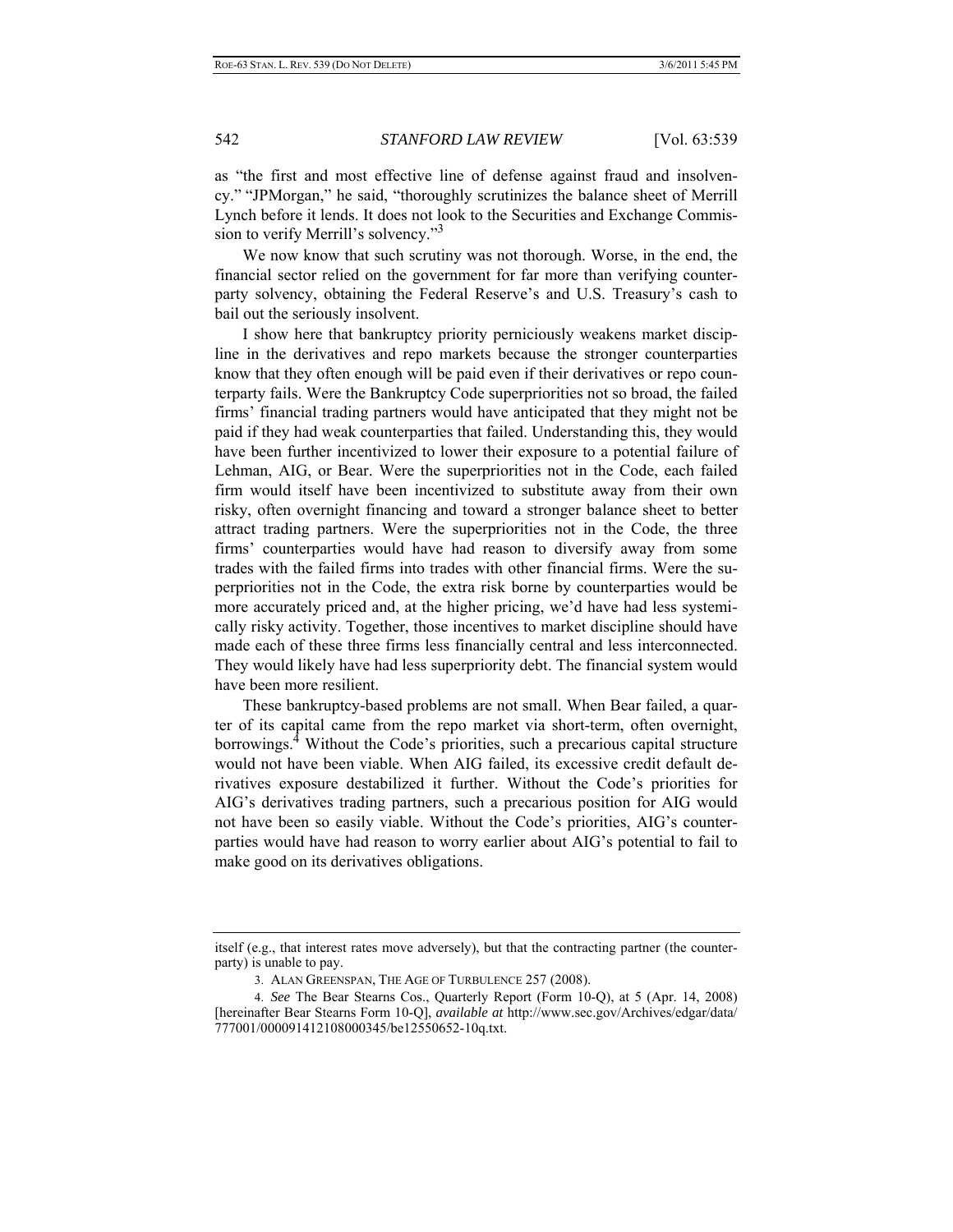That is the downside of favoring the derivatives and repo markets in bankruptcy. But risk-free investments with a very high bankruptcy priority have major efficiency potential. Superpriority investment channels can lower information and negotiation costs for lenders and borrowers, facilitating financing flows that otherwise would not occur. Such efficient flows, if they could proceed without imposing costs on other parties or on the financial system and the economy, deserve a supportive legal framework. The problem, though, is that the major superpriority vehicles come packaged with systemically dangerous consequences, because systemically central institutions disproportionately use the bankruptcy-safe package. And, while a low-risk channel is supported, some major part of that risk ends up borne by the United States as backer of major, too-big-to-fail financial institutions. If we could separate efficient flows from systemically dangerous flows—and then allow the first, while restricting the second—we could strengthen finance in two dimensions. But if we cannot separate the efficient from the dangerous, we need to choose. Given our recent experience, the best policy choice with the information at hand is to strengthen the system in the critical dimension of systemic stability. To do so, we need to sharply cut back the priority package.

Overall, these are not just local financial structures that failed: When the financial crisis began in June 2007, we had \$2.5 trillion in overnight repos, while the aggregate insured bank deposits in the United States were not even twice that.<sup>5</sup> The overall derivatives market was backed by \$4 trillion of collateral in December 2008, and just one type of derivatives market—the interest rate swap, explained below—grew to more than \$400 trillion.<sup>6</sup>

 Figure 1 illustrates the market's explosive growth in the dozen years preceding the financial crisis. In 1994, the private business debt and interest rate derivatives markets were about the same size, at \$13 trillion for the former and \$11 trillion for the latter. In the subsequent fifteen years, the business debt market tripled to \$34 trillion, while the interest rate derivatives market increased nearly fortyfold to \$430 trillion. Combine the overnight repo market with the collateralized portion of the derivatives market, and we have a financial market *bigger* than the government-insured banking system. If there's a

 <sup>5.</sup> For total repo, see Figure 2 and supporting sources. For total insured deposits, see FDIC, STATISTICS AT A GLANCE (2007), *available at* http://www.fdic.gov/bank/statistical/ stats/2007jun/FDIC.pdf.

 <sup>6.</sup> INT'L SWAP & DERIVATIVES ASS'N, ISDA MARKET SURVEY (2010) [hereinafter 2010 ISDA MARKET SURVEY], *available at* http://www.isda.org/statistics/pdf/ISDA-Market -Survey-annual-data.pdf; INT'L SWAPS & DERIVATIVES ASS'N, ISDA MARGIN SURVEY 2009, at 3 (2009), *available at* http://www.isda.org/c\_and\_a/pdf/ISDA-Margin-Survey-2009.pdf. In an interest rate swap, one party trades a floating interest rate for a fixed rate on, say, \$100 million of debt that neither party has borrowed or lent. The \$100 million "notional" amount is often reported as the transaction's size. At year-end 2008, that notional amount totaled \$400 trillion. But it is the smaller interest payment obligation that is being swapped, with the collateral transferred even smaller. That lower collateral amount goes into the text's still-big \$4 trillion number.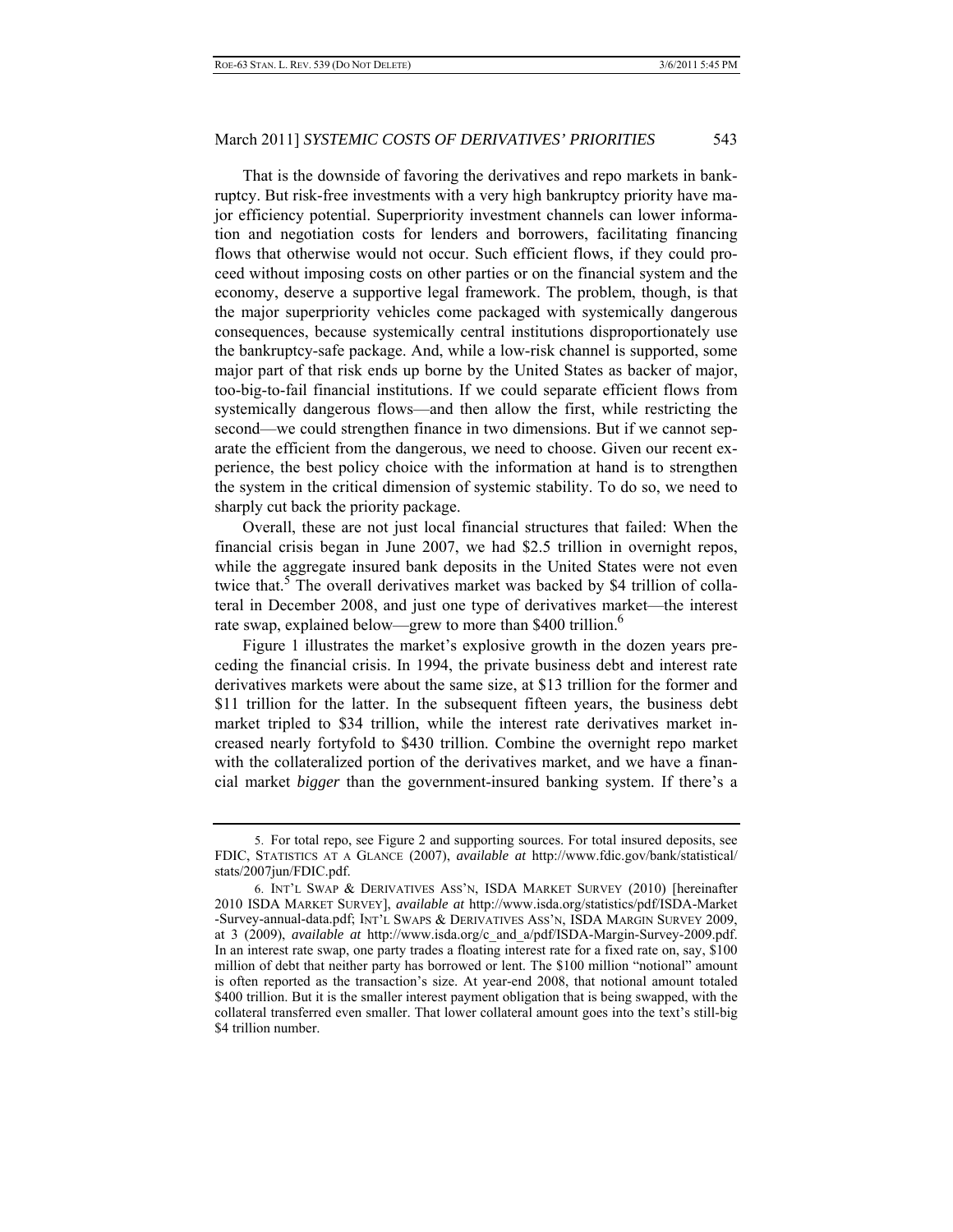failure in these markets, the initial governing rules come from the Bankruptcy Code.





A roadmap for this Article: In Part I, I describe the counterparties' Codebased advantages. Although several are conceptually sound in that the Code accommodates potentially useful financial channels, most go beyond wise bankruptcy and financial policy. Several otherwise-sensible local accommodations become unsound public policy when we account for the potential systemic damage they entail.

In Part II, I show how the Code's advantages sap counterparties' incentives for market discipline when dealing with the weak debtor. The Code thereby discourages financial resiliency. Understanding how this happens adds to important prior work on the derivatives priorities. Prior work focused on the problem of financial contagion and a bank-run-style collapse of a derivatives-heavy entity, with the Code priorities facilitating a run and collapse.

Run analysis is important, and I analyze it further. But, regardless of run and contagion analysis, I seek to shift policymakers' focus from the moment just prior to the institution's collapse to the months and years well before col-

 <sup>7.</sup> *See* BD. OF GOVERNORS OF THE FED. RESERVE SYS., FLOW OF FUNDS ACCOUNTS OF THE UNITED STATES 9 (2010), *available at* http://federalreserve.gov/releases/z1/20100917/ z1.pdf (growth in private business debt); 2010 ISDA MARKET SURVEY, *supra* note 6 (growth in derivatives).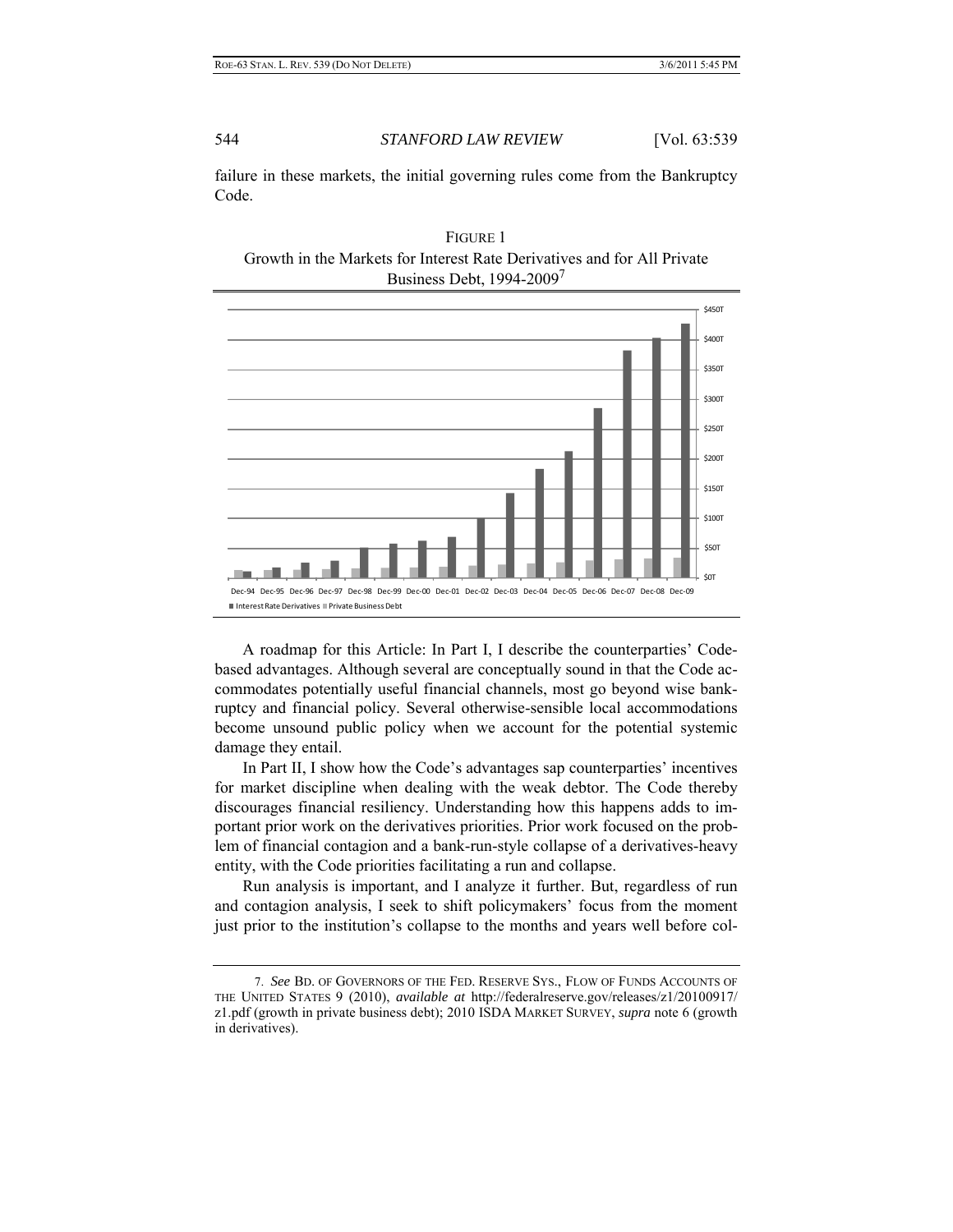lapse. Better bankruptcy law could create better incentives than it does now for counterparties to more efficiently structure their trillion-dollar derivatives and repo books so as to *avoid* an eventual counterparty collapse, rather than to *mitigate* the consequences of an actual collapse. This enhanced market discipline is where, I argue, lie the major benefits of reducing the bankruptcy priorities for the derivatives and repo markets. Indeed, reversing the weakened market discipline is important regardless of whether the discipline is sapped by superpriority or by ordinary priority. We'd want to confront the Code's impact regardless.

In Part III, I extend this ex ante, market-discipline analysis by analyzing why a financially central firm's other creditors usually cannot adjust their contracts to resolve the Code's current major disincentives to counterparty monitoring in the derivatives context. Code priorities that *reduce* the derivatives counterparties' risks and market-discipline incentives thereby *raise* risks that the firm's other creditors face. Risk is transferred, not eliminated. Conceptually, those other creditors can reduce their exposure to a risky debtor, raise their prices, or watch the debtor more closely. But the relevant players here are not always the best informed and best skilled at understanding and reducing resulting risks because they often are not themselves derivatives and repo professionals. The largest affected creditor is the United States as de facto guarantor of weakened but too-big-to-fail financial debtors. It can provide prudential regulation, not market discipline. The United States has no contract, unless we conceptualize the Bankruptcy Code rules as its de facto contract. If we do so, that contract needs to be revised going forward.

Hence, one channel to the 2008 bailouts ran through the Bankruptcy Code. While other causes are likely to have been more important, the bankruptcy rules' impact on derivatives players' incentives when structuring their transactions needs further analysis.

In Part IV, I examine the core arguments favoring derivatives and repo priorities. Although several bankruptcy advantages for each are functional and ought to be kept, the full range is far too broad. I also add two negative, perhaps serious, macroeconomic implications of derivatives priorities. The Code's superpriorities were first justified as measures to reduce contagion. But, as has been shown before, they can spread contagion as well as contain it. Worse, the superpriorities also facilitate information contagion and encourage simultaneous liquidation of debtors' assets in a financial crisis. Both difficulties were strongly in play in the financial crisis. I bring forward reasons why the Code's superpriorities exacerbate both.

Information contagion arises when lending markets discover they do not understand counterparty financial strength and stop lending until they acquire enough information; bankruptcy superpriority discourages early counterparty information acquisition. Collateral-value contagion arises when financiers simultaneously sell similar assets, depressing their prices if the market is not fully liquid, thereby compromising the immediate value of their assets. The lower-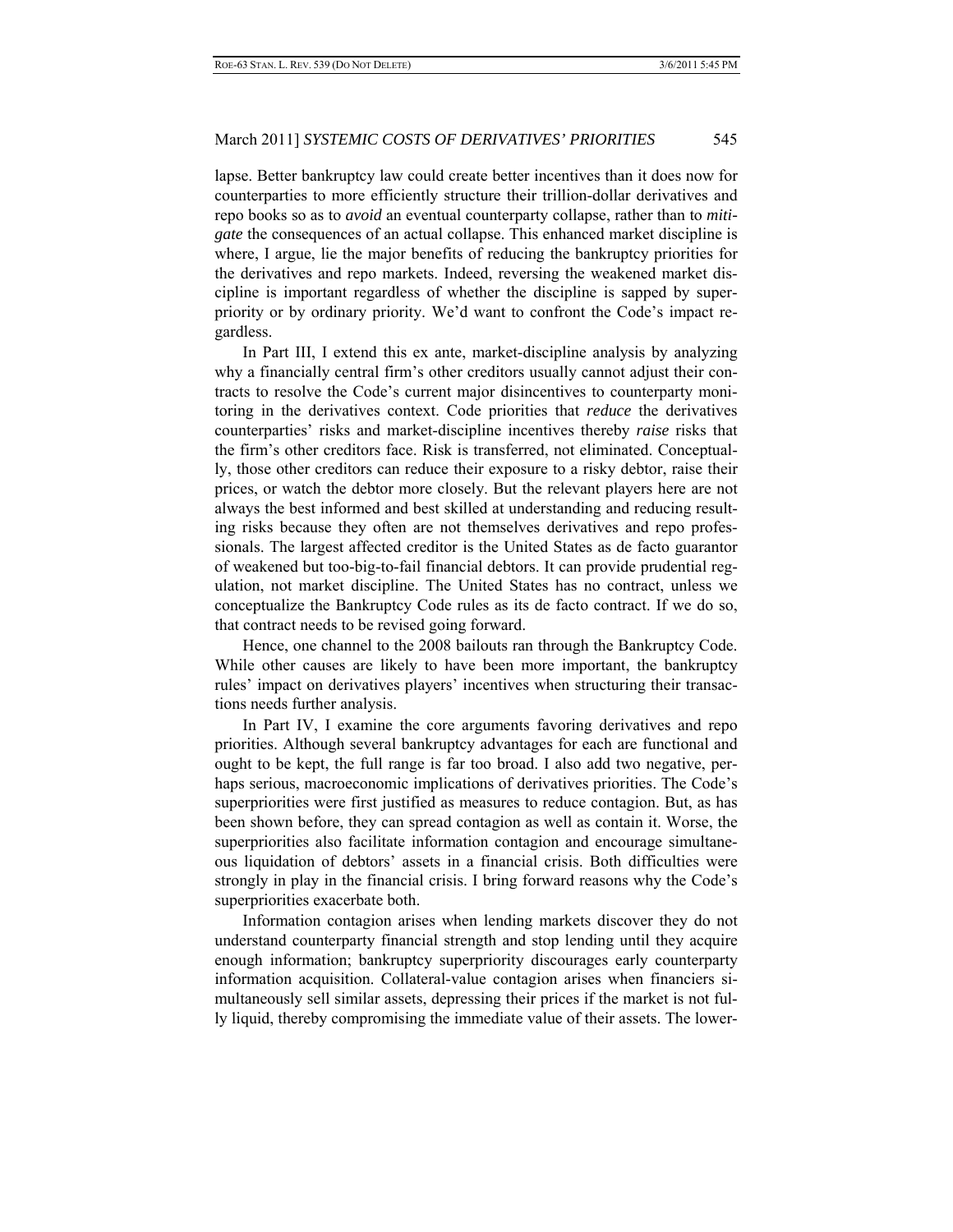ing of immediate asset value induces other lenders to the debtor to declare a default, seize collateral, and liquidate that collateral.

The Bankruptcy Code allows derivatives and repo creditors, but not most others, to immediately seize and sell off their collateral, and to demand and keep eve-of-bankruptcy collateral, thereby facilitating collateral contagion. These two effects—information contagion and collateral-value contagion—are run-*enhancing* consequences of the superpriority rules we have. I show the logical links between the Code's payment priorities and these two crisisexacerbating difficulties.

I then conclude. The Bankruptcy Code's safe-harbor superpriorities for derivatives and repurchase agreements are ill conceived. Like others before me, I am skeptical that the bankruptcy priorities are wise, but my skepticism comes from a different analysis, one based primarily on the counterparties' ex ante incentives. The Code priorities decrease the derivatives players' ex ante market discipline. The de facto bankruptcy subsidies for these financing channels expand the market beyond what it otherwise would be. Without the priorities, the players would have reason to substitute into safer financing channels. But noting this incentive alone is not enough to justify a change in policy, because lower market-discipline, monitoring, and substitution incentives for some creditors correspondingly mean greater incentives for the other creditors. If the others react well, contractually or otherwise, there is little cost to the enhanced priority of derivatives. I show that for many systemically important financial institutions, their other creditors cannot react well because they are poorly informed or because they, like the United States, are distant and contingent.

The Code thereby encourages risky, knife's-edge financing, which, when pursued in financially central firms, transfers risk to the United States as the ultimate guarantor of the key firms' solvency. We get more derivatives and repo activity than we would otherwise. Financial resiliency is drained; market discipline, weakened.

### I. CHAPTER 11 SUPERPRIORITIES FOR DERIVATIVES AND REPOS

Repos and derivatives differ financially from one another, but enjoy the same advantages under the Code. A financial repurchase agreement—called "repo" in that market—is a sale of a financial instrument, such as a treasury bill, with the seller promising to buy that asset back, often the next day. The agreed repurchase price is a little higher than the sale price, with the difference being the de facto interest. The instrument sold is usually called the collateral, as the transaction is functionally a loan. Repos are typically used to finance a firm, often a financial firm.

Derivatives trade financial outcomes such as those of changing currency rates or of long-term for short-term interest rates. Some derivatives are effectively guarantees of financial performance of a third party. One party (often AIG in the years prior to the financial crisis) promises to pay a risk-avoiding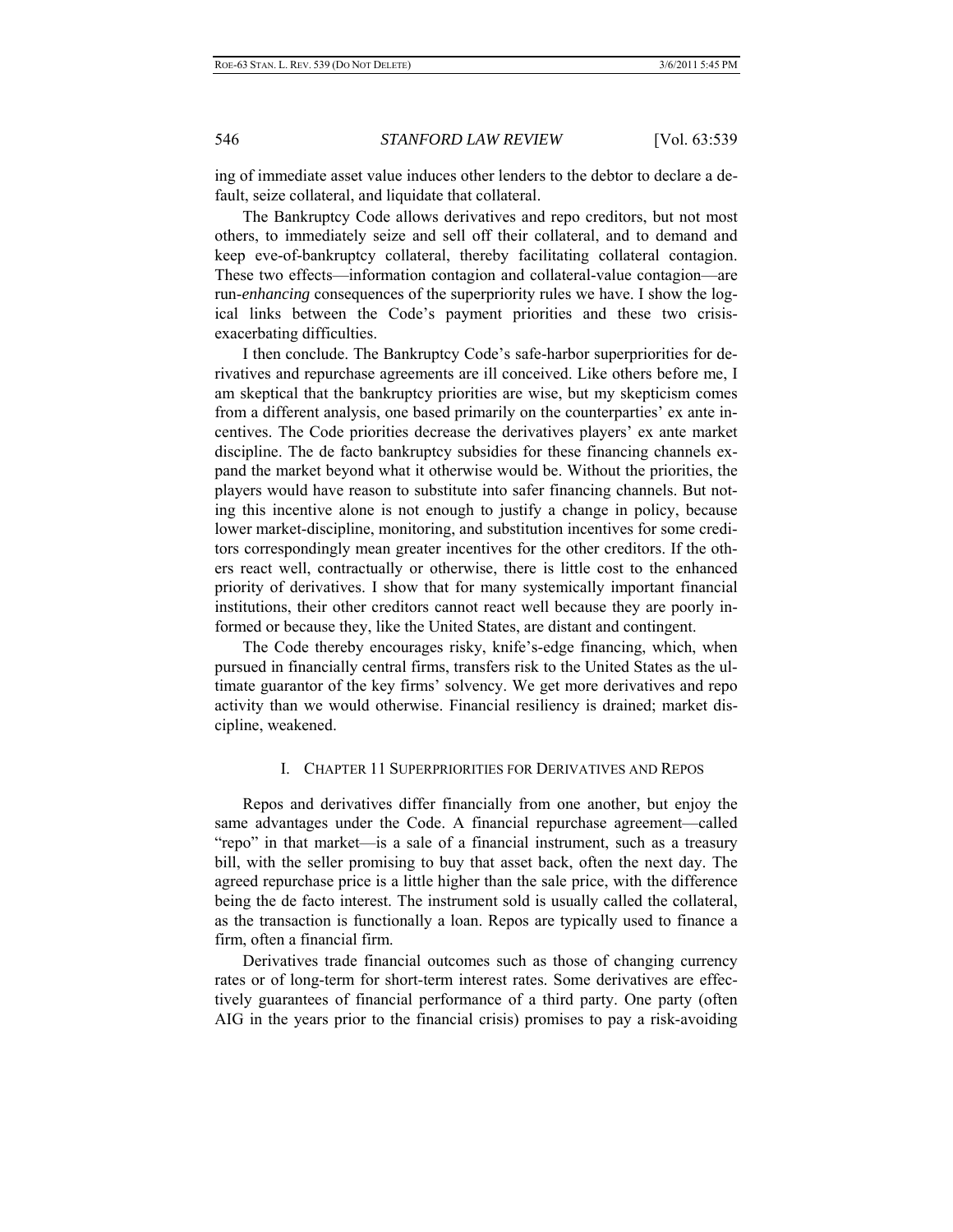party if a third party defaults on its financial obligations. Derivatives typically transfer risks.

These two financing channels, once backwaters for financial flows, became mainstream in recent decades. They are treated more favorably in bankruptcy than are other loans, trades, and investments. Some of the analysis and Code impact applies to one of the finance channels, some to the other, some to both.

# A. *The Code*

A failing firm's bankruptcy filing strips its creditors of rights that they would otherwise have. First, the Bankruptcy Code bars the debtor's creditors from suing the debtor for repayment, bars them from trying otherwise to collect debts due from the bankrupt, and—if the creditors are secured—bars them from immediately seizing or liquidating their security. Second, creditors who are repaid on an old loan in the ninety days before bankruptcy often must return those payments to the bankrupt, thereby allowing all creditors to share in that value. Third, ordinary creditors, unlike derivatives counterparties, lack the right without court permission to set off as many of their own debts due *to* the debtor against debts due *from* the debtor. Fourth, bankrupts can recover prebankruptcy fraudulent conveyances—which arise when the debtor sells its own assets for less than their fair value—for the benefit of all of the bankrupt's creditors. Fifth, the Code limits most creditors' and suppliers' rights to terminate contracts with the bankrupt. Sixth, creditors cannot terminate their contracts with a bankrupt if the firm files to reorganize its finances in Chapter 11.<sup>8</sup>

For creditors holding derivatives and repurchase agreements with the bankrupt, each rule is reversed to favor the derivatives and repo creditors. First, these counterparties can immediately collect on their debts at the beginning of a bankruptcy while other creditors cannot. Second, they need neither return eveof-bankruptcy preferential payments on old debts nor give back preferential collateral calls that other creditors must return. Third, they have broader setoff rights that allow them to escape handing over money they owe to the debtor. Fourth, they are exempt from most fraudulent conveyance liability. Fifth, derivatives counterparties can choose whether or not to terminate contracts. Sixth, they need not suffer the debtor's typical bankruptcy option to assume or reject

 <sup>8.</sup> *See* 11 U.S.C. § 362(d) (2006) (automatic stay); *id.* § 547 (requiring return of preferences); *id.* § 362(a)(7) (setoffs); *id.* § 548 (fraudulent conveyance liability for mismatched consideration); *id.* §§ 365, 541(c)(1) (debtor's contract right is property of the estate); *id.* § 365(e)(1) (providing for unenforceability of *ipso facto* clauses that make the debtor's bankruptcy a default under its contract). Bankruptcy aficionados will see exceptions and qualifications, such as the need for secured-creditor "adequate protection" and the multiple steps for preference recovery. For textual brevity, I state the general rules summarily.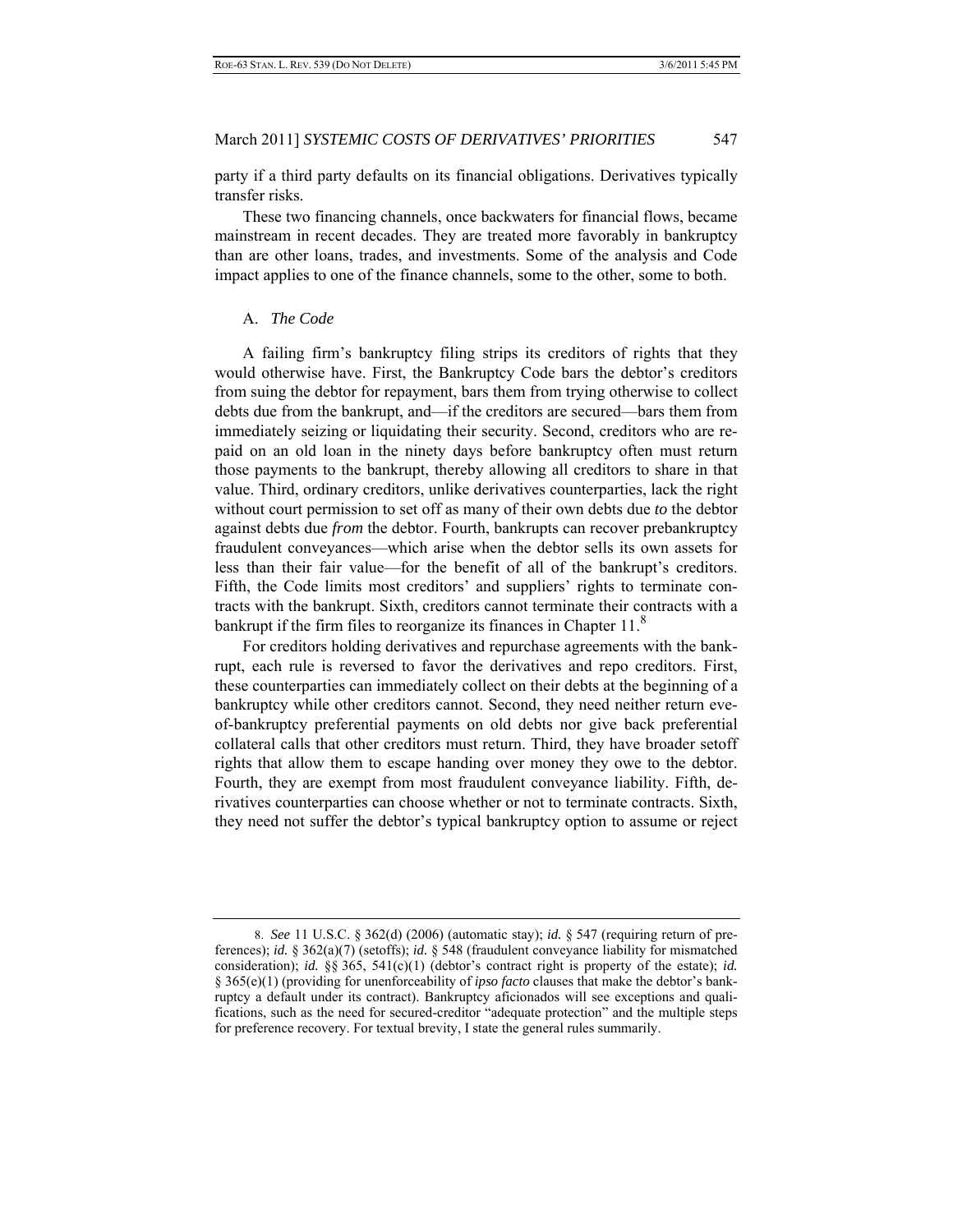the underlying contract.<sup>9</sup> The total impact of these exemptions and special rules is to give the favored creditors a superpriority over disfavored creditors.

Bankruptcy sticklers may object to calling these *priority* provisions, and they are formally correct. The Code sets forth priorities in 11 U.S.C. § 507 and § 726, and those basic priorities are unaffected by being a derivatives creditor. The derivatives and repo benefits operate by exempting the bankrupt's derivatives- and repo-holding creditors from baseline rules (such as the stay against creditors taking action against the debtor or its assets, an exemption that allows them to obtain and liquidate collateral in ways that other creditors cannot), insulating them from typical creditor liability rules (such as fraudulent conveyance and preference rules), and giving them more rights (such as to terminate unfavorable contracts). But because their exemptions' total impact is to pay those favored first, or pay them more, in substance they accord the favored creditors a superpriority status. Hence, it is legitimate to call these exemptions shorthand quasi priorities, as I do here. The Code favors the derivatives and repo players with exemptions, insulations, and special treatment. They do better and get more due to those exemptions, insulations, and special treatment.

The exceptional treatment accorded derivatives and repos in bankruptcy is recent. Regulators and lobbyists sought the exceptions when the derivatives market was young, partly to clarify some treatment issues, partly due to effective lobbying of the derivatives players, and partly due to a regulatory belief that such financial markets were sufficiently beneficial to warrant special treatment. Regulators and market players argued that the potential for one failure of a major derivatives dealer to cascade through the financial system justified superpriority. I skeptically examine several of the public-spirited arguments, particularly the clarification and contagion perspectives, below.<sup>10</sup>

My normative point is not that the baseline bankruptcy rules for nonderivatives creditors are uniformly wise and that the derivatives exceptions are uniformly unwise; several baseline rules could be improved if Congress over-

 <sup>9.</sup> *See id.* §§ 362(b)(17), 362(b)(27), 560 (derivatives and repo players' ability to liquidate collateral in their possession); *id.* § 546(g), (j) (exemption from preference rules); *id.* §§ 553(a), 560 (wider option to set off); *id.* § 546(g), (j) (exemption from constructive fraudulent conveyance liability); *id.* §§ 555, 559-561 (ability to terminate repos, swaps, and master netting agreements); *id.* (exemption from debtor's typical § 365 option to affirm or reject). These apply in both Chapter 7 liquidations and Chapter 11 reorganizations. Not all of these favorable rules are unwise. Most, though, are too broad. See Part III.B.2 on the cutback's appropriate scope.

Termination rights are quite valuable when the counterparty is secured. In that situation, the counterparty can take advantage of two derivatives exemptions from the Code, by terminating the contract and then seizing the security to satisfy any damages that the bankrupt owes it upon termination. Other creditors can neither terminate the contract nor seize the security. Two-thirds of the derivatives contracts were collateralized (that is, secured) in 2007. René M. Stulz, *Financial Derivatives: Lessons from the Subprime Crisis*, MILKEN INST. REV., First Quarter 2009, at 58, 65.

 <sup>10.</sup> *See infra* Part II.C.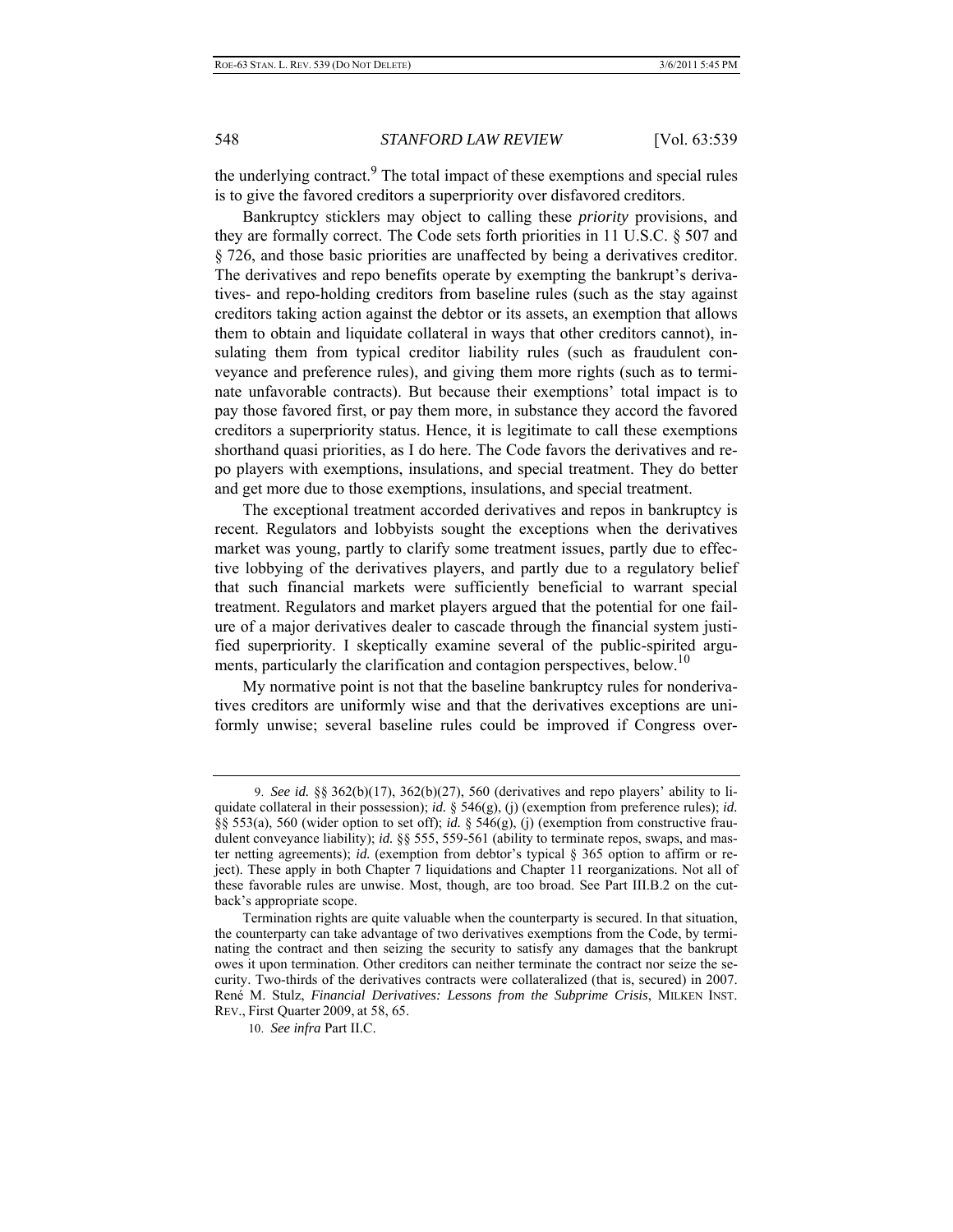hauled the Code.<sup>11</sup> The point is that we have two sets of bankruptcy rules—one for derivatives counterparties and one for everyone else—and having two sets of rules is unwise. One set limits creditors' asset seizures from the bankrupt firm. The second set exempts seizures and accords extra priorities to creditors holding financial contracts called "derivatives" or "repurchase agreements." It is no surprise that sophisticated finance players seek to structure their transactions as derivatives or repo agreements, because it protects them. By doing so, the superprioritized counterparties have fewer incentives to ration their dealings with financially weak debtors.

These negative incentives can perniciously affect the debtor itself, its other creditors, and, ultimately, the economy. The 2010 Dodd-Frank financial reforms ought to have cut back the derivatives and repo priorities. Those cutbacks still need to be made. Making them would reduce the possibility of another meltdown in the pattern of AIG, Bear Stearns, and Lehman.

### B. *The AIG, Bear, and Lehman Failures in Light of the Code*

This is not the place to describe the financial crisis and the collapse of AIG, Bear, and Lehman. Good narratives can be found elsewhere.<sup>12</sup> Nor is this Article the place to examine the legal, economic, and political problems that induced and accelerated the financial crisis. Weakened bank capital rules, regulatory lapses, rating agency mistakes, transactional complexity,  $13$  and the policy and underlying politics of subsidizing the subprime housing market all were important. Instead, I cull core features from the three megafirms' failures to see how derivatives' superadvantages in Chapter 11 weakened market discipline and contributed to the firms' eventual demise. These Code-induced disincentives to greater market discipline exacerbated other problems, made their own contribution to the crisis, and are not technically difficult to ameliorate.

 <sup>11.</sup> For example, there may be reason to make some basic rules more creditor friendly than they now are (I offer no view on that here), but there is little reason and much cost to doing so only for one favored group of creditors and not for others.

 <sup>12.</sup> *E.g.*, WILLIAM D. COHAN, HOUSE OF CARDS (2009); LAWRENCE G. MCDONALD WITH PATRICK ROBINSON, A COLOSSAL FAILURE OF COMMON SENSE (2009); HENRY M. PAULSON, JR., ON THE BRINK (2010); GILLIAN TETT, FOOL'S GOLD (2009).

 <sup>13.</sup> *See* COMM. ON CAPITAL MKTS. REGULATION, THE GLOBAL FINANCIAL CRISIS (2009), *available at* http://www.capmktsreg.org/pdfs/TGFC-CCMR\_Report\_%285-26-09% 29.pdf; Ross Levine, *An Autopsy of the U.S. Financial System: Accident, Suicide, or Negligent Homicide*, 2 J. FIN. ECON. POL'Y 196 (2010); Jonathan C. Lipson, *Enron Rerun: The Credit Crisis in Three Easy Pieces*, *in* LESSONS FROM THE FINANCIAL CRISIS 43 (Robert W. Kolb ed., 2010); Michael Simkovic, *Secret Liens and the Financial Crisis of 2008*, 83 AM. BANKR. L.J. 253 (2009).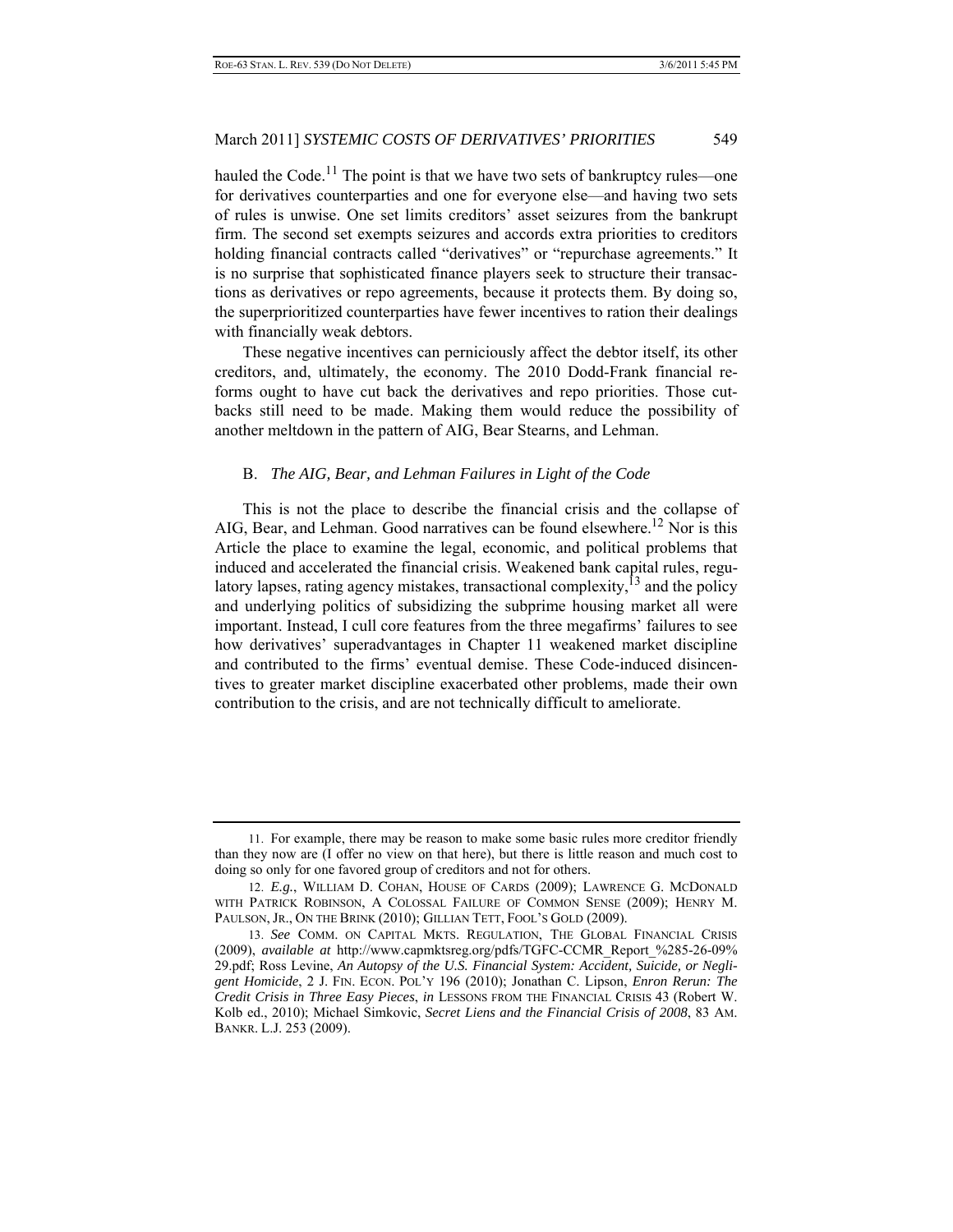### 1. *AIG*

Consider AIG, the huge insurer. AIG was a big player in the credit default swap market, where it assured others that it would pay up if a third firm failed to make good on its own debt. When AIG failed in September 2008, its financial affiliate was obligated on \$400 billion of credit default obligations, when AIG's total equity was only about \$100 billion. Some of these credit default swaps functioned as guarantees of other companies' debts. Some had AIG guaranteeing the performance of mortgage pools, including those infamous subprime housing mortgages.<sup>14</sup> AIG's counterparties depended on AIG to make good on the credit default swaps if their underlying investments in the mortgage pools or other companies' debts deteriorated.

Goldman Sachs was one of AIG's major trading partners. It had protected other investors in the mortgage market on about \$14 billion of securities, then purchased credit protection from AIG at a lower rate, profiting from the \$50 million difference. According to a former chief of AIG's financial products unit, in a postmortem: "It seems shocking to me that Goldman would become so exposed to AIG and kept doing deals with them and laying on the risk."<sup>15</sup> This suggests Goldman paid insufficient attention to the creditworthiness of its counterparty, AIG. But the risks that Goldman took in dealing with AIG are consistent with it expecting to have the derivatives priority in bankruptcy, which facilitated that risk taking. The Code priorities plausibly distorted Goldman's incentives as it dealt with AIG.<sup>16</sup>

AIG had earlier been a AAA, investment-grade risk, one of sufficiently high quality that its derivatives counterparties did not initially require it to post collateral. It instead agreed "to post generous collateral if the value of the insured securities dropped or if its own credit rating fell."<sup>17</sup> Creditors can find such contingent collateral posting promises to be unreliable in normal settings,

 <sup>14.</sup> *See* Matthew Philips, *The Monster That Ate Wall Street*, NEWSWEEK, Oct. 6, 2008, at 46; Ben Levisohn, *AIG's CDS Hoard: The Great Unraveling*, BUSINESSWEEK (Apr. 6, 2009), http://www.businessweek.com/bwdaily/dnflash/content/apr2009/db2009044\_488554 .htm.

 <sup>15.</sup> Serena Ng & Carrick Mollenkamp, *Goldman Fueled AIG Gambles*, WALL ST. J., Dec. 12, 2009, at B1. The AIG executive had left AIG before its mortgage-backed purchases began in earnest. *Id.*

 <sup>16.</sup> *See* OFFICE OF THE SPECIAL INSPECTOR GEN. FOR THE TROUBLED ASSET RELIEF PROGRAM, FACTORS AFFECTING EFFORTS TO LIMIT PAYMENTS TO AIG COUNTERPARTIES 16- 17 (2009), *available at* http://www.sigtarp.gov/reports/audit/2009/Factors\_Affecting\_Efforts to Limit Payments to AIG Counterparties.pdf. *But see* Carrick Mollenkamp & Serena Ng, *Report Rebuts Goldman's Claim on AIG*, WALL ST. J., Nov. 18, 2009, at C1 (stating that Goldman's collateral would not have fully protected the firm from AIG's collapse). Other explanations are possible. Goldman might have not understood the risk early enough. Credit agencies, for example, were late in downgrading AIG.

 <sup>17.</sup> Henny Sender, *AIG Saga Shows Dangers of Credit Default Swaps*, FIN. TIMES (London), Mar. 6, 2009, http://www.ft.com/cms/aa741ba8-0a7e-11de-95ed-0000779fd2ac .html.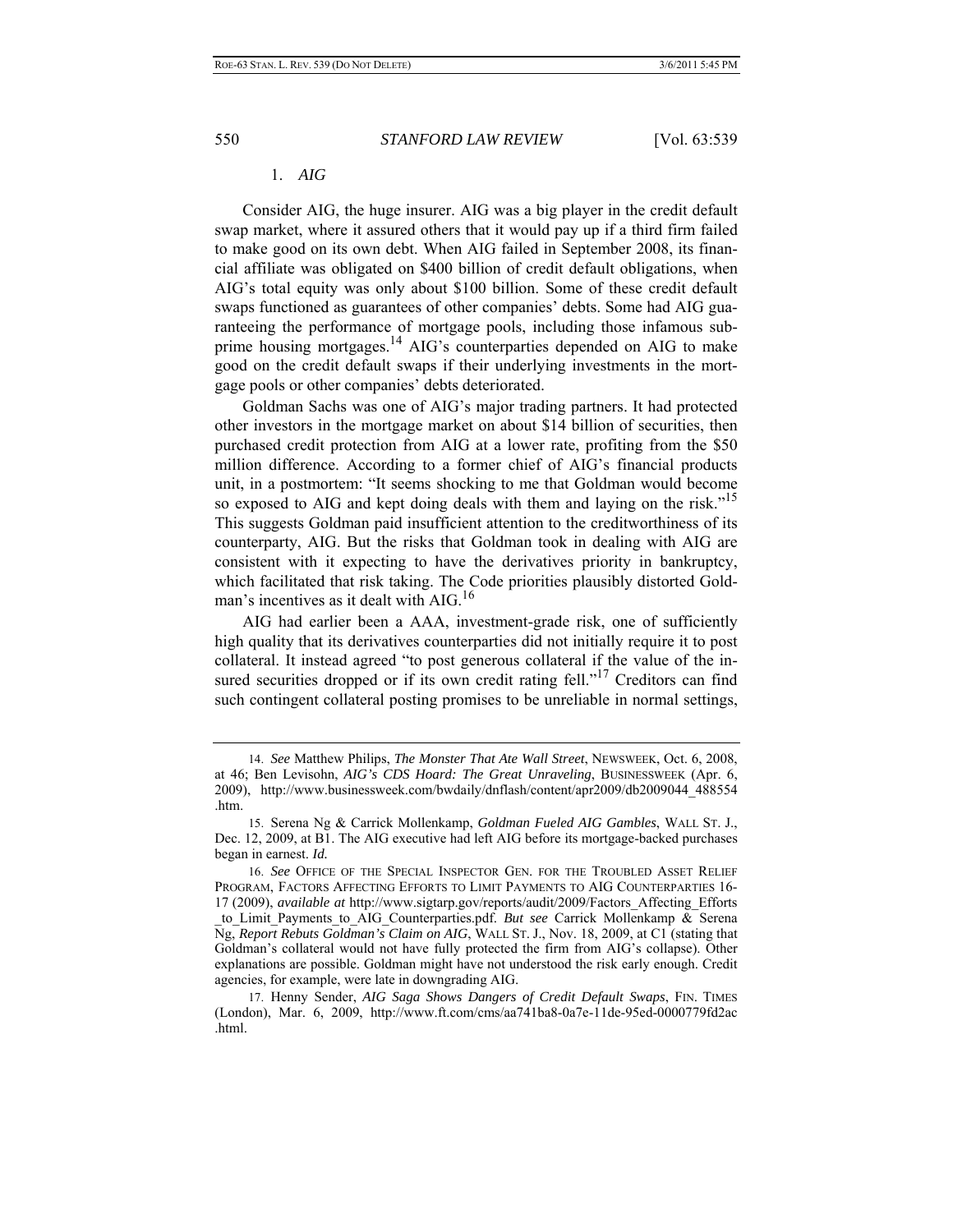because bankruptcy law often requires that the favored creditor return collateral posted by a failing firm if the firm goes bankrupt within ninety days of the posting. The AIG collateral post would ordinarily have been a voidable preference as a transfer on the eve of bankruptcy, out of the ordinary course of business, while the debtor was insolvent. The recipient could not keep the collateral, but would have to return it for all creditors' pro rata benefit.

But the Code's derivatives exemptions made AIG's promise to post collateral valuable. When AIG lost its AAA rating (as the value of its direct investments in subprime mortgages declined) its counterparties, such as Goldman, demanded large collateral postings, as their contracts contemplated.<sup>18</sup> The collateral AIG paid over on the eve of its bankruptcy was conceptually a preference, one that bankruptcy law would ordinarily void and force the recipient to return to the bankrupt estate, so that all of AIG's creditors could share the collateral's value. Were the preference exemptions unavailable, Goldman would have had more incentive to structure safer AIG dealings early on, because it ought to have feared that it could not keep late-posted collateral.

AIG, on the eve of its failure, insisted that Goldman return several billion dollars of what AIG thought to be its own collateral overpayments to Goldman, as front-page newspaper headlines tell us.<sup>19</sup> Had Goldman lacked the exceptions from rules barring preferences and fraudulent conveyances, its bargaining position would have been weaker, as AIG could have recovered the funds from Goldman in Chapter 11. Instead, Goldman did not have to, and in fact did not, return the money. $20$ 

# 2. *Bear Stearns*

Consider Bear Stearns, the huge investment bank and securities trader. Bear's immediate problem prior to its failure was that, like many investment banks, it extensively relied on repos to finance itself. Banks like Bear need

 <sup>18.</sup> *See* René M. Stulz, *Credit Default Swaps and the Credit Crisis*, 24 J. ECON. PERSP. 73, 83 (2010).

 <sup>19.</sup> *See* Gretchen Morgenson & Louise Story, *Testy Conflict with Goldman Helped Push A.I.G. to Precipice*, N.Y. TIMES, Feb. 7, 2010, at A1.

 <sup>20.</sup> *See id.* If ordinary preference law applied, the eve-of-bankruptcy collateral postings could have been attacked in a bankruptcy. (The relevant AIG affiliate, if in bankruptcy, could have pursued a separate contract claim if Goldman breached the contract it had with AIG via refusing to return an overposting.)

Goldman insisted that it was well protected without the government's eventual \$85 billion bailout of AIG. Uninvestigated is whether this self-protection claim could have been made accurately without the Code's derivatives exceptions for repayments that otherwise would have been voidable preferences.

AIG's credit default swap business was largely run through a London subsidiary. In an AIG bankruptcy, presumably the United Kingdom's substantially similar priority rules would have applied. (Bankruptcy in the United Kingdom is liquidation oriented. American bankruptcy is, derivatives excepted, reorganization oriented.)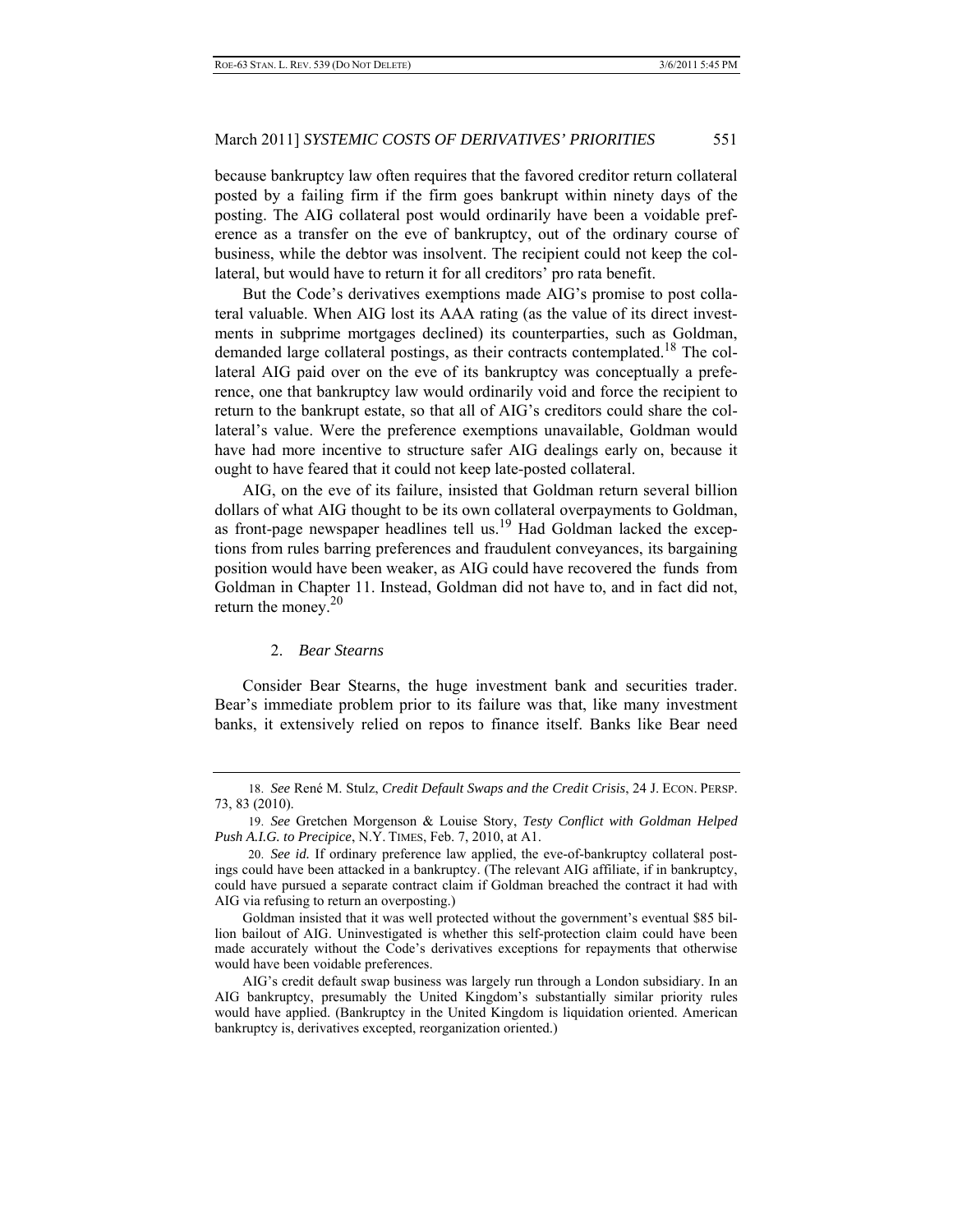cash; Bear obtained much of its liquidity by selling its securities and promising to buy them back later, often the next day. Bear's sale with an obligation to repurchase functionally turned the transactions into short-term secured loans to Bear. And, because the overnight loans were typically rolled over, Bear's repo financing became de facto long-term financing, until Bear, in trouble, could no longer roll over its overnight borrowings. This kind of financing was common for securities firms and was "repeated day after day for some thirty years . . . . Goldman Sachs, Morgan Stanley, Merrill Lynch, Lehman Brothers, and Bear Stearns . . . w[ere] always just twenty-four hours away from a funding crisis."21

Bear's short-term, largely overnight borrowing was at the \$100 billion level. With \$400 billion in assets when it failed, a quarter of Bear's value was in the repo market, an amount eight times Bear's total equity capital at risk.<sup>22</sup> This level had sharply increased from 1990, when Bear's net repo financing was only 7% of its total liabilities and only twice its equity. Congress added derivatives priorities to the Code over the last three decades, expanding them in 1982, 1984, 1994, 2005, and 2006. While it's hard to know exactly what caused what—a growing market calling forth supportive legislation or legislation helping the market to grow—Bear's financing counterparties would have had difficulty supporting Bear's short-term repo financings if they had lacked the Code's ever-expanding repo and derivatives advantages.23 And Bear was not alone: the portion of total investment bank assets financed by overnight repos doubled between 2000 and 2007.<sup>24</sup> Bear was the one that failed, but the entire sector financed itself similarly.

Because Bear's repo counterparties could seize and sell their security, as they were exempt from the Code's stay against collateral liquidation after any potential filing to reorganize under Chapter 11, they were even less concerned with Bear's viability and liquidity than ordinary secured creditors, who are themselves Code-favored but not as extensively. Absent the superpriorities, Bear would not have been as able to finance a quarter of its total assets in the

 <sup>21.</sup> COHAN, *supra* note 12, at 5. Short-term financing can make all those concerned more alert. But that does not justify subsidy via favored bankruptcy status.

 <sup>22.</sup> *See* Bear Stearns Form 10-Q, *supra* note 4, at 5. While this is the number reported in the media, Bear's net repo position is more relevant, as it also bought securities subject to sale back. Its net position parallels its liability position alone. When it failed, its net repo position was nearly 20% of total liabilities and six times its equity.

 <sup>23.</sup> When Bear failed, it had been using nonprime collateral for its repo contracts. It lost access to repo financing when the market would only take government securities for repos. *See* Peter Hördahl & Michael R. King, *Developments in Repo Markets During the Financial Turmoil*, BIS Q. REV., Dec. 2008, at 37, 46. Prior to the 2005 Code amendments, only repos of treasuries and similar securities explicitly had superpriority.

 <sup>24.</sup> Markus K. Brunnermeier, *Deciphering the Liquidity and Credit Crunch 2007- 2008*, 23 J. ECON. PERSP. 77, 80 (2009).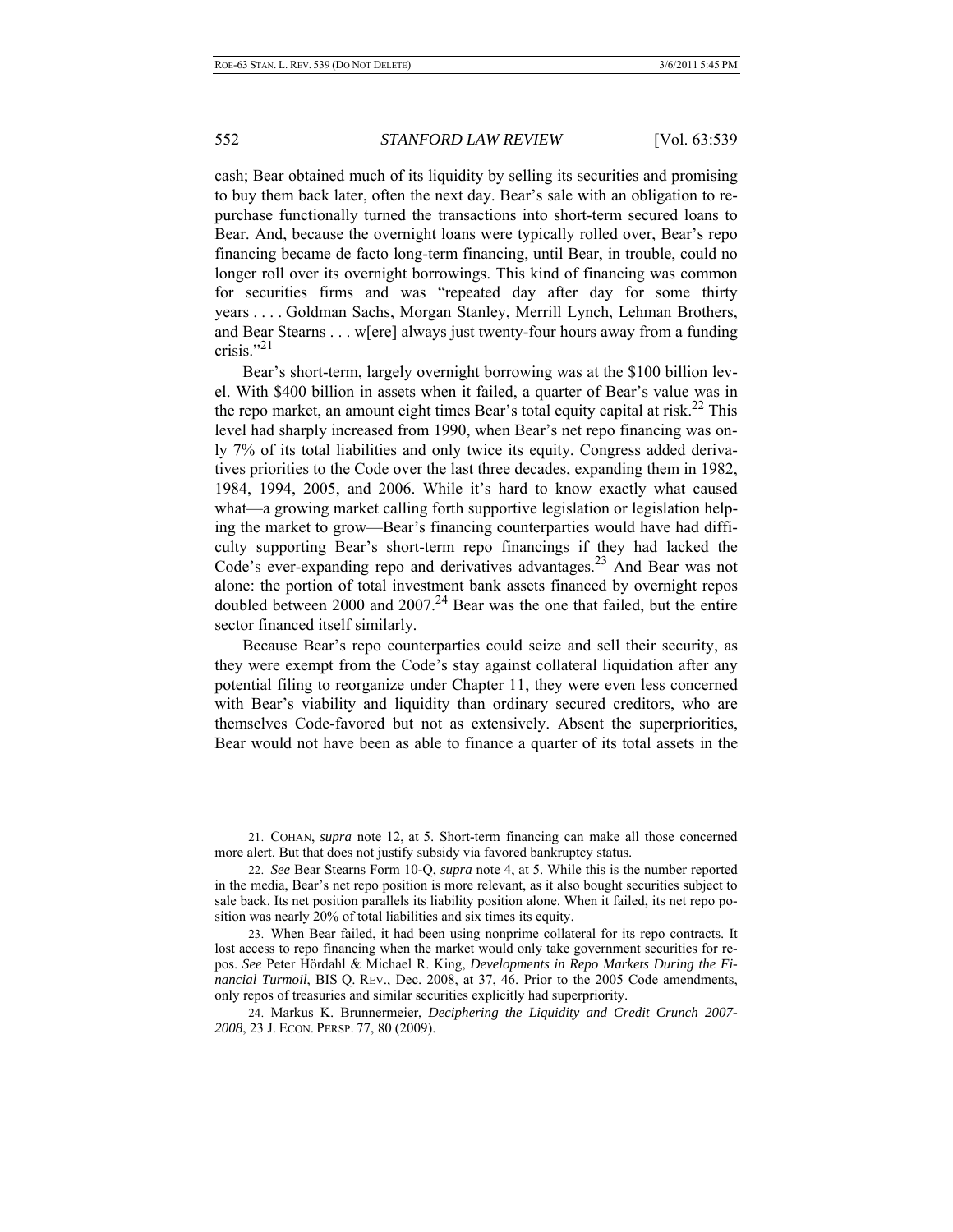repo market for as long as it did, as easily as it did.<sup>25</sup> Its repo lenders would have lent it less and charged it more. Bear's mix of borrowings would have likely had to go longer-term, thereby better stabilizing the firm against reversals.<sup>26</sup>

#### 3. *Lehman*

Consider Lehman Brothers, the long-lived investment bank. Prior to its collapse, Lehman owed J.P. Morgan about \$20 billion. Four days before Lehman's bankruptcy, J.P. Morgan froze \$17 billion of Lehman cash and securities that J.P. Morgan held, and then demanded \$5 billion more in collateral.<sup>27</sup> Creditors cannot ordinarily seize and liquidate their collateral in Chapter 11, but instead must wait for the bankruptcy court to decide whether the assets are needed for a successful reorganization, in which case the Code requires that court determine that arrangements are in place to protect the creditor from deterioration in the collateral's value.<sup>28</sup> Because of the exception from the Code's automatic stay for favored derivatives creditors,  $^{29}$  J.P. Morgan could immediately liquidate the collateral in Lehman's bankruptcy.30

The Code superpriorities put J.P. Morgan in a better position than standard secured creditors with ordinary loans, as ordinary lenders cannot immediately seize their security and would have risked that the bankrupt could recover from

 <sup>25.</sup> Ordinary creditors, even secured creditors, can be called on to turn over property needed by the estate to reorganize. *See* 11 U.S.C. §§ 541-542 (2006); United States v. Whiting Pools, Inc., 462 U.S. 198 (1983). They may be protected in Code terms, but creditors frequently think they are not made financially whole.

 <sup>26.</sup> And Bear's counterparties revalued Bear subprime collateral just before Bear failed. *See* Jason Hsu & Max Moroz, *Shadow Banks and the Financial Crisis of 2007-2008*, *in* THE BANKING CRISIS HANDBOOK 39, 49 (Greg N. Gregoriou ed., 2010).

 <sup>27.</sup> *See* Darrell Duffie, *The Failure Mechanics of Dealer Banks*, 24 J. ECON. PERSP. 51, 67-68 (2010); Susanne Craig & Robin Sidel, *Crisis on Wall Street: J.P. Morgan Made Dual Cash Demands*, WALL ST. J., Oct. 8, 2008, at C2; Iain Dey & Danny Fortson, *JP Morgan 'Brought Down' Lehman Brothers*, SUNDAY TIMES (London), Oct. 5, 2008, at 1; David Teather, *Banking Crisis: Lehman Brothers: JP Morgan Accused over Bank's Downfall*, GUARDIAN (London), Oct. 6, 2008, at 11.

 <sup>28.</sup> *See* 11 U.S.C. §§ 361-362.

 <sup>29.</sup> *See id.* §§ 362(b)(17), 362(b)(27), 560.

 <sup>30.</sup> In early March 2010, the Lehman bankruptcy examiner filed a report analyzing the Code status of the transactions. Shortly after he filed the report, Lehman and J.P. Morgan settled claims from these transactions on terms favorable to J.P. Morgan. Lehman paid J.P. Morgan a cash settlement and J.P. Morgan returned some unused, unsold, difficult-to-value collateral. *See Lehman Settles Collateral Claims with JPMorgan*, DEALBOOK (Feb. 25, 2010), http://dealbook.nytimes.com/2010/02/25/lehman-settles-collateral-claims-with -jpmorgan; Linda Sandler, *Lehman Brothers Examiner Files Sealed Report on Banks (Update2)*, BLOOMBERG (Feb. 9, 2010), http://www.bloomberg.com/apps/news?pid=20601103 &sid=awa8w7ZOIhbY#.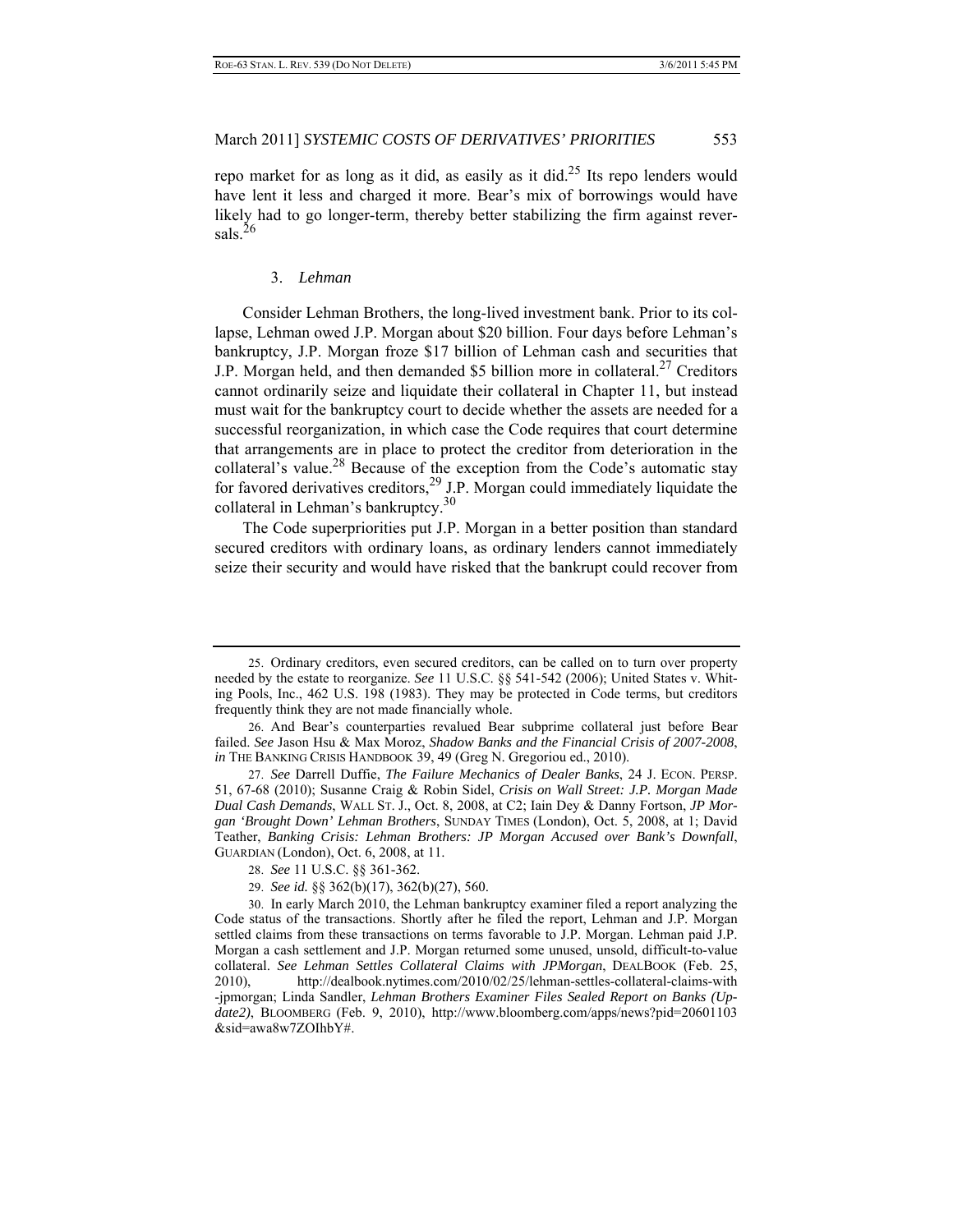them their prebankruptcy benefits.<sup>31</sup> Because Lehman's derivatives counterparties could grab value out from Lehman ahead of Lehman's other creditors, its other creditors lost more than they would have otherwise. $32$ 

The Reserve Fund was one of those other creditors. That fund, then the nation's oldest money market fund, owned \$785 million of Lehman commercial paper, effectively short-term IOUs running from Lehman to the Reserve Fund. The Reserve Fund's loss on the Lehman paper was enough to induce a run of redemption demands from the fund's shareholders, ending with the fund's collapse.<sup>33</sup> It failed shortly after Lehman did, fanning financial panic.

Money market funds, like the Reserve Fund, invest in short-term securities and seek to maintain an asset value of \$1.00 per share to indicate their financial stability and near-bank-like safety. "Breaking the buck" is considered a shocking event in that financial sector and, when the Reserve Fund broke it, the Treasury felt compelled for a time to guarantee all money market funds during the financial crisis.34

While the Reserve Fund's collapse has been analytically linked to Lehman, Lehman's immediate impact on the fund's collapse is less critical than the ex ante problem of weakened market discipline. Someone had to lose money when Lehman failed. If not the Reserve Fund, then someone else. But if the superpriorities had not been in place when Lehman built its capital structure and derivatives portfolio, Lehman's derivatives and repo counterparties' incentives to insist upon a more stable Lehman would have been greater. And Lehman itself would have been incentivized to keep to a safer capital structure to encourage its counterparties to keep dealing with it at low cost.

This sapping of market discipline, which should be a central consideration in structuring this part of the Code but was not addressed in either the legislative deliberations or subsequent analyses, is the problem I focus on next.

 <sup>31.</sup> *See* 11 U.S.C. § 546(g), (j). A transfer for less than full value from a bankrupt in the two years before bankruptcy is prima facie a fraudulent conveyance, which the bankrupt estate can recover from the recipient.

 <sup>32.</sup> The Reserve Fund could have faced problems just from the other creditors being secured, although the actual transfer sequence suggests a \$5 billion eve-of-bankruptcy preference to J.P. Morgan that benefited from the derivatives' exemption from preference law.

 <sup>33.</sup> *See* Press Release, The Reserve, A Statement Regarding the Primary Fund (Sept. 16, 2008), *available at* http://www.reservefunds.com/pdfs/Press%20Release%202008\_0916 .pdf; *see also* Jeffrey N. Gordon & Christopher Muller, *Confronting Financial Crisis: Dodd-Frank's Dangers and the Case for a Systemic Emergency Insurance Fund*, 28 YALE J. ON REG. 151, 164, 181 n.80 (2011); Marcin Kacperczyk & Philipp Schnabl, *When Safe Proved Risky: Commercial Paper During the Financial Crisis of 2007-2009*, 24 J. ECON. PERSP. 29, 40-41 (2010).

 <sup>34.</sup> *See* Press Release, U.S. Dep't of the Treasury, Treasury Announces Guaranty Program for Money Market Funds (Sept. 19, 2008), *available at* http://www.ustreas.gov/press/ releases/hp1147.html.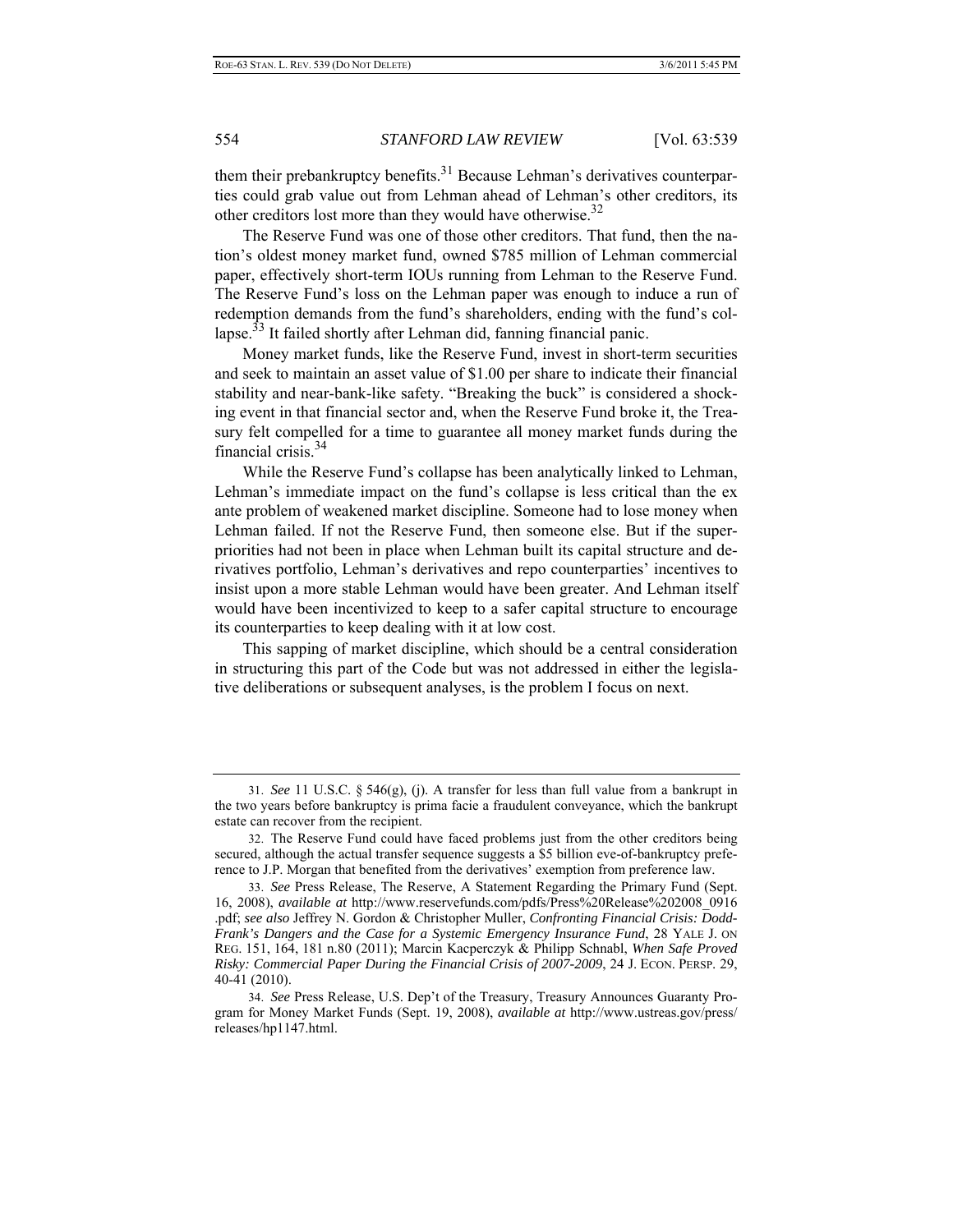# II. THE CORE BANKRUPTCY ISSUE: CODE-INDUCED DISINCENTIVES TO MARKET DISCIPLINE

#### A. *Incentives and Disincentives for Market Discipline*

The Bankruptcy Code's core negative consequence from favoring derivatives contracts and repurchase agreements is to slacken the contracting parties' efforts to contain the risk of counterparty failure. The systemic impact of the superpriorities needs to be evaluated for two classes of financial events, which arise at different times: The first is to evaluate the superpriorities' impact when the system is suffering an ongoing crisis―when the question is whether the superpriorities dampen or exacerbate the financial crisis. The second is to assess their impact in the years before a financial crisis, when they can sap market discipline and thereby increase the chance that a financial crisis occurs.

#### 1. *Counterparties often have needed skills, but limited incentives*

The priorities reduce counterparty risk, inducing stronger players to accept a higher, perhaps imprudently higher, level of derivatives and repo financing with weak counterparties. If they bore more risk of counterparty failure, they might demand better-capitalized counterparties. Or they would demand better counterparty portfolio information, so that they could better price that risk.<sup>35</sup> They would charge the risky counterparty more and the sound one less. The weak counterparty would be incentivized to become financially stronger (so as to be charged less) and, at least to the extent prices rose, the parties would do less derivatives and repo business. The Code's superpriorities thereby undermine market discipline.

Derivatives lawyers advise their clients to be wary that a counterparty might fail. In a leading derivatives lawyer's guide for derivatives-dealing managers, the author implored firms to develop derivatives risk-management programs.<sup>36</sup> These programs should include having senior people responsible and accountable,<sup>37</sup> with manuals that indicate tasks and risk management. But those manuals presumably need not overly emphasize the fundamentals of counterparty risk, because, says the guide in a lawyer's sequence on "What the Pros Recommend" for risk management, counterparty risk is best handled by being *sure that the bankruptcy superpriorities have been obtained*. 38 As finance

 <sup>35.</sup> That is what Greenspan erroneously thought was happening in the derivatives and repo markets. *See supra* notes 2-3 and accompanying text.

 <sup>36.</sup> *See* PHILIP MCBRIDE JOHNSON, DERIVATIVES: A MANAGER'S GUIDE TO THE WORLD'S MOST POWERFUL FINANCIAL INSTRUMENTS 47 (1999). Johnson wrote as a derivatives lawyer and former chair of the Commodity Futures Trading Commission, the market's main regulator.

 <sup>37.</sup> *See id.* at 49.

 <sup>38.</sup> *See id.* at 115-16.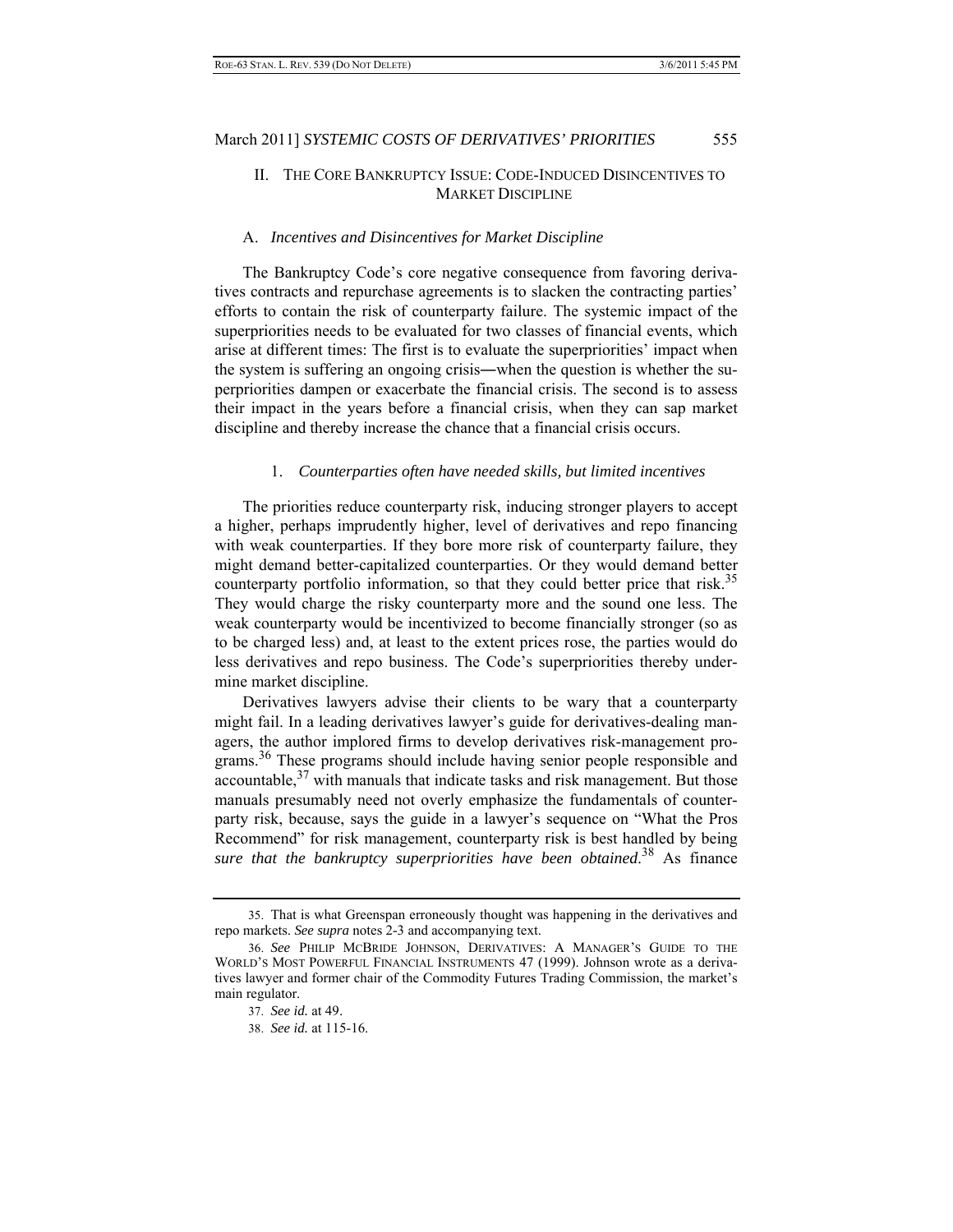people say, "Due to these credit enhancements, market participants commonly view interest rate swaps as free of counterparty default risk."39 The derivatives' lobbying organization is said to have been formed in the 1980s to find ways for the derivatives market to avoid counterparty risk. $40$ 

In the derivatives market's early days in the 1980s and early 1990s, before the full range of superpriorities became law, "it would be quite rare to see a[] . . . derivatives transaction that did not involve Fortune 500 firms or top-tier financial institutions. Indeed, . . . commercial and investment banks even formed AAA-rated subsidiaries to handle derivatives  $\dots$ <sup>41</sup> One must wonder whether derivatives' explosive growth during the past quarter century depended on their expanding exemptions from normal bankruptcy practice.

#### 2. *Exposed creditors have incentives, but limited skills*

 But, there's a rebuttal to the idea that superpriorities sap market discipline: Because the derivatives and repo counterparties bear less risk of debtor failure, the debtor's *other* creditors correspondingly bear *more* risk. One could mistakenly believe that the total level of incentives for market discipline and for risk rationing stays the same, as a sort of Modigliani-Miller irrelevance proposition. But this is not the case. $42$ 

The Code's priority modulation is unlikely to leave total monitoring incentives unaffected, because the other players in the failing financial firm's capital structure are too often poorly positioned either to monitor that firm or to wield other means of market discipline. Most importantly, the other players include the United States government as contingent guarantor of the liabilities of firms that are too big to fail. It is poorly positioned to fully replace market discipline via adequate prudential regulation.

 <sup>39.</sup> Michael Johannes & Suresh Sundaresan, *The Impact of Collateralization on Swap Rates*, 62 J. FIN. 383, 383 (2007); *accord* BRUCE TUCKMAN, FIXED INCOME SECURITIES: TOOLS FOR TODAY'S MARKETS 388-90 (2d ed. 2002).

 <sup>40.</sup> *See* MICHAEL LEWIS, THE BIG SHORT 48 n.\*, 49 (2010).

 <sup>41.</sup> JOHNSON, *supra* note 36, at 56.

 <sup>42.</sup> Modigliani and Miller showed that a firm's risks emanated from its underlying operations, not from how it sliced up its capital structure, absent transaction costs and benefits. Here, the risk of counterparty failure emanates from the counterparty's underlying business; if one creditor bears less risk, another takes on more. *See* Franco Modigliani & Merton H. Miller, *The Cost of Capital, Corporation Finance and the Theory of Investment*, 48 AM. ECON. REV. 261 (1958).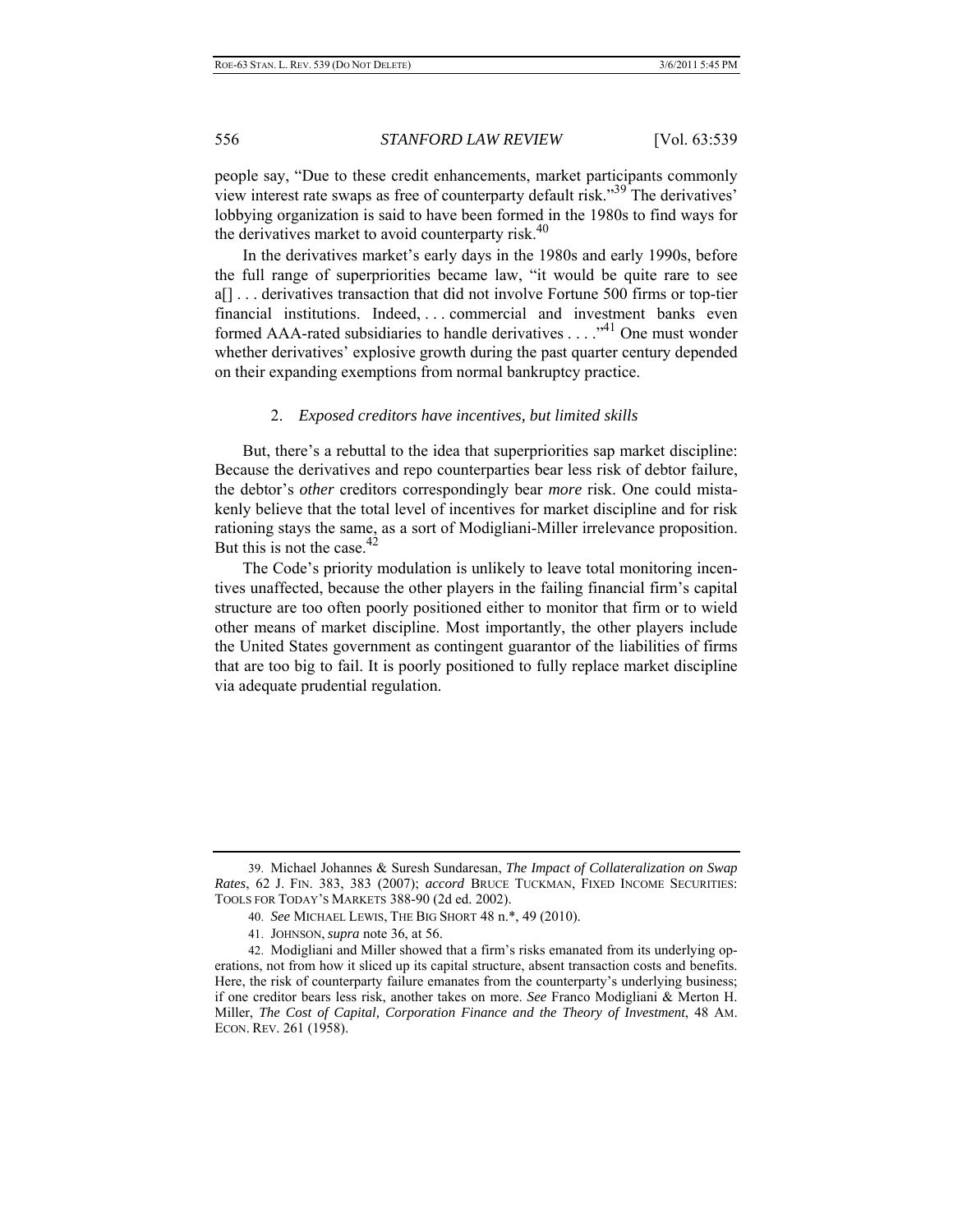#### a. *Commercial paper (Lehman)*

When it failed, Lehman had sold \$4.8 billion of its commercial paper.<sup>43</sup> Like Bear, it heavily financed itself via repo. The unwillingness of the commercial paper market to roll over Lehman's obligations was a proximate cause of Lehman's failure.<sup>44</sup> Commercial paper buyers operate on very small margins. They invest for the very short term, do not write financial covenants into their investments, and are not positioned to monitor their debtors in the finetextured manner of bank loan officers.

I do not assert that the commercial paper market has no market-discipline capacity, nor that the repo and commercial paper markets are sharply separate. Often they involve the same money market players, who sometimes "do repo" and sometimes buy commercial paper. Investors, especially mixed investors who buy both, do not always sharply sort out counterparty risk from collateral risk when investing. At the beginning of 2007, taxable money market funds like the Reserve Fund held on average a third of their portfolio in commercial paper, a sixth in repos.45

And, typically, commercial paper buyers do ultimately react to counterparty risk, but often not until it's too late for the failing firm to recover. When the commercial paper market comes to understand that the firm is failing, it refuses to roll over purchases of that firm's commercial paper when the paper comes due. As happened for Lehman, the refusal to roll over then becomes a proximate cause of the firm's failure.

Commercial paper buyers will learn from their mistakes; presumably they now better understand the risks of buying paper from firms with large openended derivatives portfolios. Although their market discipline and reactive potential was, and is, hampered by the opacity of the derivatives market,  $46$  they should adjust going forward either by demanding a premium or by avoiding ex-

 <sup>43.</sup> Lehman Bros. Holdings Inc., Quarterly Report (Form 10-Q), at 24 (July 10, 2008) [hereinafter Lehman Form 10-Q], *available at* http://www.secinfo.com/d11MXs.t1C1k.htm #1stPage.

 <sup>44.</sup> *See* INT'L MONETARY FUND ET AL., GUIDANCE TO ASSESS THE SYSTEMIC IMPORTANCE OF FINANCIAL INSTITUTIONS, MARKETS AND INSTRUMENTS 19-22 (2009), *available at* http://www.imf.org/external/np/g20/pdf/100109a.pdf. Lehman lost access to other financing sources as well, and the coup de grâce came when "its clearing bank, JPMorgan, cut its credit line." *Id.* at 19.

 <sup>45.</sup> *See* Kacperczyk & Schnabl, *supra* note 33, at 36; Adam Copeland, Antoine Martin & Michael Walker, *The Tri-Party Repo Market Before the 2010 Reforms* 25, 37 (Fed. Reserve Bank of N.Y., Staff Report No. 477, 2010), *available at* http://www.ny.frb.org/ research/staff\_reports/sr477.pdf.

 <sup>46.</sup> On opacity, see Frank Partnoy & David A. Skeel, Jr., *The Promise and Perils of Credit Derivatives*, 75 U. CIN. L. REV. 1019, 1036 (2007); and Simkovic, *supra* note 13, at 271-75. Although better disclosure is the usual cure, the derivatives book may be inherently opaque. *See* Robert P. Bartlett, III, *Inefficiencies in the Information Thicket: A Case Study of Derivative Disclosures During the Financial Crisis* (Berkeley Cent. for Law, Bus. & the Econ., Paper No. 1585953, 2010), *available at* http://www.ssrn.com/abstract=1585953.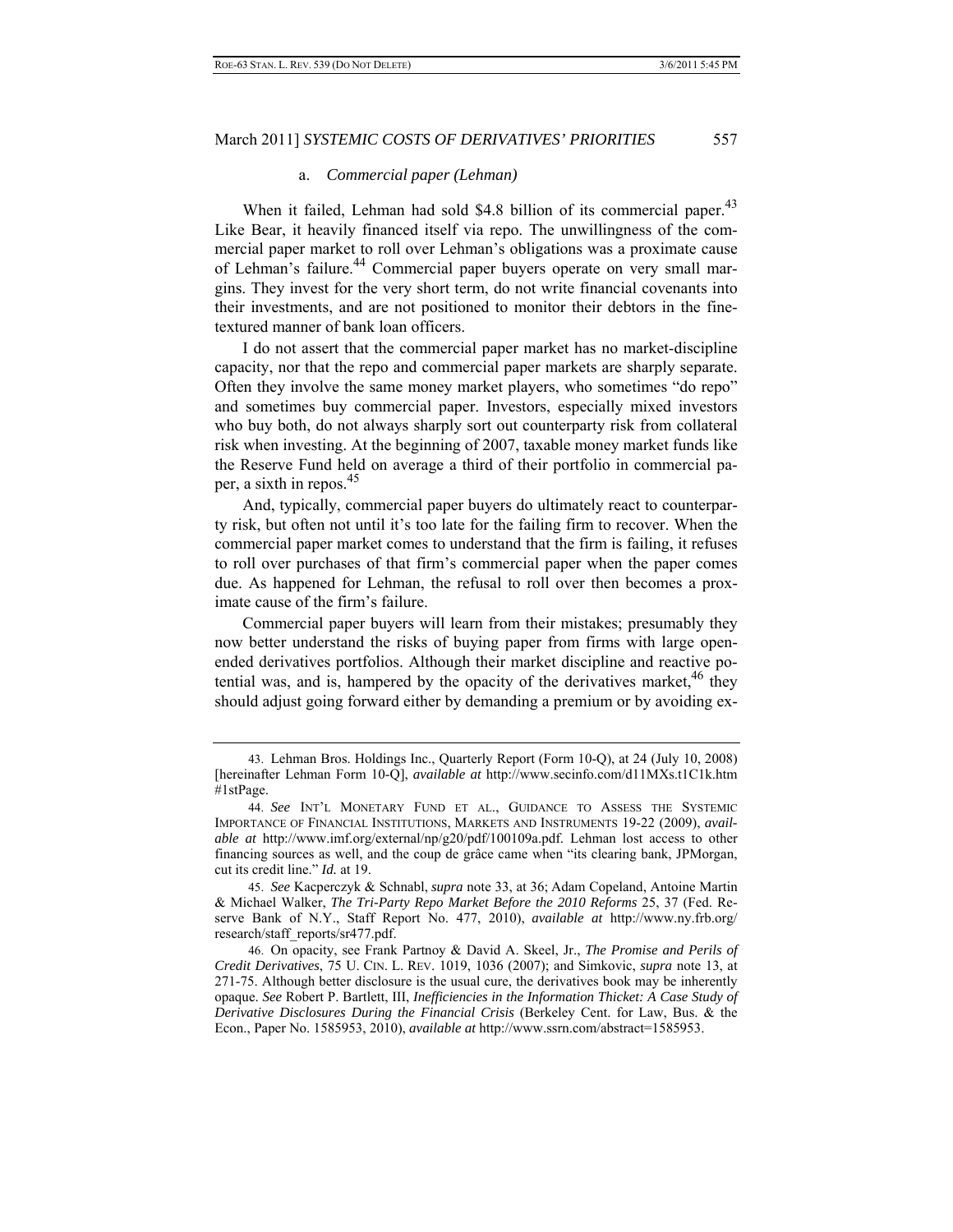cessive exposure to that market. Or, with potentially negative systemic effects, they may conclude that the best self-protection going forward is to get the superpriority benefits of repo protection.

# b. *Unsecured policyholders (AIG)*

A large portion of an insurance company's creditors are unsecured policyholders. The Code's superpriorities could put them at risk if the insurance firm's affiliated financial products subsidiary fails and the insurance assets are not adequately segregated (or are not worth enough). Cross guarantees are (and were) common, and the businesses are hard to fully separate.<sup> $47$ </sup> Of course, policyholders are poorly positioned to monitor the insurer's derivatives portfolio, because too often they are small retail insurance consumers who lack the skills to evaluate the insurer's underlying investment portfolio. Realistically, the insurer's regulator would take over the entity and shield the policyholders. But this hardly improves the monitoring situation: the policyholders are saved, but the state insurance regulators are poorly placed to keep an eye on insurers' affiliates' derivatives risks day to day, much less to contain systemic risks to the American and world economies.

#### c. *Unsecured depositors and bank creditors (Citigroup)*

Big banks, as custodians of the nation's payments system, are the quintessential systemically vital financial institutions. Lowering their counterparties' risks raises the risks to depositors (and, eventually, to the depositors' government guarantor): if the bank lacks enough assets to pay off all of its creditors, the secured derivatives counterparties come first and the depositors second. Retail depositors are poorly placed to monitor a commercial bank's assets at all, much less understand and monitor a complex derivatives portfolio in the bank or an affiliate.<sup>48</sup> In the end, it's again the regulator and government guarantor that count.

#### 3. *The United States of America as missing creditor*

The most important Code-induced mismatch of market-discipline incentives and capacity is that coming from the United States as lender of last resort to the guaranteed and too-big-to-fail financial institutions. Compare the United

 <sup>47.</sup> *See* Richard Squire, *Shareholder Opportunism in a World of Risky Debt*, 123 HARV. L. REV. 1151, 1187-89 (2010). The insurer would not reorganize under Chapter 11, but its holding company and affiliates typically would.

 <sup>48.</sup> Commercial banks do not reorganize in Chapter 11, but their affiliates traditionally do. FDIC resolution procedures today would have treated the derivatives contracts of a failed Citibank similarly to the way they're treated for other counterparties under the Bankruptcy Code.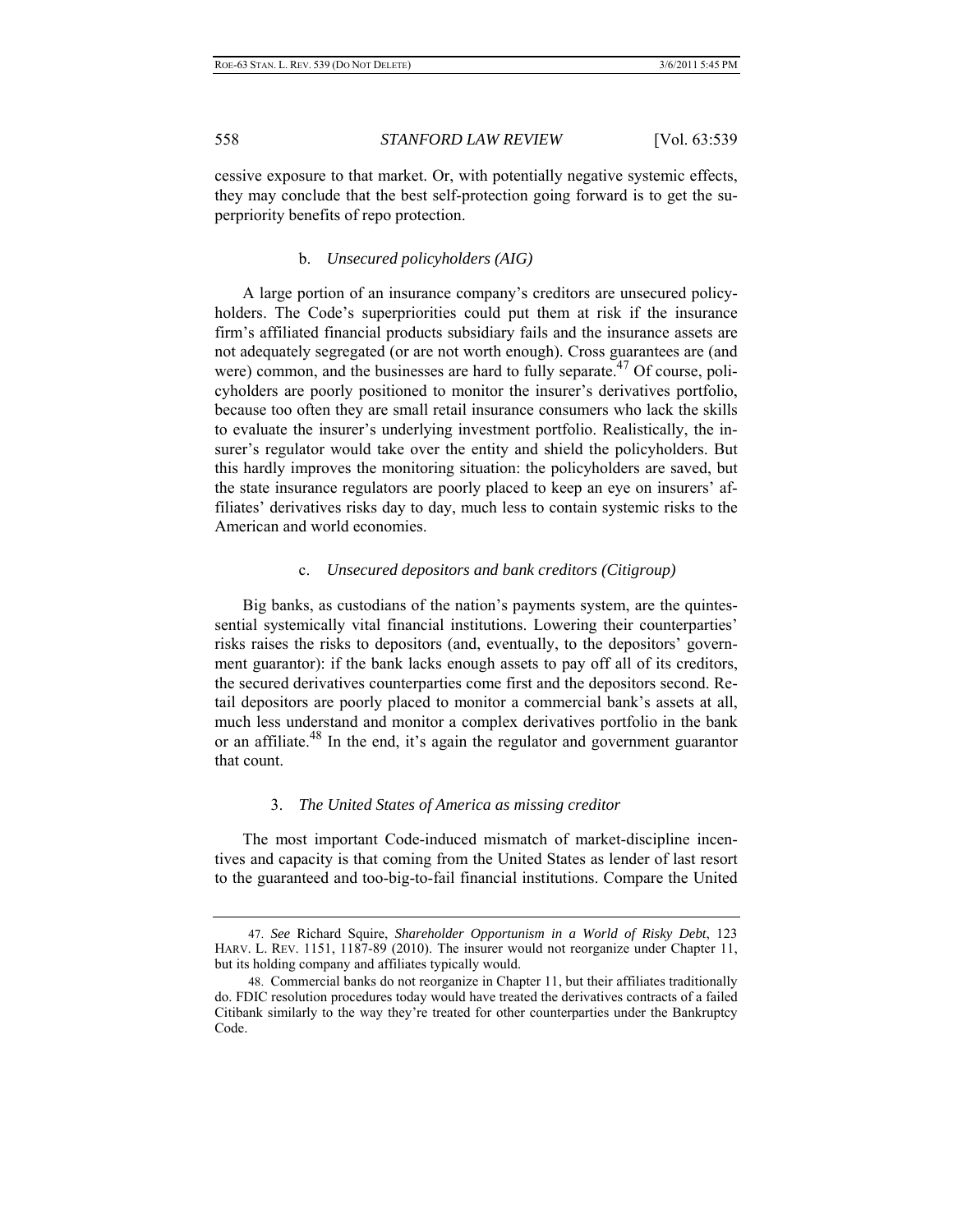States to the financially central firm's derivatives counterparties. The national government is typically distant from the scene until a crisis arises, has diffuse incentives, can face difficulties in hiring those with the relevant expertise, and is often politically constrained from being aggressive. Often the market players themselves influence government policy in their immediate favor. None of this is to say that the United States is passive or unable to deal with a specific firm, particularly once the government is alerted to a problem. But it is poorly positioned to monitor risk successfully on a firm-by-firm, day-to-day basis.

Moreover, even a fine regulator doesn't want to do the job alone. With the superpriorities in place and with too many of the other creditors of core financial institutions passive and government guaranteed, the United States has every reason to want market players to have strong market-discipline incentives to monitor and ration risk. The United States should want parallel private monitors with private incentives to do the job in tandem with the government.

The United States can best control its exposure by better overall prudential regulation ex ante, including capital and portfolio rules, and by fixing the bankruptcy rules so as to call forth more market discipline. Conceive of the Bankruptcy Code adjustments I recommend as one effective way that a regulator who is also a guarantor adjusts to a market that puts a heavy risk load on the government's shoulders. It harnesses the market. It incentivizes market discipline in aid of regulatory finesse.

#### 4. *The quandary of the bystander creditor*

The impediments facing traditional lenders here are serious. Consider the quandary of traditional lenders to the derivatives-heavy debtor. Their debtor has a large, hard-to-value component, namely its derivatives book. Its derivatives counterparties are not overly concerned with their debtor's financial stability, because they protect themselves with the debtor's collateral, rather than with their understanding of the firm itself. In that setting, traditional lenders bear more risk but lack added capacity to understand the debtor's complex underlying condition because of the opacity of the debtor's increasingly large derivatives book. These traditional lenders need to compensate for their increased risk and their weakened capacity to assess that opaque risk. They hence have reason to substitute away from traditional financing and *into* the derivatives and repo components because they can best protect themselves via the Code's favored treatment of derivatives and repos, without needing to understand their counterparty's overall financial health well. A self-reinforcing engine can start up.

By inducing complexity and opacity, the Code does not help the financial system. That is, if private parties absorbed the costs of complexity and opacity and still decided that the transaction is valuable, there's little public reason to intervene. But here we have the oddity that the Code grants private players superpriorities, but for private parties to obtain them, they must raise systemic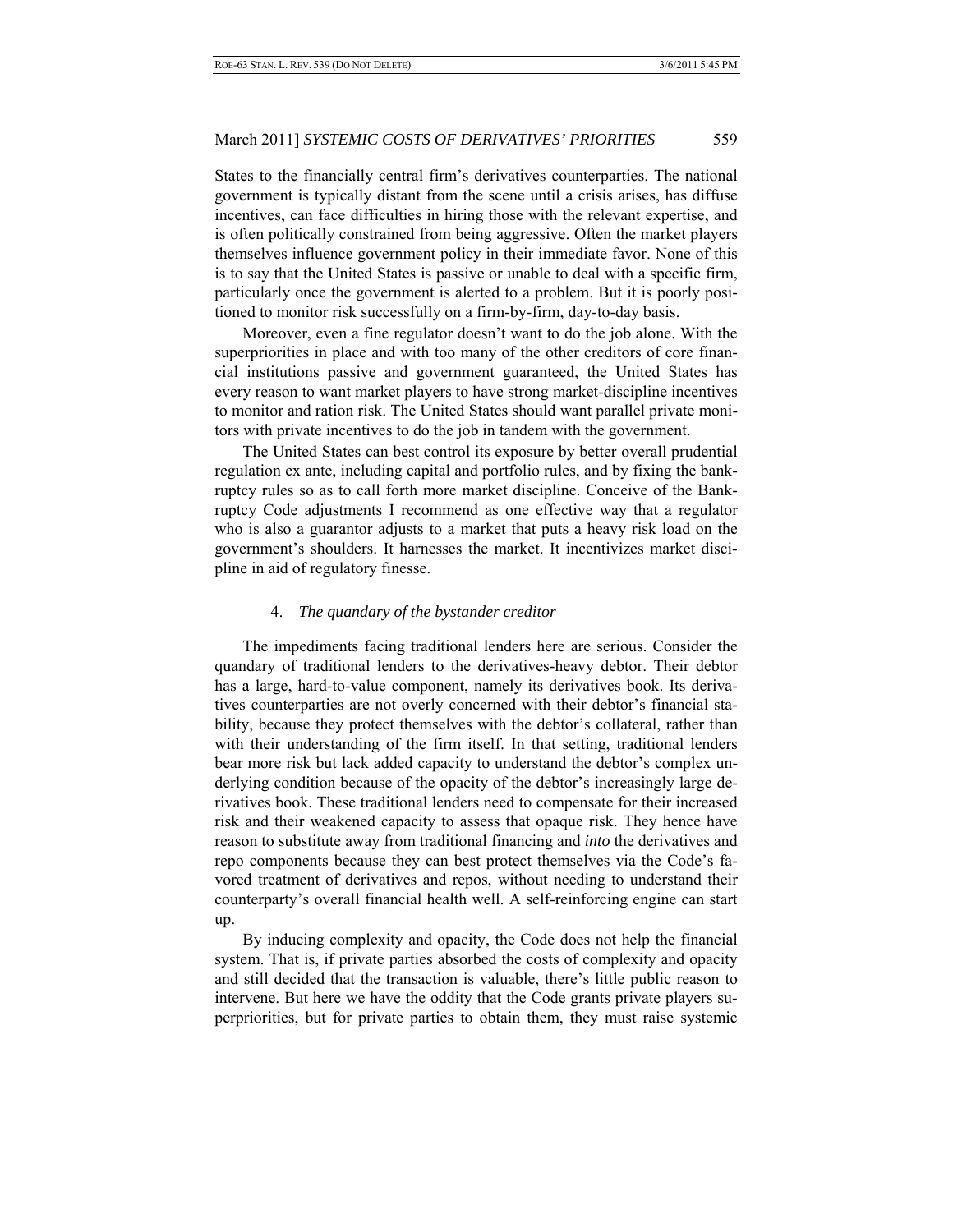costs by making the financial system more complex and more opaque. This is an unwise trade-off.

To be sure, the payment priorities do not end all incentives for counterparty monitoring. In practice, many favored derivatives trades are not fully collateralized. And the strong counterparty needs to know whether to demand more collateral when its counterparty is moving out of the money. That induces the strong counterparty to pay attention both to the contract and to collateral value, which can be a window into the counterparty's overall status. And some derivatives, such as credit default swaps, have a "jump-to-default" quality, by which the contract can become suddenly valuable (such as when a reference entity defaults and a large sum becomes due); these contracts put the strong counterparty at risk if the contract value rises suddenly and simultaneously with the decline of the weak counterparty's overall value.

Thus, while the situation is not black and white, and we lack empirical measures of most costs and benefits here, the incentives and directional push are clear: the Code reduces incentives for market discipline and increases incentives to use more of the Code-favored instruments.

#### B. *The Code-Induced Weakening of Market-Discipline Mechanisms*

Repeal of most superpriorities should make strong counterparties more vividly recognize that weak counterparties could fail. Strong counterparties should react with more rigorous market discipline by raising their prices, by reducing their exposure to weak counterparties, by using less of what would then become less strongly favored financing channels, and by insisting that their counterparties' financial structures be stronger. The changes are about what one should expect when eliminating a subsidy.

#### 1. *Market discipline by counterparty monitoring*

Counterparty discipline could take several forms. The first is obvious and traditional: the strong counterparty watches the weak one's financial state, studies its finances, and assesses its derivatives and repo exposure.

True, a derivatives player's capacity, like that of a traditional lender,  $49$  to directly assess the other side's overall value is diminished when the other side has an opaque, deep derivatives book. And economic theory suggests that firmby-firm monitoring is costly. Hence, while one should not overly rely on enhancing *individualized* counterparty monitoring capacity, the incentives issue is still crucial, as the incentives even for cheap monitoring, for better collective monitoring, and stronger overall market discipline are weak with superpriorities in place.

 <sup>49.</sup> *See supra* Part II.A.4 (describing the quandary of the traditional lender).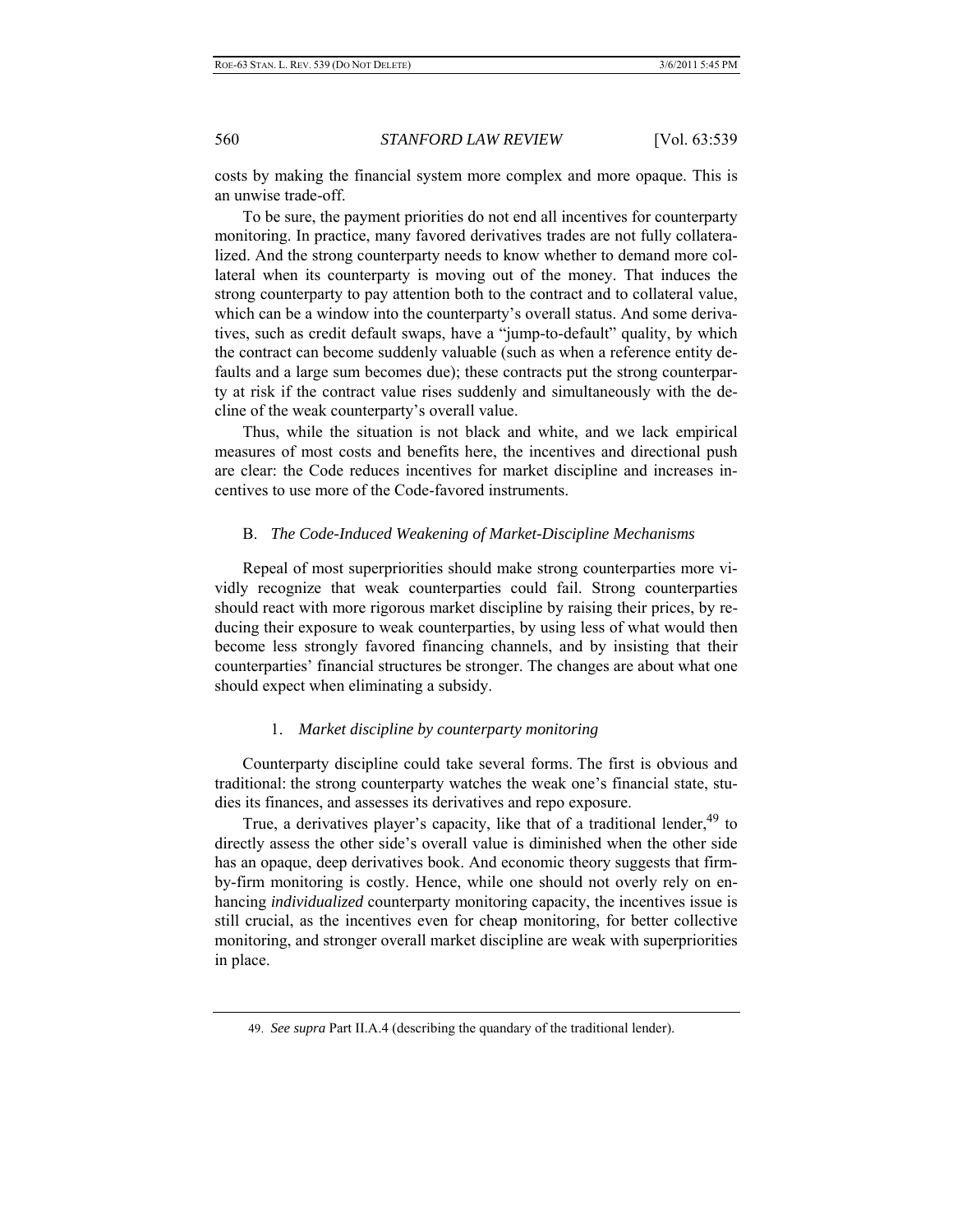#### 2. *By raising prices*

The second market mechanism is just as simple. Made to bear more risk, the stronger derivatives-trading players would have reason to raise their prices when trading with weaker ones. The raised prices would motivate the weak counterparties to be stronger, would lead trading to move to stronger counterparties, and would result in some trades not getting done—the derivatives market would shrink once counterparty risks were fully priced and the implicit subsidy removed.

#### 3. *By dealing only with strong counterparties*

A third means of market discipline is also simple: the strong one only does business with well-capitalized counterparties. Some systemic financial weakness in 2007 and 2008 emanated from the fact that investment banks, such as Lehman and Bear, had thin equity layers of only about 3% of their total assets.<sup>50</sup> Incentivized counterparties could have insisted on only doing business with counterparties having, say, equity of at least 5% of assets.

Oftentimes centralized assessment of counterparty risk is most efficient. Incentivized market players may lack the skills to evaluate counterparty risk, but they would then have the incentives to support strengthened centralized rating agencies and better overall prudential regulation, both of which were weak during the run-up to the financial crisis. $51$ 

#### 4. *By reducing exposure to a single counterparty*

The derivatives market is strongly centralized, with five firms accounting for nearly 90% of the industry's net credit exposure.<sup>52</sup> But if Congress altered the Code so that the counterparties were made to bear more counterparty risk, stronger firms could have more reason to diversify their range of counterparties if some of the central parties were neither rock solid nor fully government guaranteed. There would be more players with a smaller stake in this financial market.

The market's existing extended setoff rights also militate toward market concentration. To get more value from the currently bestowed setoff and prefe-

 <sup>50.</sup> *See, e.g.*, Bear Stearns Form 10-Q, *supra* note 4, at 5; Lehman Form 10-Q, *supra*  note 43, at 5.

 <sup>51. &</sup>quot;It is now much more common [post-Lehman], according to [the head of asset servicing at Société Générale Securities Services], for a specialist provider to monitor the collateral and provide full support to investors on the collateral process." Heather Dale, *Institutions Focus on Counterparty Risk*, FIN. TIMES (London), Oct. 17, 2010, http://www.ft.com/ cms/s/0/7853d582-d877-11df-8e05-00144feabdc0.html#axzz1EHxX6CSV.

 <sup>52.</sup> OFFICE OF THE COMPTROLLER OF THE CURRENCY, OCC'S QUARTERLY REPORT ON BANK TRADING AND DERIVATIVES ACTIVITIES (2009), *available at* http://www.occ.gov/ topics/capital-markets/financial-markets/trading/derivatives/dq209.pdf.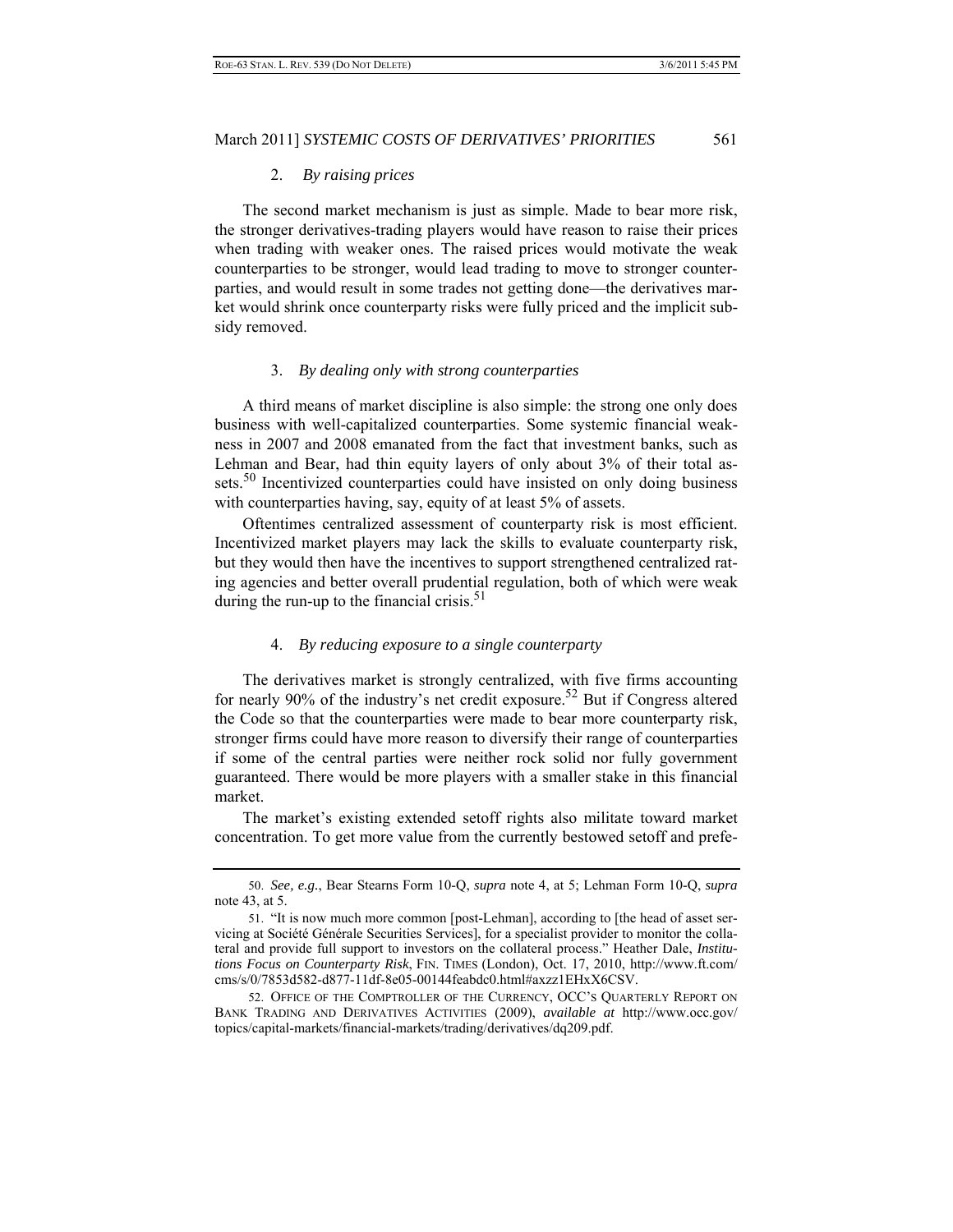rence rights, the derivatives dealer does better if it has its derivatives positions with a single counterparty than with many. Spreading the trades around to many counterparties would fritter away the extra value to derivatives players of the extended setoff. (If you have an unsecured in-the-money trade with *A*, and an unsecured out-of-the-money trade with *B*, *A*'s failure does not allow you to net what *A* owes you against what you owe *B*. You will collect only in part from *A*, but must pay *B* in full. But if you had *both* trades with *B*, you could net the one you are obligated to pay on with the one you are ahead on, and thereby do better.) Setoff thereby encourages centralized, too-big-to-fail finance.

# 5. *By substituting into stronger financing structures*

Raising the expected private costs to the strong counterparties will press them to substitute away from risky instruments to more stable ones. Some substitution would be done at the stronger counterparties' insistence. Some could come via government prudential regulation, which the counterparties would be incentivized to support. And some substitution would come from the weaker party's own incentive to strengthen itself to garner more business so that its stronger counterparties would lower their charges. The next Subparts outline in greater detail these mechanisms and incentives.

# 6. *By moving from overnight repos to longer-term financing*

Before it failed, a quarter of Bear's assets came from repurchase agreements that were regularly rolled over until Bear got into trouble.<sup>53</sup> Lehman was similarly financed. These overnight sale and repurchase contracts were effectively loans, with the difference between the repurchase price and the sale price as the interest rate.

Because the Code's priorities made these repos safer for Bear's counterparties, the Code enabled Bear to substitute short-term hot money for safer longerterm financing. A primary attraction for Bear's overnight lenders was that the loans were less risky because they were favored financially by the Code's superpriorities, enabling those lenders to charge Bear a bit less than otherwise. Other parties—in the end, the United States of America—accordingly took more risk.

One could conceptualize Bear's financing as a long-term, floating interest rate borrowing for one-quarter of its capital structure, with its lenders able to declare a default, accelerate their loans, and demand repayment on any day. Normally, a creditor accelerating such a loan cannot obtain immediate access to its collateral: the debtor files for Chapter 11 and the creditor, unlike the derivatives and repos counterparties, is enjoined from immediately liquidating the

 <sup>53.</sup> *See* Bear Stearns Form 10-Q, *supra* note 4, at 5.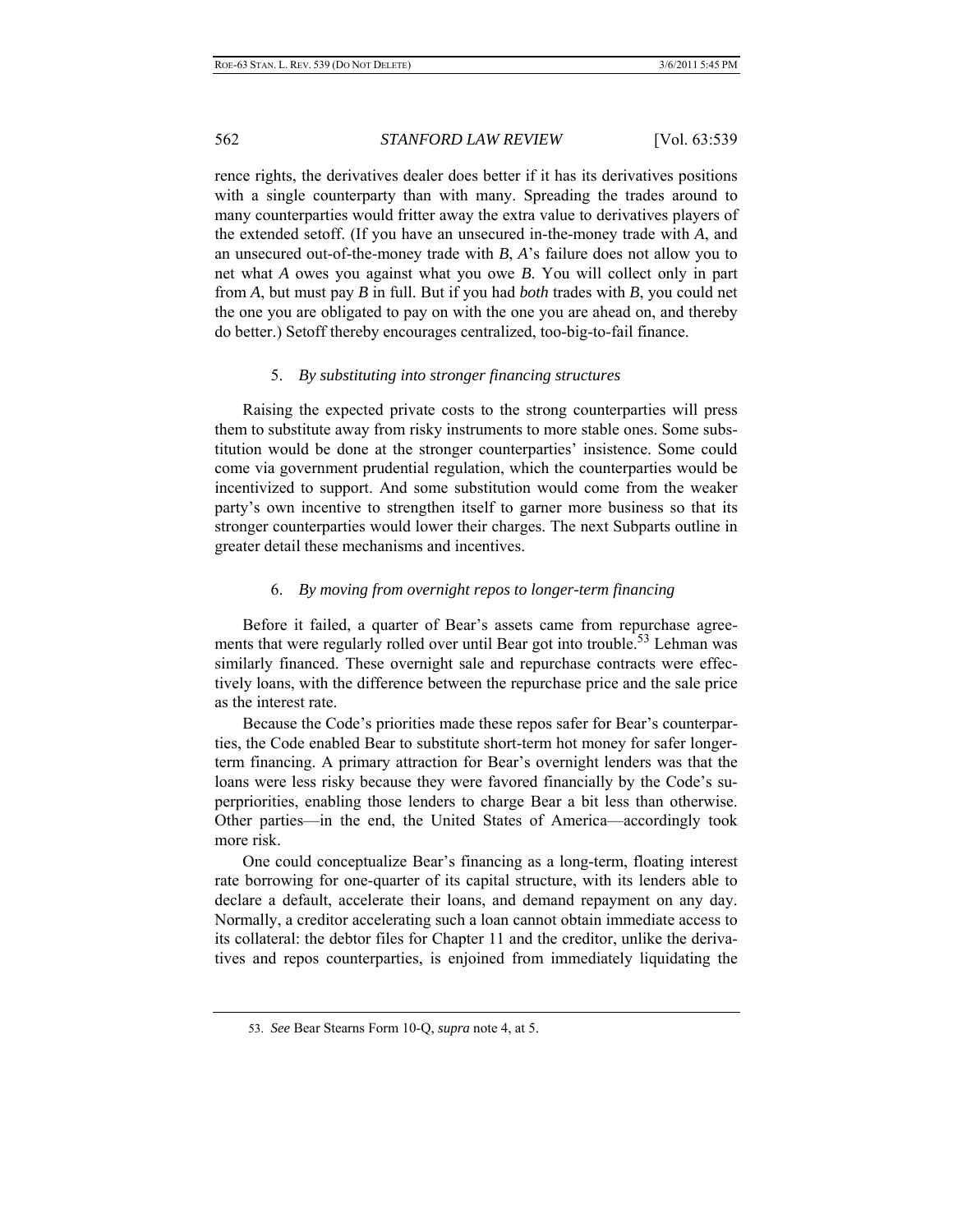collateral. Eventually the secured creditor is repaid, but the prospect of delay can make creditors wary of dealing with potential bankrupts.<sup>54</sup>

If Congress raised counterparty risk for repos back up to the strong but incomplete secured creditor levels, then counterparties to a future Bear would have more reason than Bear's actual counterparties had in 2007 to want a stable counterparty. And firms like Bear would have more reason to keep themselves stable, because they could not so easily lower their cost of capital by using the overnight repo Code priorities. They might prefer to lower capital costs by having more equity and a more stable base of liabilities. A more stable base of liabilities would have more longer-term debt and less overnight hot money. Such shifts would make future financial failures less likely and, by making some key financial institutions more stable, also steady the financial system.

Some substitution will be simple. If the strong counterparty bears more risk in the derivatives or repo transaction, it will charge more. As it charges more, it will sell less.

# 7. *By setting better margin coverage earlier*

Repo and derivatives counterparties are exempted from normal preference and fraudulent conveyance restrictions on eve-of-bankruptcy creditor collateral calls and repayment pressures. As such, sophisticated, aggressive creditors could decide that they can set the early collateral margins low, without much of a cushion, so as to capture the business. If trouble hits later, they know they can make strong collateral calls that are exempt from normal bankruptcy risk. They can capture more business by keeping the margin haircut low, and—our issue here—they do not face bankruptcy impediments from following this path.<sup>55</sup>

 <sup>54.</sup> Because time is money, if the interest rate paid for the delay is not the market rate, the ordinary secured creditor is hurt. The Code requires that the court adequately protect the secured creditor, but what courts consider adequate, financial markets can consider inadequate.

Bear is said to have used collateral of decreasing quality over time, starting with treasury securities and trading down to mortgage-backed securities, such as those famous from subprime lending. When the lower-quality securities were recognized as such, Bear's counterparties asked for higher-quality collateral, which Bear could only provide for a time.

 <sup>55.</sup> A good way to handle the inevitable valuation problems for eve-of-bankruptcy collateral enhancements in the repo and derivatives markets is to analogize to inventory financing, which faces similar problems. The solution is to ignore changes in inventory levels in the ninety days prior to bankruptcy and to just assess whether the creditor was favored by an overall increase in inventory collateral over that period. *See* 11 U.S.C. § 547(c)(5) (2006); Thomas H. Jackson & David A. Skeel, Jr., Bankruptcy, Banks, and Non-Bank Financial Institutions (Feb. 8, 2010) (unpublished manuscript) (on file with author).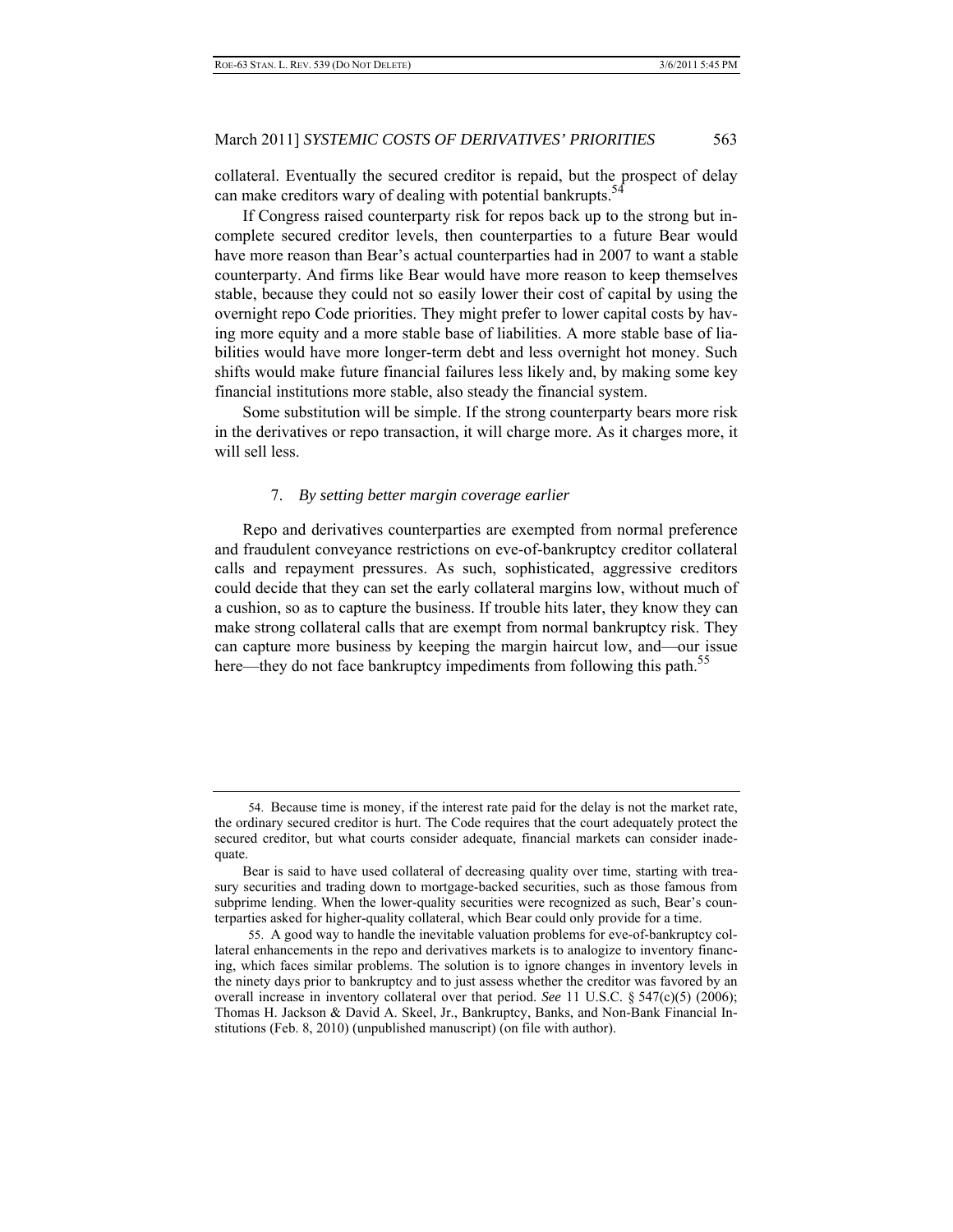#### 8. *By discouraging knife's-edge, systemically dangerous financing*

We can generalize. The Code's superpriorities made the financial system less stable by subsidizing riskier borrower and lender behavior. With the repos golden under the Code, Bear and its lenders had reason to use them. With derivatives players knowing that they enjoyed superpriority, they could pay less attention to one major cost of trading—the risk that their counterparty could fail and default on its obligations. By minimizing counterparty risk, the Code could well have magnetized this kind of financing, pulling financing away from systemically better financing methods toward knife's-edge, overnight repos.

Bear's history is consistent. In 1989, 6% of Bear's capital structure was in Code-protected repos; in 1994, 11%; and, in 2008,  $18\%$ .<sup>56</sup> During that period, the Code's benefits to derivatives and repos expanded greatly.

### C. *Runs and Contagion*

Proponents of priority pointed to contagion risk to justify to Congress their getting advantaged treatment: a failed firm that left its derivatives and repo counterparties unpaid would drag those otherwise healthy firms down too. Critics of that view have already shown that priority could also knock the weakbut-not-yet-dead firm out as superpriorities encourage strong counterparties to grab the weaker firm's assets quickly, inducing old-style bank runs.

New thinking needs to be brought to bear as well. We now understand more about information contagion and collateral-value collapses than was understood when the original payment priorities entered the Code. I show next how new concepts of information and collateral contagion interact with the Bankruptcy Code deleteriously.

### 1. *The analytic bidding to date*

Regulators justly feared when the Code safe harbors first appeared that one financial failure could induce another and, like dominoes, the financial system could collapse. This fear justified treating derivatives and repos favorably. Less

 <sup>56.</sup> *See* Bear Stearns Form 10-Q, *supra* note 4, at 5; The Bear Stearns Cos., Annual Report (Form 10-K), at 181 (Sept. 28, 1994); THE BEAR STEARNS COS., 1989 SUMMARY ANNUAL REPORT 21 (1989). The numbers are net numbers, subtracting Bear's repo assets from its repo liabilities.

One macro impact must be mentioned. Wall Street firms increasingly used mortgagebacked securities to back up their prioritized repos, especially after the 2005 Code amendments explicitly allowed them to do so and obtain the superpriorities. *See* Hördahl & King, *supra* note 23, at 37, 46. They were borrowing short term, often overnight, to finance what were, when one dug down deep enough, long-term, illiquid assets (housing and real estate). The Code thereby made it easier to borrow short term to invest long term, which is an unwise financial combination. When widespread, it makes the financial system riskier and potentially less liquid.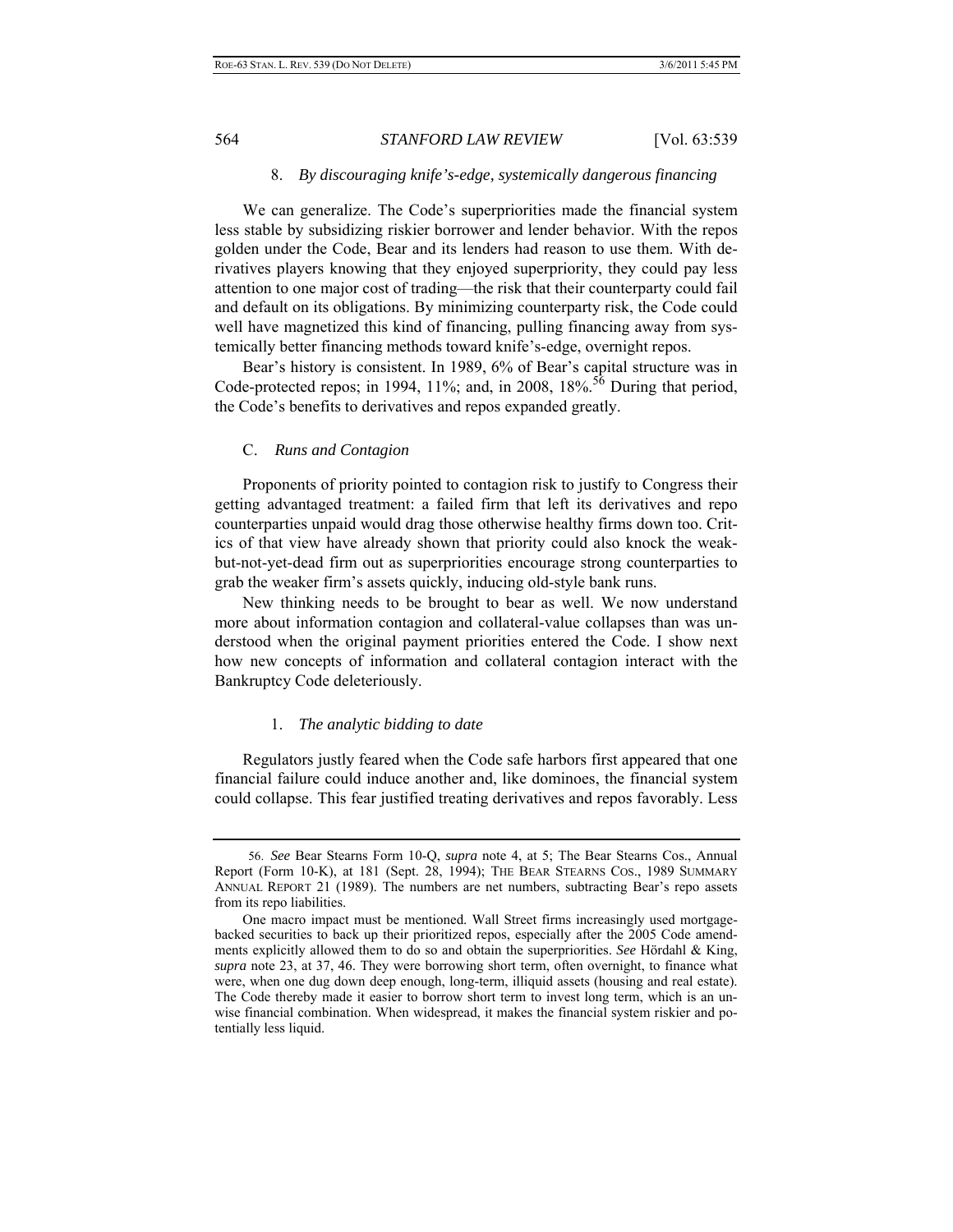well understood when the Code was built, but now understood in academic analysis,57 was that the derivatives exceptions also *increase* the incentive of the failing firm's derivatives counterparties to close out their positions, thereby inducing financial failure. Indeed, in 2008 the Code's superpriorities may well have pushed derivatives and repo creditors of failing financial firms to rush to cash in their claims and upgrade their collateral, which other creditors could not  $d\rho$ .<sup>58</sup>

Just as banks with illiquid assets are vulnerable to massive, nearsimultaneous requests from depositors for cash, leveraged firms with illiquid assets are susceptible to runs. If creditors sense a weakened debtor, then strong, favored creditors have reason to rush the debtor to repay. By so pressuring the debtor, they may dismember a firm that was valuable intact or whose diminishing value could have been better preserved if restructured.

Bankruptcy preference and automatic stay rules can stymie such runs: a bankruptcy court can recall such repayments made to creditors in the ninety days before bankruptcy. This rule encourages the major financial creditors to negotiate contractual standstill agreements, under which each major creditor agrees not to pursue its remedies against the firm, so that a peaceful solution can be negotiated.

Derivatives counterparties need not feel so encumbered under the Code because they are not restricted. The derivatives' safe harbors from both preference law and the automatic stay incentivize the failing firm's counterparties to start a run.59 If the failing firm is financially central, the safe harbors thereby raise systemic risk, as Franklin Edwards and Edward Morrison have shown.<sup>60</sup>

#### 2. *AIG: collateral calls, runs, and private lenders' refusal to lend*

The priorities hastened AIG's failure. As AIG weakened, its counterparties demanded collateral from AIG, sapping it of liquidity.<sup>61</sup> Chapter 11's automatic stay usually bars such collateral grabs, or its preference rules impede them, by pulling the grabbed collateral back into the bankrupt's estate to benefit all creditors.

 <sup>57.</sup> *E.g.*, Franklin R. Edwards & Edward R. Morrison, *Derivatives and the Bankruptcy Code: Why the Special Treatment?*, 22 YALE J. ON REG. 91, 101 (2005); Partnoy & Skeel, *supra* note 46, at 1049; David A. Skeel, Jr., *Bankruptcy Boundary Games*, 4 BROOK. J. CORP. FIN. & COM. L. 1, 10-11 (2010).

 <sup>58.</sup> A similar bankruptcy problem arises when higher-ranking creditors seek immediate repayment in ways that can stop an otherwise viable firm from reorganizing. *See*  THOMAS H. JACKSON, THE LOGIC AND LIMITS OF BANKRUPTCY LAW 7-19, 125 (1986).

 <sup>59.</sup> *See* Stephen J. Lubben, *Repeal the Safe Harbors*, 18 AM. BANKR. INST. L. REV. 319 (2010); *see also* Duffie, *supra* note 27, at 68-69; Stephen J. Lubben, *Derivatives and Bankruptcy: The Flawed Case for Special Treatment*, 12 U. PA. J. BUS. L. 61 (2009).

 <sup>60.</sup> Edwards & Morrison, *supra* note 57, at 101; *see also* Partnoy & Skeel, *supra* note 46, at 1049.

 <sup>61.</sup> *See* Stulz, *supra* note 9, at 64.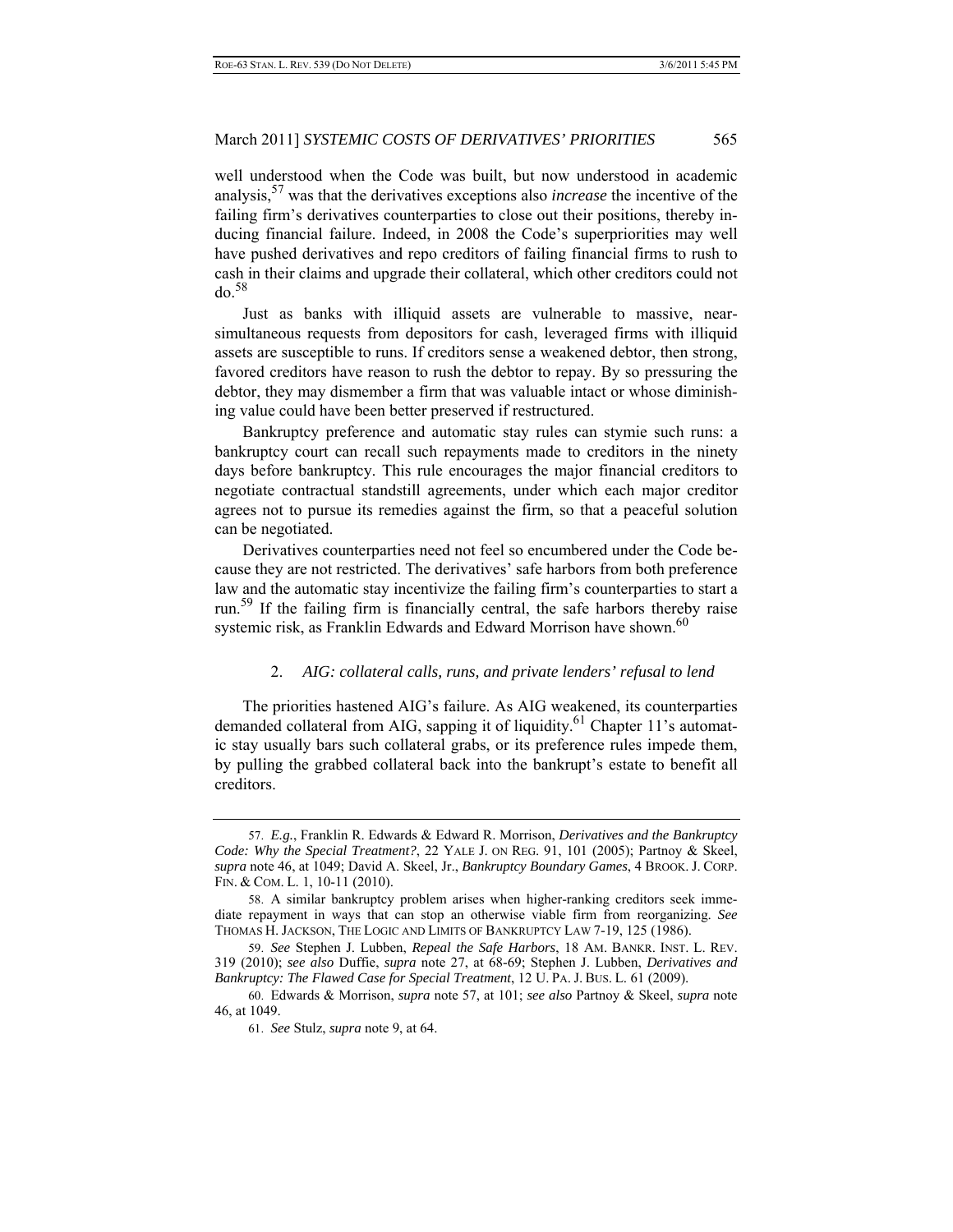The Code's core preference recovery concept is designed to reduce runs such as AIG's.<sup>62</sup> But the Code doesn't apply its preference concept for one key class—derivatives counterparties—recreating the bankruptcy run problem. By omitting the preference concept for favored counterparties, the Code impedes firms like AIG from raising new money to stabilize themselves, as potential new investors want to wait until the run is over to see if enough value is left in the firm.

True, given the low penalty on a preference violation—the preferred party has to return the preference, without more—preference law is not an impermeable barrier to runs.<sup>63</sup> Financiers subject to ordinary preference law have little reason to shun receiving preferences. But their incentives to actively seek preferred status are muted, and their incentives to agree to standstill while a deal is negotiated are raised, because their collection activity has a real chance of coming to naught, as the preference could be called back in the resulting bankruptcy. They are better incentivized to have a strong credit structure early on, because they lack the slack of being able to grab and keep eve-of-bankruptcy preferences. The derivatives counterparties' incentives are not so tempered: if they can get paid, they'll keep their eve-of-bankruptcy payments.<sup>64</sup>

### 3. *Credit contagion*

Proponents of payment priorities via the safe harbors brought forward contagion potential as a prime rationale. In this view, solvent counterparties become unable to extract their frozen collateral from a failing firm and then they also fail, which in turn brings down their own counterparties. This fear of contagion justified the Code's derivatives priorities.<sup>65</sup> The Federal Reserve, which itself directly deals in repos when implementing monetary policy and could be

 <sup>62.</sup> *See* JACKSON, *supra* note 58, at 125.

 <sup>63.</sup> *See* Barry E. Adler, *A Re-Examination of Near-Bankruptcy Investment Incentives*, 62 U. CHI. L. REV. 575, 576 (1995).

 <sup>64.</sup> And for traditional lenders, actively seeking preferential payment can shade into conduct that induces courts to equitably subordinate not just the preferred payment, but the entire loan. *See In re* Am. Lumber Co., 7 B.R. 519 (Bankr. D. Minn. 1979). Presumably derivatives players who position themselves to get the Code's benefits will not be subordinated for doing so. *See In re* Clark Pipe & Supply Co., 893 F.2d 693 (5th Cir. 1990); *In re* W.T. Grant Co., 699 F.2d 599, 610 (2d Cir. 1983).

 <sup>65.</sup> *See* H.R. REP. NO. 109-31, pt. 1, at 20 (2005), *reprinted in* 2005 U.S.C.C.A.N. 88, 105 ("These provisions are intended to reduce 'systemic risk' in the banking system and financial marketplace."); 128 CONG. REC. 15,981 (1982) (statement of Sen. Dole) ("It is essential that stockbrokers . . . be protected from the issuance of a court . . . order which would stay the prompt litigation of an insolvent's positions, because . . . the insolvency of one party could trigger a chain reaction of insolvencies . . . ."). Fear of contagion also motivated Congress to expand the safe harbors. *See* H.R. REP. NO. 97-420, at 1 (1982), *reprinted in* 1982 U.S.C.C.A.N. 583, 583; 135 CONG. REC. S1414-15 (daily ed. Feb. 9, 1989) (statement of Sen. DeConcini); Philippe Jorion & Gaiyan Zhang, *Credit Contagion from Counterparty Risk*, 64 J. FIN. 2053 (2009).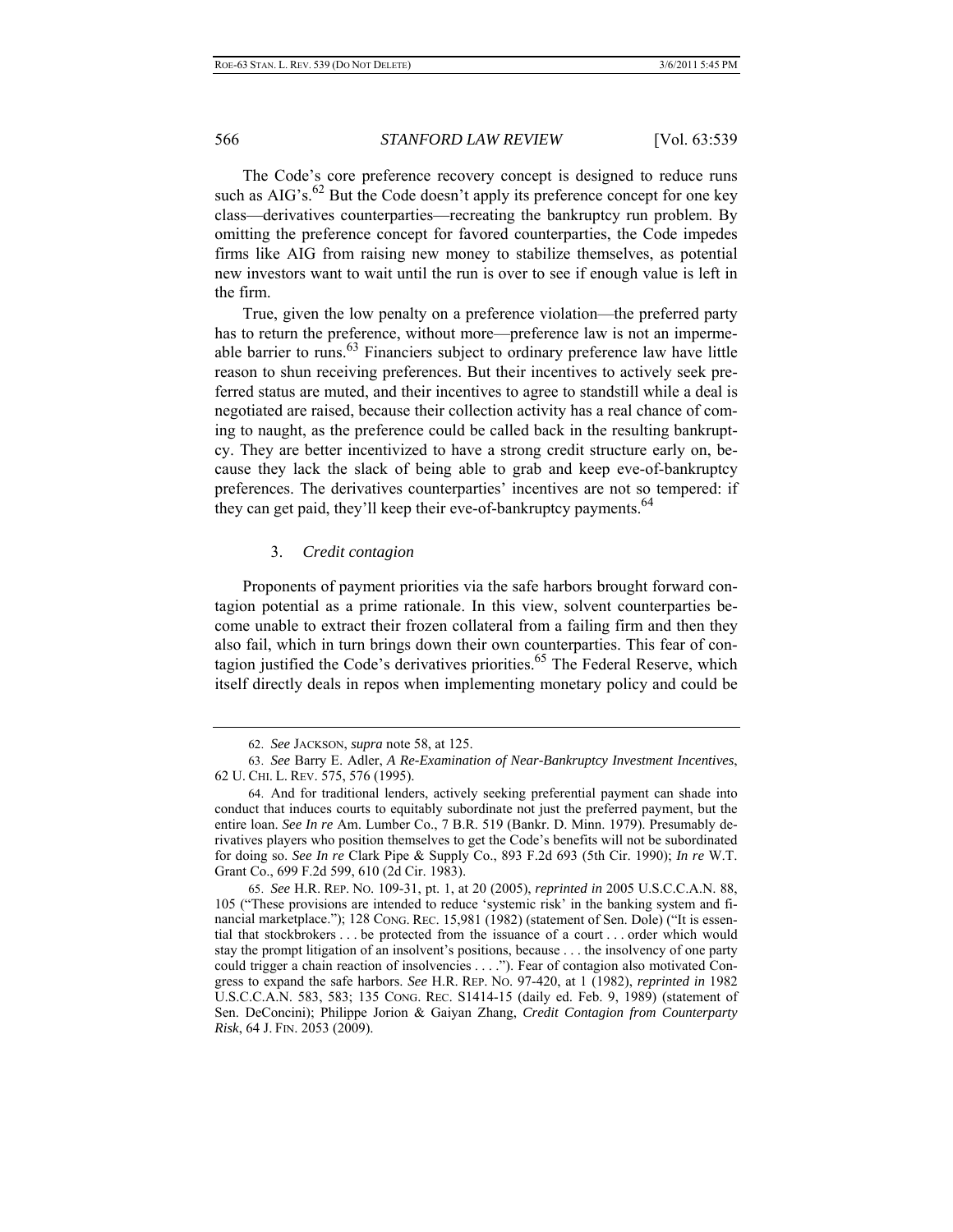inconvenienced if unprotected by the superpriorities, pressed the contagion argument on Congress. It did so despite the fact that the Treasury Department had rejected the contagion rationale<sup>66</sup> for market-discipline reasons that I see as correct and, in 1983, prescient:

[P]arties [to repurchase agreements] do not merit better treatment under the Bankruptcy Code than any other party making a secured loan. . . . [T]he perception of increased risk in the [repo] market is healthy, because it forces more responsibility in [repo] transactions by causing lenders to securities dealers to evaluate the financial condition of their borrowers, as creditors must . . . in every other type of secured lending transaction. There is absolutely no likelihood of a government securities market breakdown from the effect of this discipline, as some have suggested, but rather an improvement in practices which will tend to prevent debacles . . . .

 . . . [W]e [at Treasury] do not support legislation to exempt [repos] from the judicial stay provided for by the Bankruptcy Code.<sup>6</sup>

Properly analyzed, superpriorities in a financial crisis could either stifle contagion or spread it.<sup>68</sup> They spread it by allowing counterparties to drain the already-weak firm of cash, which flows into the bankruptcy-favored counterparty. Which effect is more important is conceptually indeterminate, making contagion a poor theoretical rationale for superpriority.

#### 4. *Information contagion*

 Payment-priority backers focused on credit contagion: a failing firm first brings down its counterparty and then a row of financial dominoes follow. But that Code thinking fails to reflect fear of information contagion. This absence is a mistake, and even the eve-of-bankruptcy considerations for superpriority need to be updated and rethought. For information contagion, the Code's impact is negative.

Consider a setting where creditors are poorly informed about their counterparties' financial health, because they, like many repo and derivatives players, rely more on collateral than on counterparty financial health. Because the Code's superpriorities give them immediate access to the collateral, they assess their counterparty's *overall* health less and their *collateral* value more. So, posit that an unexpected economic shock tells them that their collateral is worth much less than they had originally thought, such as the sudden revaluation of

68. *See* Edwards & Morrison, *supra* note 57, at 94; Squire, *supra* note 47, at 1200.

 <sup>66.</sup> *Compare* Letter from Paul A. Volcker, Chairman, Bd. of Governors of the Fed. Reserve Sys., to Senator Robert J. Dole, Chairman, Subcomm. on Courts, Comm. on the Judiciary (Sept. 29, 1982) (on file with author) (asserting that the automatic stay on repos would undermine systemic liquidity), *with* Letter from Roger W. Mehle, Assistant Sec'y of Domestic Fin., Dep't of the Treasury, to Senator Robert J. Dole (Mar. 16, 1983), *available at* http://www.sechistorical.org/collection/papers/1980/1982\_0929\_VolckerDoleT.pdf (stating to Congress that an automatic stay on repos posed no such threat).

 <sup>67.</sup> Letter from Roger W. Mehle to Robert J. Dole, *supra* note 66.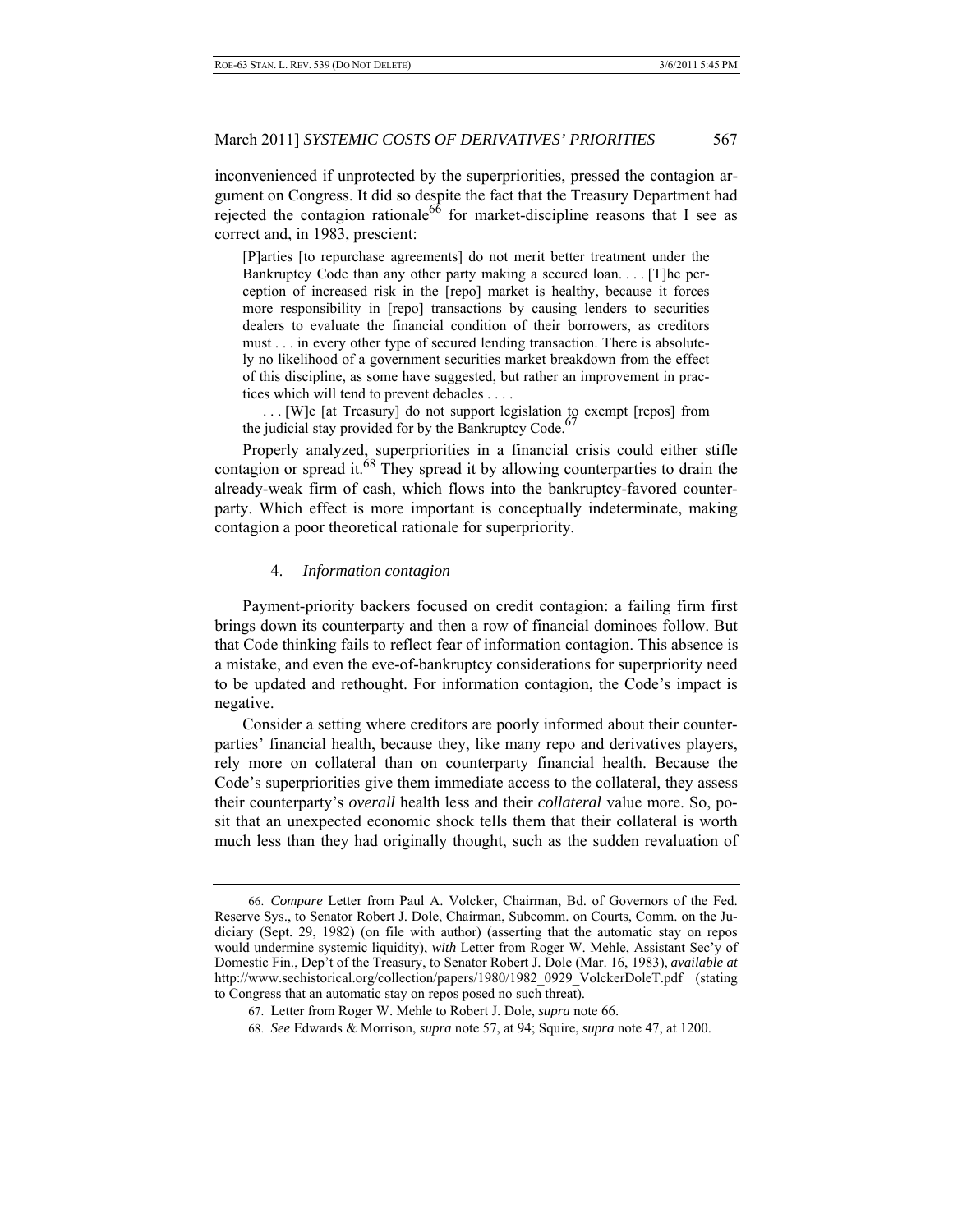the subprime mortgage market, which did occur and made holders of repos backed by subprime mortgages revalue their contracts. Surprised, they suddenly call for better collateral and, when the debtor cannot post enough good collateral, they must rely on counterparty financial quality more than they previously had expected. But they are poorly informed about counterparty overall financial quality, because, until the shock, the Code gave them less reason to pay attention to it.

So when Bear, Lehman, and AIG failed, and the market repegged subprime mortgage collateral downward, creditors reevaluated their prior beliefs about the collateral they held from others and about their *other* counterparties' solvency. If they then had a deeper stock of direct information about their counterparties' overall strength, they might not have systematically repegged downward the quality of all counterparties. But the Code's superpriorities gave them little incentive to acquire much counterparty-specific information in the ordinary course of business. They faced an informational black hole, toward which they wished not to draw any closer. Hence, they stopped lending until they could acquire better information about their counterparties. This suddenly made their counterparties more illiquid.<sup>69</sup>

This result is a panic, with lending markets freezing up. "A panic [occurs when] information-insensitive debt [suddenly] becomes information sensitive. It is a switch because it becomes profitable to produce private information about the debt,"<sup>70</sup> or to produce more information about the debtor. That description resembles American financial markets in September 2008. If the players had previously better assessed counterparty risk, they would not have been left as clueless about counterparty quality. Failures such as those of Bear, Lehman, or AIG would not necessarily have made the entire financial market resemble an informational black hole, because creditors would have had glimmers of understanding of the color, depth, and shape of the other financial players' health.

### 5. *Collateral contagion*

The superpriorities facilitate a strong counterparty demanding better eveof-bankruptcy collateral from a weakened derivatives or repo counterparty. When many counterparties seek better collateral simultaneously, liquidate already-posted collateral, and thereby also induce their then-debtors to liquidate assets (to make the demanded collateral posts), the potential for a financial

 <sup>69.</sup> *See* GARY B. GORTON, SLAPPED BY THE INVISIBLE HAND 16-17, 48-49 (2010). For more on information contagion, see FRANKLIN ALLEN & DOUGLAS GALE, UNDERSTANDING FINANCIAL CRISES 260-95 (2007); Franklin Allen & Douglas Gale, *Financial Contagion*, 108 J. POL. ECON. 1 (2000); Brunnermeier, *supra* note 24; and Douglas W. Diamond & Raghuram G. Rajan, *Liquidity Risk, Liquidity Creation, and Financial Fragility: A Theory of Banking*, 109 J. POL. ECON. 287 (2001).

 <sup>70.</sup> GORTON, *supra* note 69, at 51.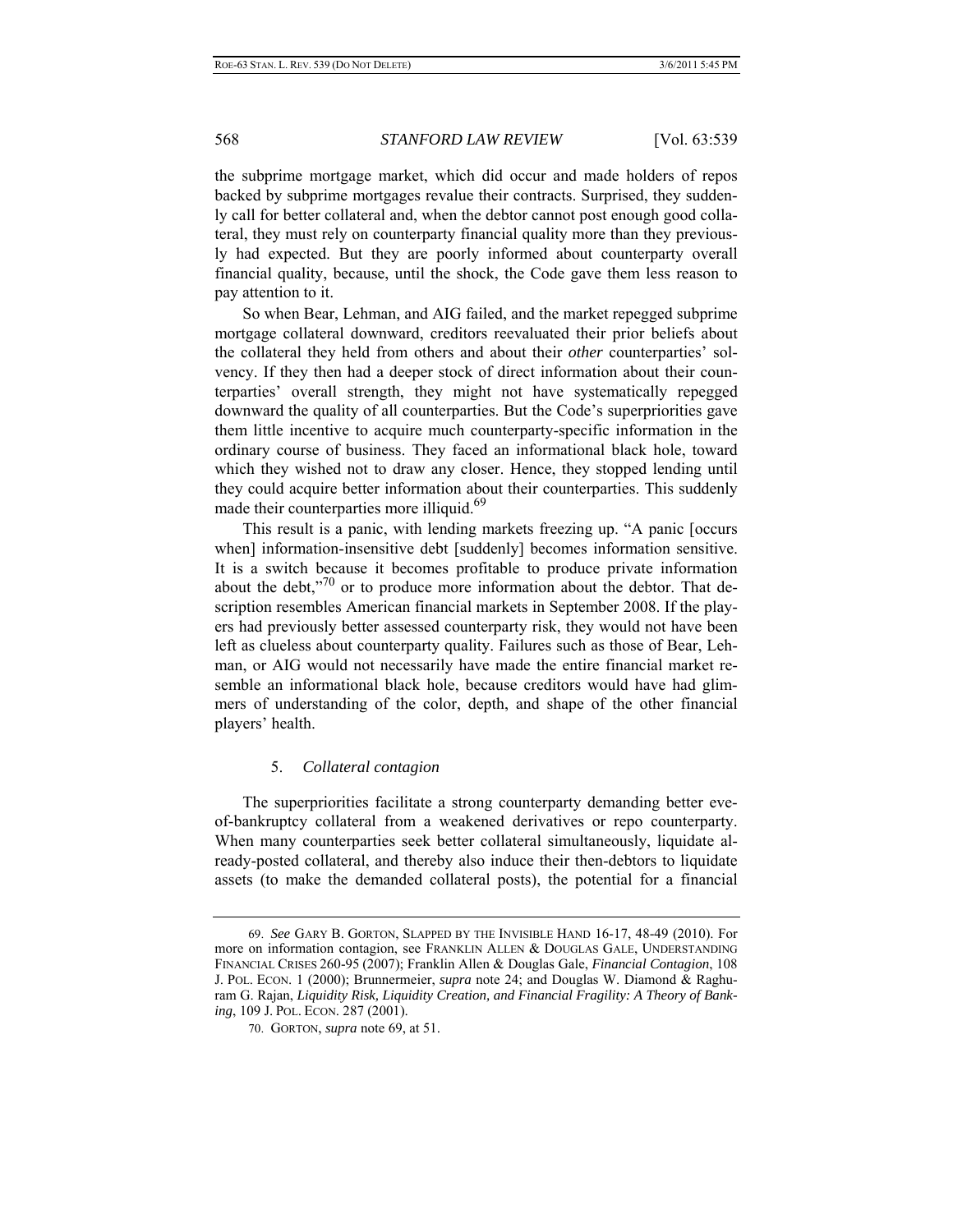freeze-up is not small. The crisis of 2008 and 2009 partly stemmed from such a simultaneous effort across financial markets to sell collateral and debtor assets. $71$ 

We thus now have reason to step beyond prior analyses that astutely indicated that the Code cannot arrest *credit* contagion.72 Worse than being unable to arrest *credit* contagion, the Code here can exacerbate *information* and *collateral-value* contagion. And in broad outline, the financial crisis suggests that it did both.

\* \* \*

I have thus far emphasized the priorities' systemic weakening of financial structures over the long term by undermining market discipline at the time of contracting. But even at the time of a financial crisis, the old anticontagion raison d'être for superpriority is weak. Not only might superpriority exacerbate runs, as has been shown before, but it can exacerbate information contagion and collateral contagion, both of which were in play in the recent financial crisis.

#### III. WHY CONTRACT CANNOT SOLVE COUNTERPARTY RISK

To summarize thus far: When one creditor's risks in an enterprise decline, another's rise. Once that other party understands it bears more risk, it should react by raising its interest rate, by seeking to reduce the risk it faces, or by improving its contract terms. The risk transfer structure of the derivatives and repo priorities has not yet been examined in this vital dimension. But perceiving now that the derivatives counterparties' lowered risk lowers their marketdiscipline incentives is not enough, because it also *raises* other parties' risk and, hence, raises *their* market-discipline incentives.

<sup>71.</sup> *See* Gary B. Gorton & Andrew Metrick, *Securitized Banking and the Run on Repo* (Yale Int'l Ctr. for Fin. Working Paper No. 09-14, 2010), *available at* http://www.ssrn.com/ abstract=1440752; Antoine Martin, David Skeie & Ernst-Ludwig von Thadden, *Repo Runs* (Eur. Banking Ctr., Discussion Paper No. 2010-13S, 2010), *available at* http://arno.uvt.nl/show.cgi?fid=103635; *cf.* Samuel G. Hanson, Anil K. Kashyap & Jeremy C. Stein, *A Macroprudential Approach to Financial Regulation*, 25 J. ECON. PERSP. 3, 6 (2011) ("[W]hen Bank A takes on more [short-term] debt, it does not account for the fact that by doing so, it degrades the collateral value of any assets it holds in common with another Bank B—since in a crisis state of the world, A's fire-selling of its assets lowers the liquidation value that B can realize for these same assets.").

The Dodd-Frank rules do better than bankruptcy in reducing collateral contagion. They do allow a brief stay, of one business day. That will not reduce collateral contagion much in itself. But during that time, the banking authorities can transfer the failed firm's derivatives book elsewhere, thereby reducing rapid collateral liquidation.

 <sup>72.</sup> *See* Edwards & Morrison, *supra* note 57, at 94; Squire, *supra* note 47, at 1200.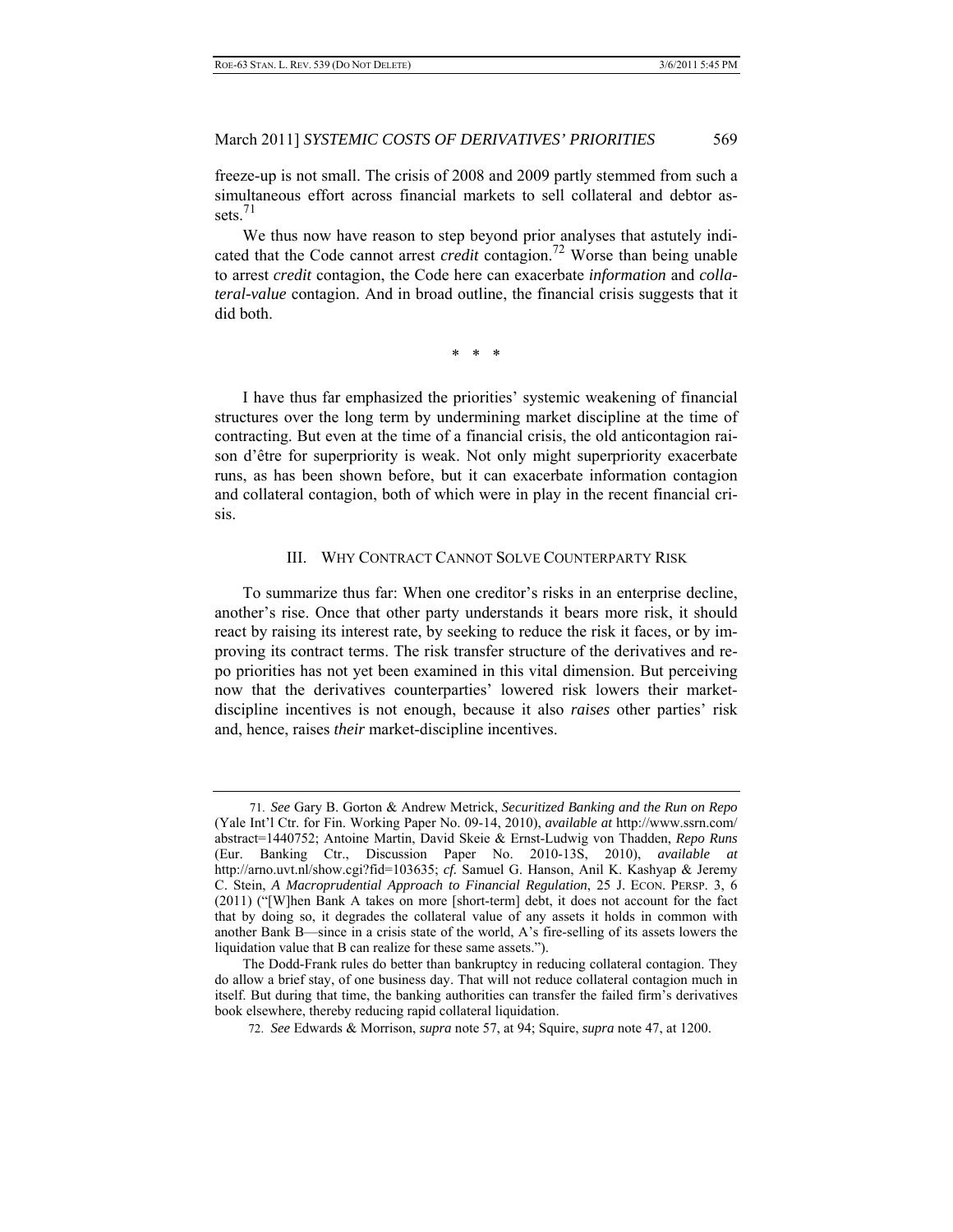However, a large slice of the default risk moves to parties that cannot, or will not, react contractually. Some are poorly positioned and too weakly informed to monitor the debtor's overall riskiness in general and its derivatives portfolio in particular.<sup>73</sup> The new risk bearers are initially insurance policyholders, bank depositors, ordinary commercial paper buyers, and similar players who are often not well informed about the derivatives market. (To be sure here, the commercial paper and repo markets overlap. And the commercial paper players ought to have learned from the financial crisis what risks they bear due to others having superpriorities.) This shift of risk applies regardless of where the firm's risks come from;<sup>74</sup> even if the increase in risk is coming from, say, the firm's core operations, the derivatives and repo exceptions put more of that risk on the shoulders of the firm's other creditors.

Modigliani and Miller demonstrated that varying a firm's capital structure does not in itself reduce total risk, as that risk emanates from the firm's operations.75 If one financier reduces the risk it bears, another financier picks up that risk. Absent an explanation as to how and why manipulating capital structure affects the firm's underlying operations and cash flows, risk is neither created nor destroyed, but can be shifted from one financier to another. Alan Schwartz, applying such thinking to secured credit, showed how secured credit reduces the risk borne by the secured creditor, but that risk moves to others who can price the risk unless they are tort claimants and similarly weak creditors.<sup>76</sup> Lucian Bebchuk and Jesse Fried showed with precision how the risk can be inefficiently moved onto the shoulders of nonadjusting contract creditors.<sup>77</sup>

The second and larger reason why contractual reaction fails for superpriority risk-shifting is that the creditor eventually bearing the bulk of the transferred

 <sup>73.</sup> *See supra* Part II.A.2-4.

 <sup>74.</sup> While the conventional wisdom was that credit derivatives were central in bringing down AIG and others, some analysts show the centrality of the riskiness of AIG's core portfolio. *See* Squire, *supra* note 47, at 1183-87, 1203-04; *cf.* Viral V. Acharya et al., *Manufacturing Tail Risk: A Perspective on the Financial Crisis of 2007-2009*, 4 FOUND. & TRENDS FIN. 247 (2009) (describing excessive risk taking in large financial institutions). This view would extend the monitoring story: superpriorities reduced the incentives to monitor counterparty risk, with that counterparty risk emanating from both the immediate derivatives trades *and* from the firm's overall portfolio.

 <sup>75.</sup> Modigliani & Miller, *supra* note 42.

 <sup>76.</sup> Alan Schwartz, *Security Interests and Bankruptcy Priorities: A Review of Current Theories*, 10 J. LEGAL STUD. 1, 1, 3, 7-8, 11 n.28 (1981). Schwartz indicates that a normative solution to the tort risk transfer mismatch is to make the tort claimants prior in payment to the previously benefited creditors. The analogue for derivatives and repos would be to make the United States senior in all settings.

 <sup>77.</sup> *See* Lucian Ayre Bebchuk & Jesse M. Fried, *The Uneasy Case for the Priority of Secured Claims in Bankruptcy*, 105 YALE L.J. 857 (1996).

On monitoring incentives and disincentives in general, compare Richard Squire, *The Case for Symmetry in Creditors' Rights*, 118 YALE L.J. 806, 818-19 (2009), with Saul Levmore, *Monitors and Freeriders in Commercial and Corporate Settings*, 92 YALE L.J. 49, 56 (1982).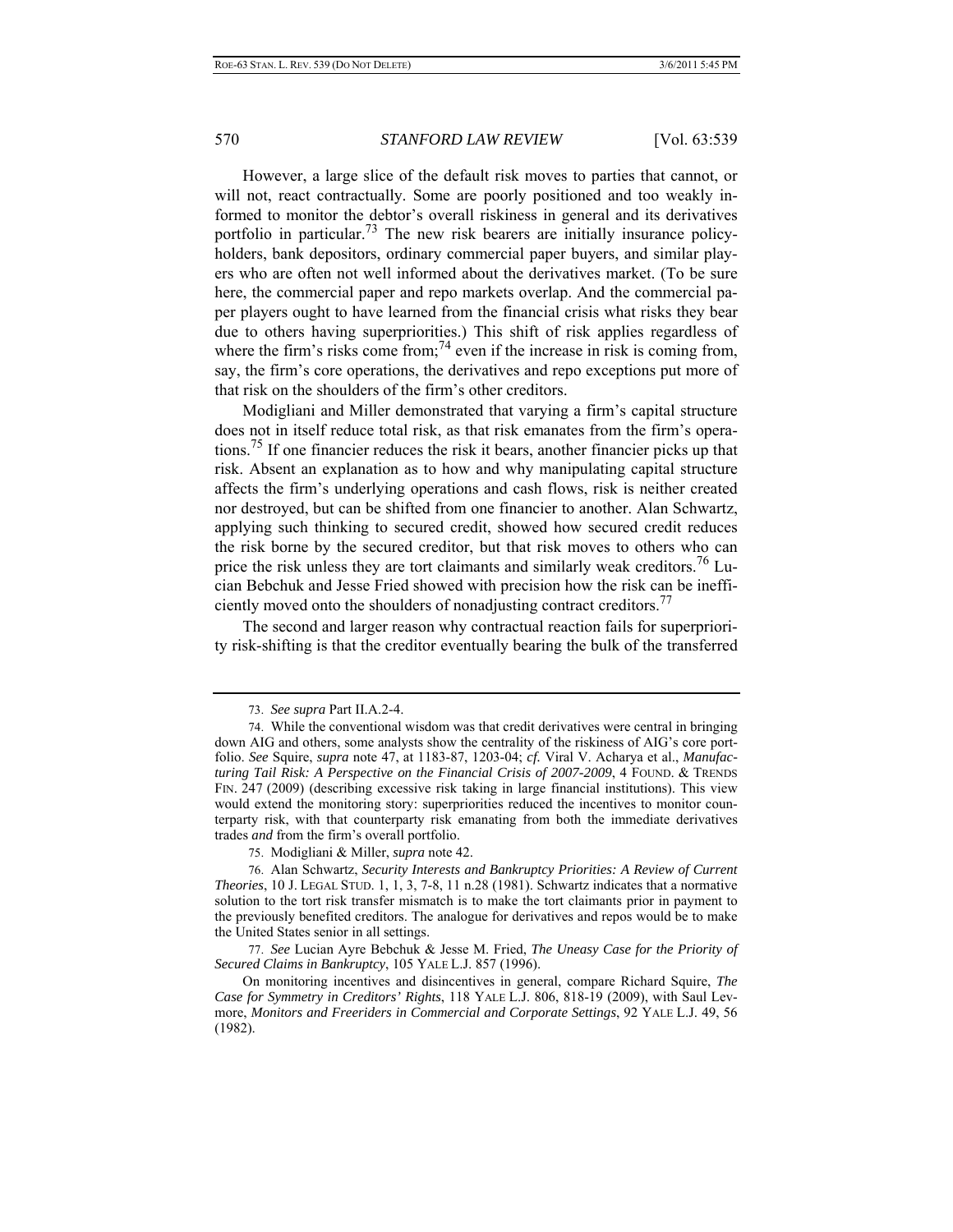risk is the United States as guarantor of too-big-to-fail firms. The United States cannot react contractually in any grounded sense of contract. Instead, it can react by changing the rules of the game to account for its weak monitoring position. For the United States, changing the Code's priority structure is how it would react quasi-contractually.

# A. *Contractual Reaction and Its Limits*

#### 1. *Financial covenants as partial solution*

Once burnt, twice shy. Ordinary creditors of financial firms in the future could take the debtor's derivatives exposure into account. A simple way to do so would be to limit the total derivatives exposure by an appropriate formula embedded in the creditors' loan agreements. This is common in other financial contracting: the lender lends, but requires that the debtor maintain a debt-toequity ratio of no more than, say, two dollars of debt for every dollar of equity.<sup>78</sup> Derivatives could be folded into these kinds of financial contract covenants.

But derivatives counterparties can also react and, one expects, will do so. Some derivatives and repo counterparties did well due to their bankruptcy benefits, but others did not anticipate the financial crisis and, hence, did not take full advantage of the privileges that the Code offers them. Lehman's failure caught many derivatives counterparties short on collateral. In the next financial crisis, more counterparties will be prepared and, if the Code still permits them to do so, will demand collateral sooner, make sure that they can set off advantageously, and demand repayments more quickly that would otherwise be voidable transfers absent the exemptions. Postcrisis derivatives markets have *already* become more conscious of the import of managing collateral over managing counterparty risk.<sup>79</sup> Contractual reaction may be an arms race going forward, for both the detrimentally affected creditors and the advantaged derivatives players.<sup>80</sup>

 <sup>78.</sup> *See* AM. BAR FOUND., COMMENTARIES ON INDENTURES 368-400 (1971).

 <sup>79.</sup> *See* Chris Flood, *Demand Rises for Collateral Solutions*, FIN. TIMES (London), May 30, 2010, http://www.ft.com/cms/s/0/57ca84ee-6a83-11df-b282-00144feab49a.html# axzz1DmcmVSVD ("Rapid growth in the use of derivatives has been matched by a 'significant increase' in the demand for collateral management solutions, says Robert Coates of Viteos Fund Services. But the extreme volatility of asset prices during the financial crisis and heightened concerns about counterparty risk means collateral management has become an operationally intensive task . . . .").

 <sup>80.</sup> Could disfavored counterparties grab collateral earlier and thereby put themselves outside the bankruptcy preference recovery period? Not really. While Goldman, if lacking a safe harbor, might try to grab collateral ninety-one days before it initially *expects* a bankruptcy, *cf. supra* text accompanying notes 15-19, it cannot assuredly keep it. If the debtor filed more quickly, or were forced to file, Goldman's prebankruptcy take would be recoverable for the benefit of the bankrupt's other creditors. The early seizing of collateral is typi-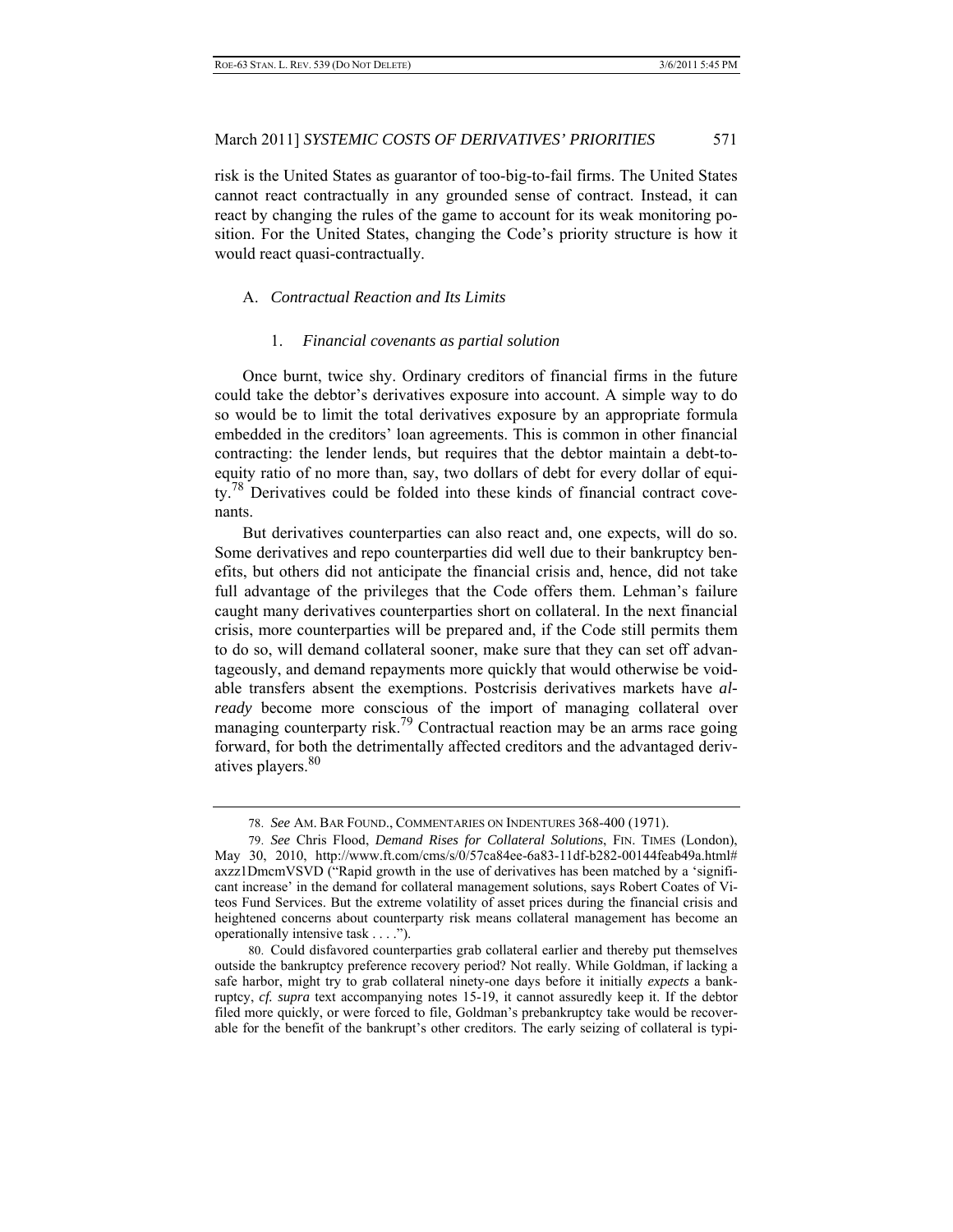### 2. *The necessary incompleteness of contract: the United States as de facto guarantor*

Large financial institutions have a very large, passive creditor that does not act like an aggressive financial creditor with bond indenture covenants to enforce. The United States is a de facto creditor, as it pays up to rescue guaranteed and too-big-to-fail financial institutions. Even if private parties adjusted to their borrowers' derivatives and repo exposures, the derivatives market's prime creditor—the U.S. Treasury—does not and cannot move nimbly in this dimension. Its equivalent to contractual adjustment for the fire next time is regulatory adjustment now.

This is not a small point: *private* contractual reaction to the superpriorities is likely, now that financial players know the value of the priorities, but, because de facto the biggest creditor is the United States, contractual reaction will be unable to solve the major ex ante systemic problems. The United States as de facto creditor can only react by changing the regulatory framework, not by writing another clause into its bond indenture, because it has none. It is exposed and its conceptual equivalent to a bond indenture here is the panoply of financial regulation, including the Bankruptcy Code, which now largely, although indirectly, disfavors the United States.<sup>81</sup>

#### B. *The Regulatory Reaction Needed*

The most sensible bankruptcy reform for the United States, as de facto guarantor, is to cut back most superpriorities.

# 1. *Reshaping the Code's safe harbors*

 The derivatives parties' ability to seize collateral should largely be folded into the secured creditors' strong but not all-encompassing power to do so. Strong counterparties would again be subject to ordinary preference and frau-

cally a public event, warning other creditors, who can demand repayment or force an early bankruptcy. This turns the seizure of collateral into day seven before the debtor's bankruptcy instead of day ninety-one. Goldman (if it lost its favored status) would be advised that creditors would react thus to early seizure of collateral, and so would have less reason to seize an insolvent counterparty's collateral and more reason to seek a collective remedy among creditors. *See* JACKSON, *supra* note 58, at 7-19, 122-50. If the preference rules induce the creditor to act early when the debtor is *solvent* (when everyone can then be paid), they induce an efficient early restructuring before the debtor deteriorates. *See* George G. Triantis & Ronald J. Daniels, *The Role of Debt in Interactive Corporate Governance*, 83 CALIF. L. REV. 1073 (1995). Superpriorities undermine this beneficial impact.

 <sup>81.</sup> For banks—AIG, Bear, and Lehman were not banks—FDIC resolution can treat failed commercial banks' derivatives counterparties roughly as favorably as the Code does. *See* Michael H. Krimminger, *Adjusting the Rules: What Bankruptcy Reform Will Mean for Financial Market Contracts*, FDIC (Oct. 11, 2005), http://fdic.gov/bank/analytical/fyi/2005/ 101105fyi.html.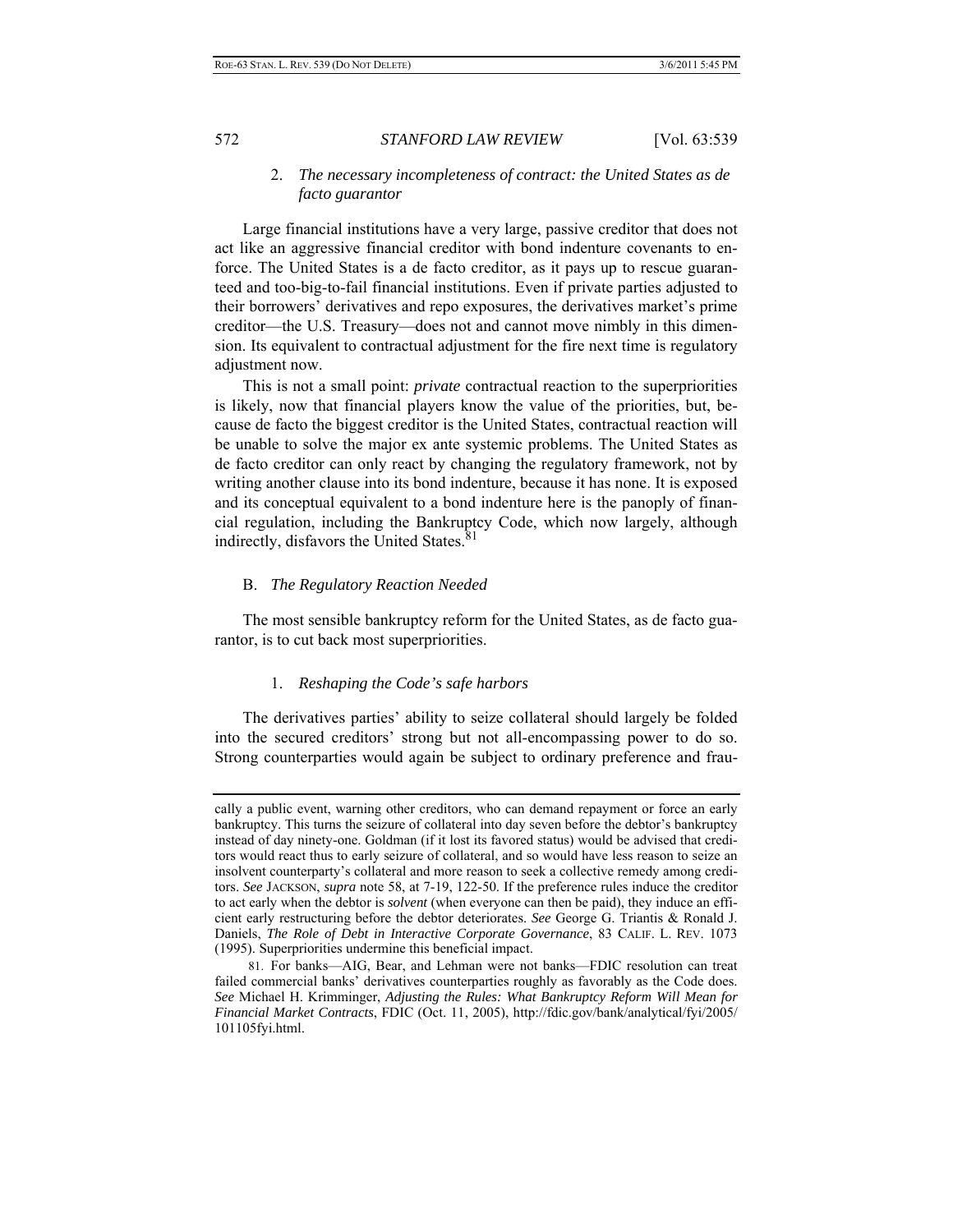dulent conveyance law. The parties could continue to net or recoup obligations due to the bankrupt with those due from it, but not as automatically and only if the two are economically a single transaction.

This does not mean that derivatives players would be thrown cold and naked into the street, unpaid. As long as the debtor is solvent, its creditors would be paid in full. That will better motivate the derivatives players to deal with strong, solvent debtors who remain solvent, but not with weak ones that may well become wards of the state. This is the core of the ex ante analytic perspective I bring to bear on the derivatives and repo problem.

Second, some plain vanilla baseline derivatives transactions are not preferences or fraudulent conveyances. The typical derivatives transaction has a party place initial margin with a strong counterparty. As the market moves in one or the other's favor, the losing party posts variation margin. These ordinary-course posts correspond to actual, newly arising debts and do not present conceptual problems as either preference or fraudulent conveyances.<sup>82</sup>

The de facto priority problem is in how much *further* the Code goes. During the financial crisis, strong parties demanded more margin when they saw a weak counterparty. AIG originally had a AAA credit rating, without collateralposting obligations. But the counterparties' contracts allowed them to demand collateral if AIG's credit rating was downgraded, which they did. This is the kind of collateral demand from a newly weak firm that the Code usually seeks to deter via the preference recovery rules,  $\S$  547 and  $\S$  550. These transfers were conceptually preferential, but were safe from attack due to the superpriorities. Such eve-of-bankruptcy collateral calls in derivatives and repo markets should be reclassified as nonexempt, voidable preferences.

# 2. *Justified exceptions for the derivatives and repo markets*

 While I analyze the overbroad nature of the priorities, not every payment priority lacks merit. I next point to three justified exceptions for derivatives and repos.

Consider the netting rules. The Code allows a derivatives player to net its obligations to the bankrupt with obligations from the bankrupt. Netting can be valuable for the nonbankrupt counterparty even if the obligation to the bankrupt is identical in size to the obligation from the bankrupt. If the counterparty owes the bankrupt \$100 million on one contract and is owed \$100 million on another, the typical result, without netting, is that it must write a check to the bankrupt for \$100 million, but it receives only a fractional return from the insolvent bankrupt. If the return to the bankrupt's creditors is only ten cents on the dollar, a no-netting scenario yields the counterparty a \$90 million loss. Netting gets it that extra \$90 million. As between it and the debtor, this result is fair. But as between the counterparty and the debtor's *other* creditors it may not be. If the

 <sup>82.</sup> *See* 11 U.S.C. § 546(e) (2006).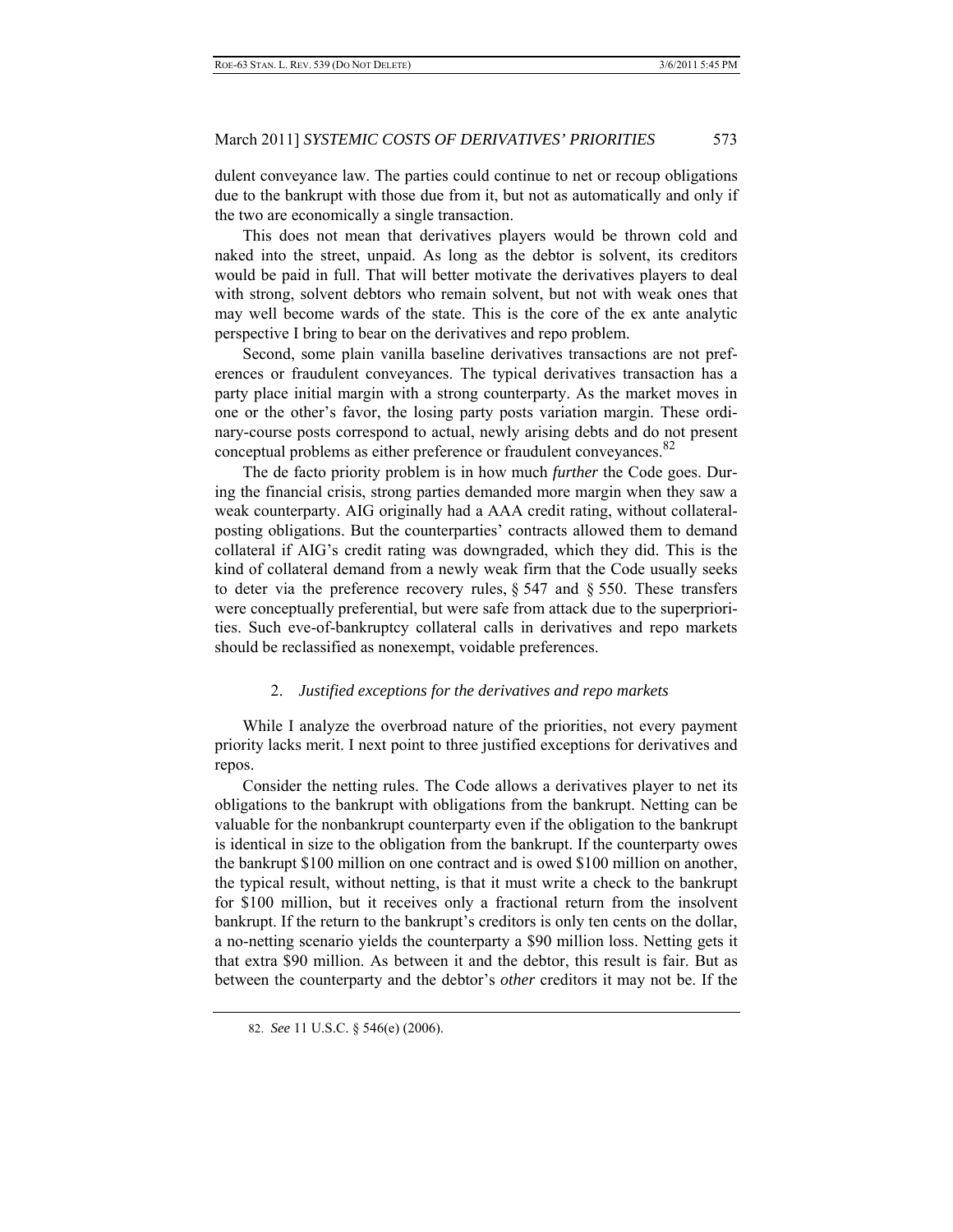bankrupt is a bailed out, financially central institution, the United States bears that \$90 million loss. The local attractiveness of derivatives netting among financially central firms is partly due to this risk transfer away from the firm and its creditors, to the United States.

The derivatives industry had reason to want Congress to clarify that typical, basic swap contracts were integrated economically and should be treated as a single unit in bankruptcy. The derivatives players' legitimate netting goal is to net two sides of an economically integrated single contract. Here's why: A swap arrangement exchanges risk. One side promises, say, to pay LIBOR, the London Interbank Offered Rate, a benchmark interest rate that floats according to market conditions. The other side promises to pay a fixed rate of, say, 5%. (One side shuns the risks of interest rate changes, while the other side can bear them. So they trade.) An overly broad anti-netting rule could force the counterparty to pay the full 5%, but only allow the counterparty to collect a fraction of the floating rate obligation from the insolvent debtor. But this trade was economically a single contract, not two discrete deals. They should be netted and, even absent a Code safe harbor, ought to have been seen to be a single contract.

But the Code again goes much further. It allows the counterparty to net unrelated trades, as long as they can be called derivatives or repurchase agreements. And its scope has been so broad as to allow a party to net a winning position with the bankrupt against a losing contract (which the bankrupt would only pay fractionally) that the counterparty acquires *after* the debtor fails and is rolling toward bankruptcy. Such transactions are conceptually voidable preferences.

That is, strong counterparties have been able to net strategically, by acquiring a flimsy obligation *from* the debtor and getting it de facto paid dollar for dollar by matching it with a nettable obligation *to* the debtor. Goldman and others did this with the failing Bear Stearns. Said one trader: "My shareholders . . . said, 'You're . . . crazy. Why are you guys taking [such a] credit risk without making money?' . . . [But] it just nets you down and offsets, because you've made your money on the other side of the trade."<sup>83</sup>

Consider termination rights. Ordinarily the bankrupt debtor chooses whether to terminate or assume its prebankruptcy contracts. If it assumes, it is fully obligated to perform. If it terminates, it is liable to its counterparty. But the damages are rarely paid in full; they are paid pro rata in discounted "bankruptcy dollars," with the contracting party sharing the bankrupt estate with all of the bankrupt's other creditors.

 <sup>83.</sup> COHAN, *supra* note 12, at 30. As before, this is fair when the priority rule only affects the two immediate players. But the risks keep moving and eventually reach the United States.

Cutting back setoff will not be transactionally easy. Parties can rewrite unrelated contracts into a single contract that blends otherwise unrelated bets into a single net amount due. To some extent, the standard master derivatives contract does this.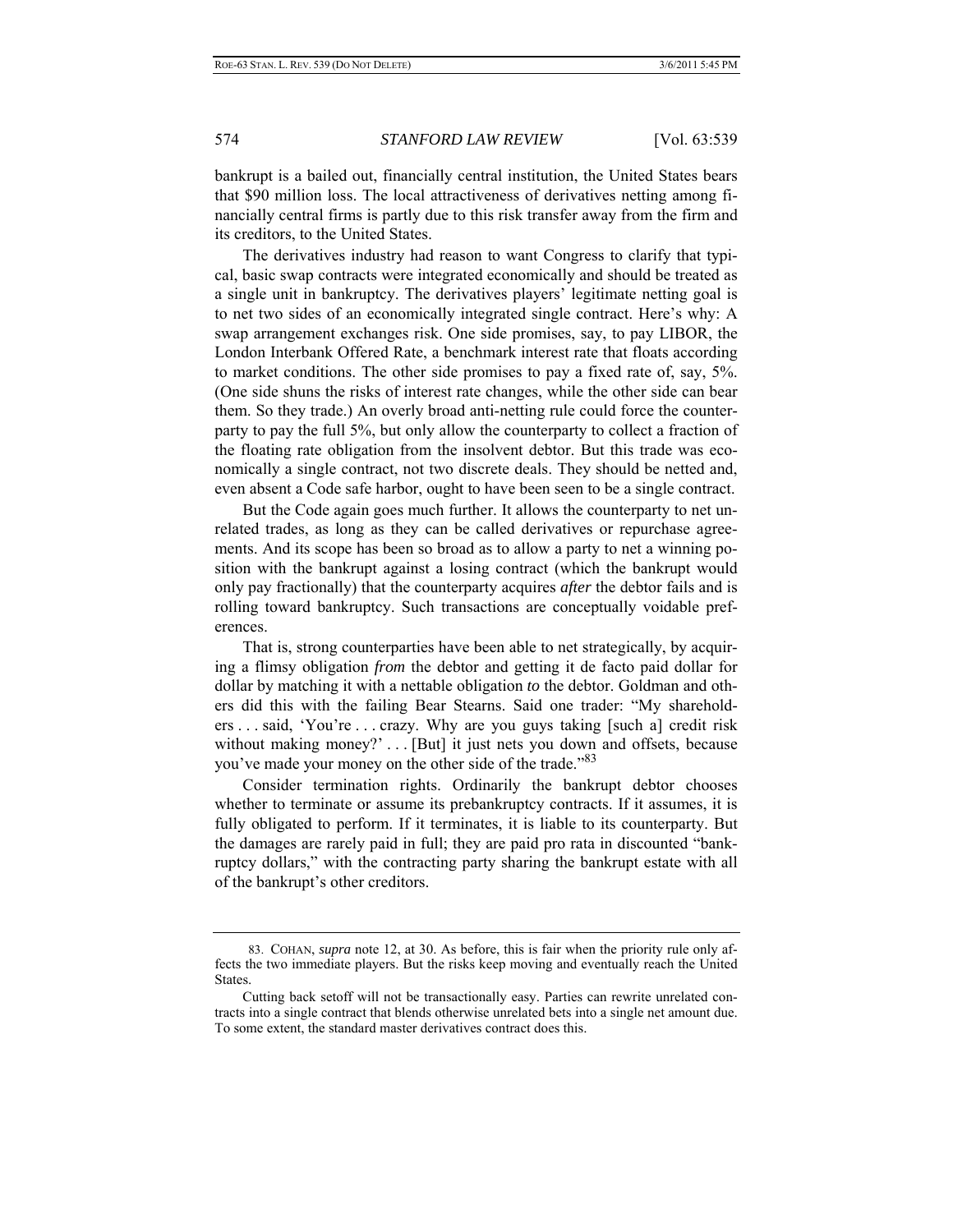The Code is generous, possibly overly so, to the bankrupt debtor in giving it so broad an option. But this rule reversal for derivatives players alone requires justification. That justification could come from the chaotic consequence of having unclear, open-ended obligations for months after a Chapter 11 filing, as the bankrupt decides whether to assume or reject, paralyzing financial counterparties. But industrial counterparties can *also* be severely damaged if the bankrupt takes its time deciding whether to assume or reject. Financial players have no monopoly here on inconvenience. Second, the Code could instead force the debtor to decide in short order whether to assume or reject.<sup>84</sup> Third, a more neutral rule would terminate all contracts upon the filing of a bankruptcy, thereby disallowing either side from playing the market and cherry-picking to affirm profitable contracts while terminating losing ones.<sup>85</sup>

#### IV. COUNTERARGUMENTS FROM COUNTERPARTIES

Several strong and not-so-strong counterarguments to the analysis I have offered in this Article are relevant, but none is strong enough to reverse it.

First, counterparties rely on the weak firm being too big to fail, regulatory proponents would say, making derivatives counterparties' ranking in the Code's priority structure unimportant. Changing the Code will not change outcomes. Second, classic bankruptcy-based justifications for limiting creditors' collateral seizures do not apply to derivatives and repos, some would argue, because the underlying asset is not connected to the bankrupt's operation in the way that, say, the steel smelter is needed for the steel mill. Hence, the broad superpriorities are appropriate bankruptcy policy and should not be changed. Lastly, priority proponents would say that derivatives and repos are vital for the financial engineering needed to make today's financial system work. Without priority, the financial system and end users will suffer.

#### A. *Would Repeal Change Derivatives Market Incentives?*

Critics of repeal might argue that strong counterparties expect the government to bail out failed, weak counterparties. Accordingly, reducing the Code's priority favoritism will not affect the strong parties' expectations. They'll ig-

 <sup>84.</sup> The debtor's option also affected commercial lease markets. To reduce the debtor's optionality impact on lessors, Congress required that the debtor decide whether to assume or reject within 120 days of the filing of the bankruptcy petition. *See* H.R. REP. NO. 109-31, pt. 1, at 86 (2005), *reprinted in* 2005 U.S.C.C.A.N. 88, 153. The time frame could be tighter for financial contracts.

 <sup>85.</sup> Thomas Jackson and David Skeel indicate that a properly drafted contract could readily reduce debtor cherry-picking under ordinary bankruptcy rules. Jackson & Skeel, *supra* note 55, at 36-37. The derivatives lobby's characterization of the threat may have been overblown.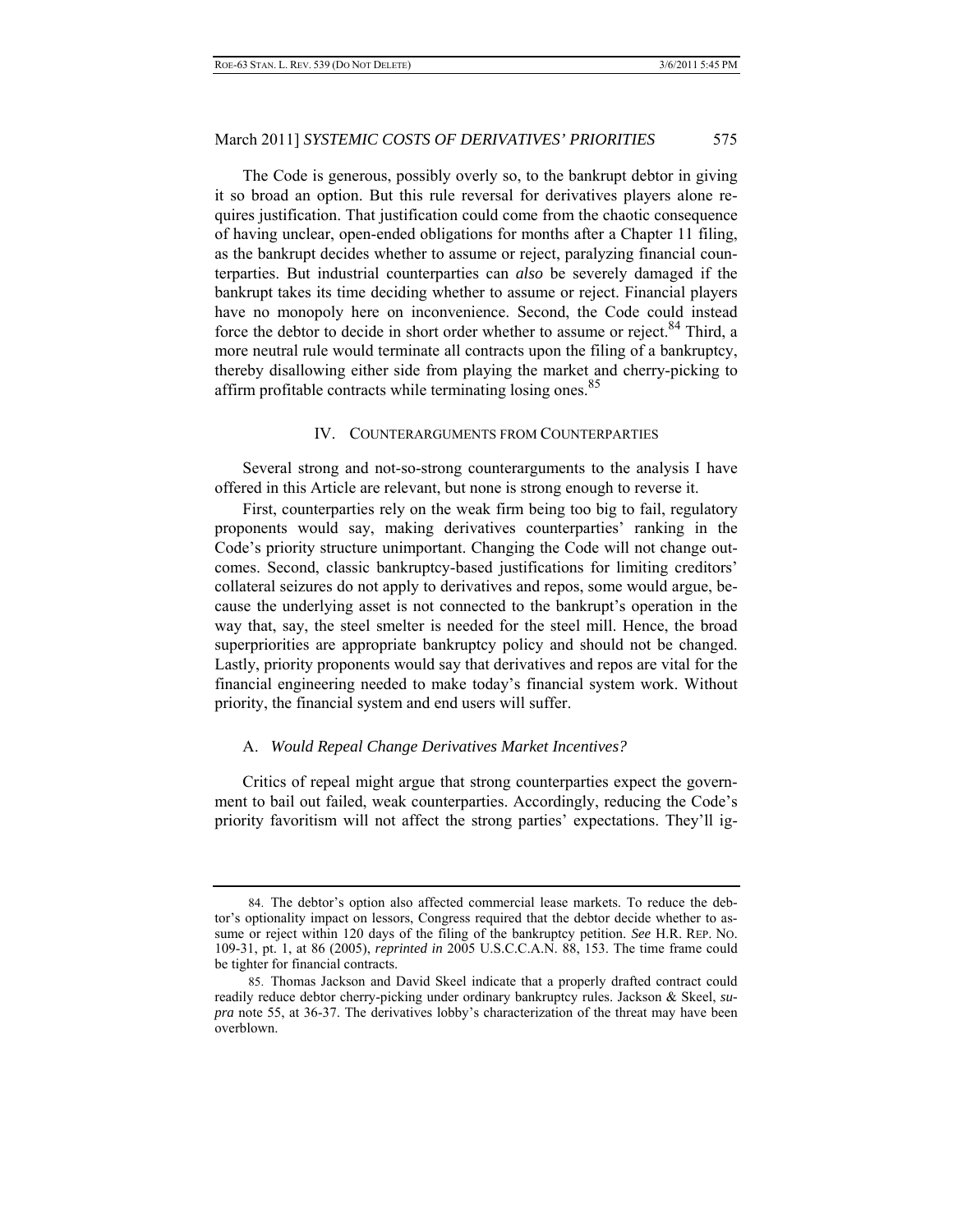nore counterparty risk regardless of the priority rules, because the government will always step in.

However, firms are unlikely to fully rely on a government bailout. Lehman failed in 2008 when the Treasury let it go under; Drexel failed two decades earlier. Governments say they will not bail out creditors next time. Although they often do not carry out their threats, there is genuine uncertainty about what the governments will do, because their actual strategy is mixed and hard to predict.<sup>86</sup> Second, a financial firm may be failing but not be too big to fail. If repeal affects behavior and induces strong counterparties to diversify their counterparties further, the increasing number of stronger counterparties will make each one less vital systemically.

Financial players' actions indicate both that *they* are uncertain about what the United States will do and that *they* value superpriority. These players lobbied hard to get derivatives priorities extended in 1982, 1984, 1994, 2005, and 2006, and to keep them in 2010. If they did not care about priority because they fully expected government bailouts, then they would not have lobbied for the superpriorities. If the probability of a government bailout is positive but uncertain (i.e., not 100%) the analysis here applies.

The derivatives and repo markets are said to be shocked when their priorities are questioned. $87$  The repo market did grow more quickly as payments priorities were expanded, as Figure 2 illustrates, although it's hard from that alone to conjecture the extent to which that would have happened without the priorities. Still, from 1981 until the financial crisis, the repo market grew twice as fast as did overall financial markets.<sup>88</sup>

 <sup>86.</sup> *See* CHARLES P. KINDLEBERGER & ROBERT Z. ALIBER, MANIAS, PANICS, AND CRASHES: A HISTORY OF FINANCIAL CRISES 20 (5th ed. 2005).

 <sup>87.</sup> *See* Jeanne L. Schroeder, *A Repo Opera: How* Criimi Mae *Got Repos Backwards*, 76 AM. BANKR. L.J. 565, 567-68 (2002) ("[Prior to the 2005 amendments, a court's suggestion that repos might be recharacterized as secured loans] sent shockwaves through the financial industry . . . [because it placed] [b]illions of dollars in notional amounts of outstanding repos . . . in danger of being labeled as security interests . . . ."); Simkovic, *supra* note 13, at 282.

 <sup>88.</sup> Total financial sector debt was twenty times larger at the end of 2006 than it was in 1981, the first year available for repo data. *See* BD. OF GOVERNORS OF THE FED. RESERVE SYS., *supra* note 7, at 9. But the repo market grew more, to more than fifty times its 1981 size. Much of the relatively greater growth was in the 2000-2007 period. Repo market information is from *Statistical Supplement to the Federal Reserve Bulletin*, BOARD GOVERNORS FED. RES. SYS., http://www.federalreserve.gov/pubs/supplement/default.htm (last updated Jan. 28, 2011) (data available in Table 1.43 of each month's bulletin); and *U.S. Government Securities Dealers—Positions and Financing*, FED. RES. ARCHIVAL SYS. FOR ECON. RES., http://fraser.stlouisfed.org/publications/frb/page/31488 (last visited Feb. 17, 2011). A slowing of repo growth in the 1980s is consistent with the view that court decisions unfavorable to priority affected the market, but this is hardly dispositive.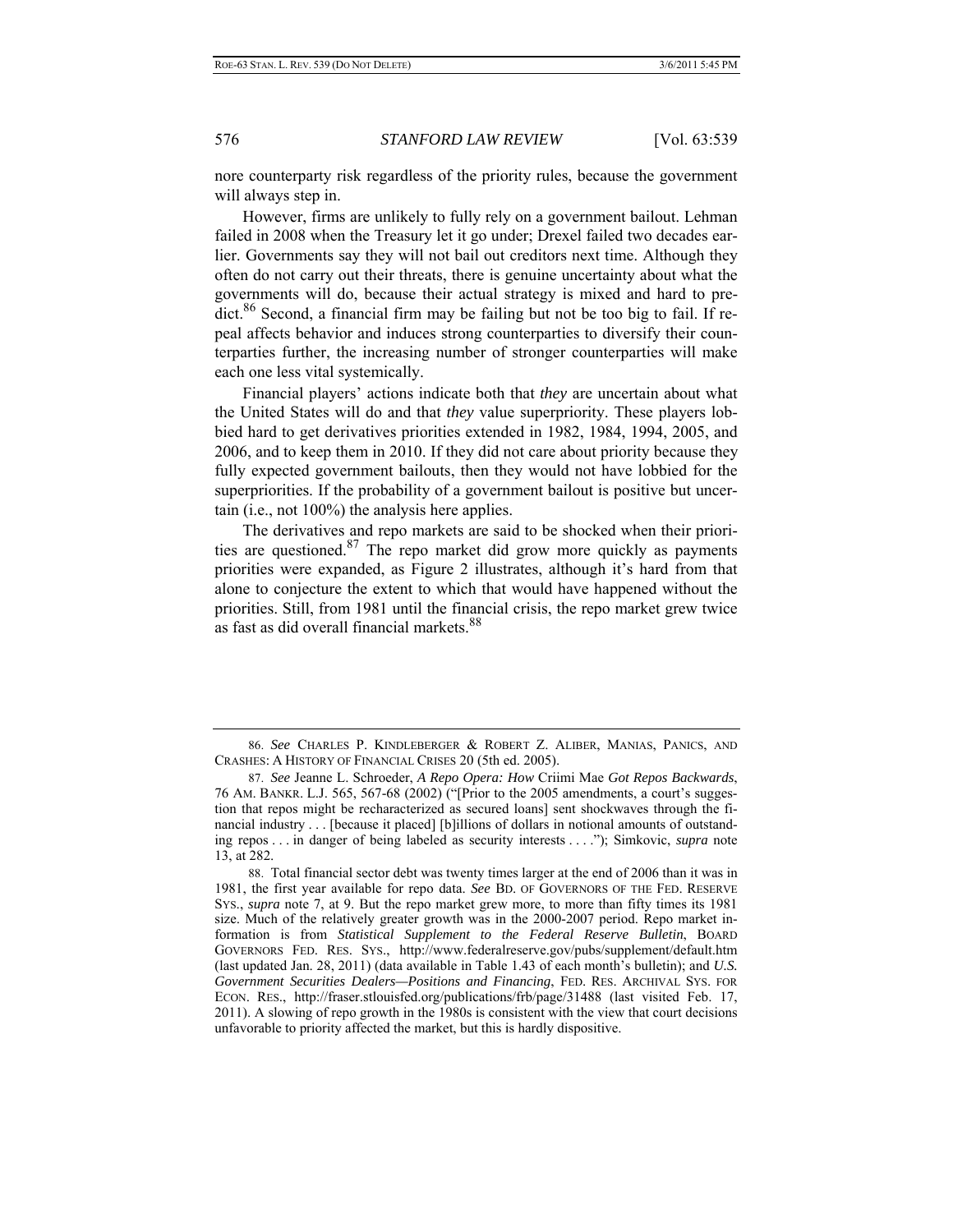



Second, consider the derivatives industry's reaction to postcrisis congressional and FDIC reform proposals that priority be limited to 90% of the relevant debt. Reactions included: "Wall Street dealers are facing their worst fear,"<sup>90</sup> and "Banks have warned that the provision . . . could have a chilling effect on the 'repo' market and thus on broader credit availability."91 One financial player said: "The proposed legislation will certainly reduce leverage and liquidity in the repo market.<sup>"92</sup> The chief executive of the Securities Industry and Financial Markets Association was more vociferous, saying the proposal "would negatively affect the efficient operations of the credit markets, increasing the cost of raising capital." $93$  A spokesman for the International Swaps

 <sup>89.</sup> Financial sector debt information is from BD. OF GOVERNORS OF THE FED. RESERVE SYS., *supra* note 7, at 9. Repo market information is from *Statistical Supplement to the Federal Reserve Bulletin*, *supra* note 88; and *U.S. Government Securities Dealers—Positions and Financing*, *supra* note 88.

 <sup>90.</sup> Michael Mackenzie & Helen Thomas, *Repo Dealers Fear Legislation Will Drain Liquidity*, FIN. TIMES (London), Dec. 7, 2009, http://www.ft.com/cms/s/0/c26678c2-e35a -11de-8d36-00144feab49a.html#axzz153BhFB1C.

 <sup>91.</sup> Tom Braithwaite & Michael Mackenzie, *Creditors to Foot Bill in U.S. Risk Regulation*, FIN. TIMES (London), Dec. 2, 2009, http://www.ft.com/cms/s/0/558799be-df9c-11de -98ca-00144feab49a.html.

 <sup>92.</sup> *Id.*

 <sup>93.</sup> *Id.*; *accord* Cheyenne Hopkins, *Creditors Fear New Resolution Process*, AM. BANKER, Dec. 7, 2009, at 1.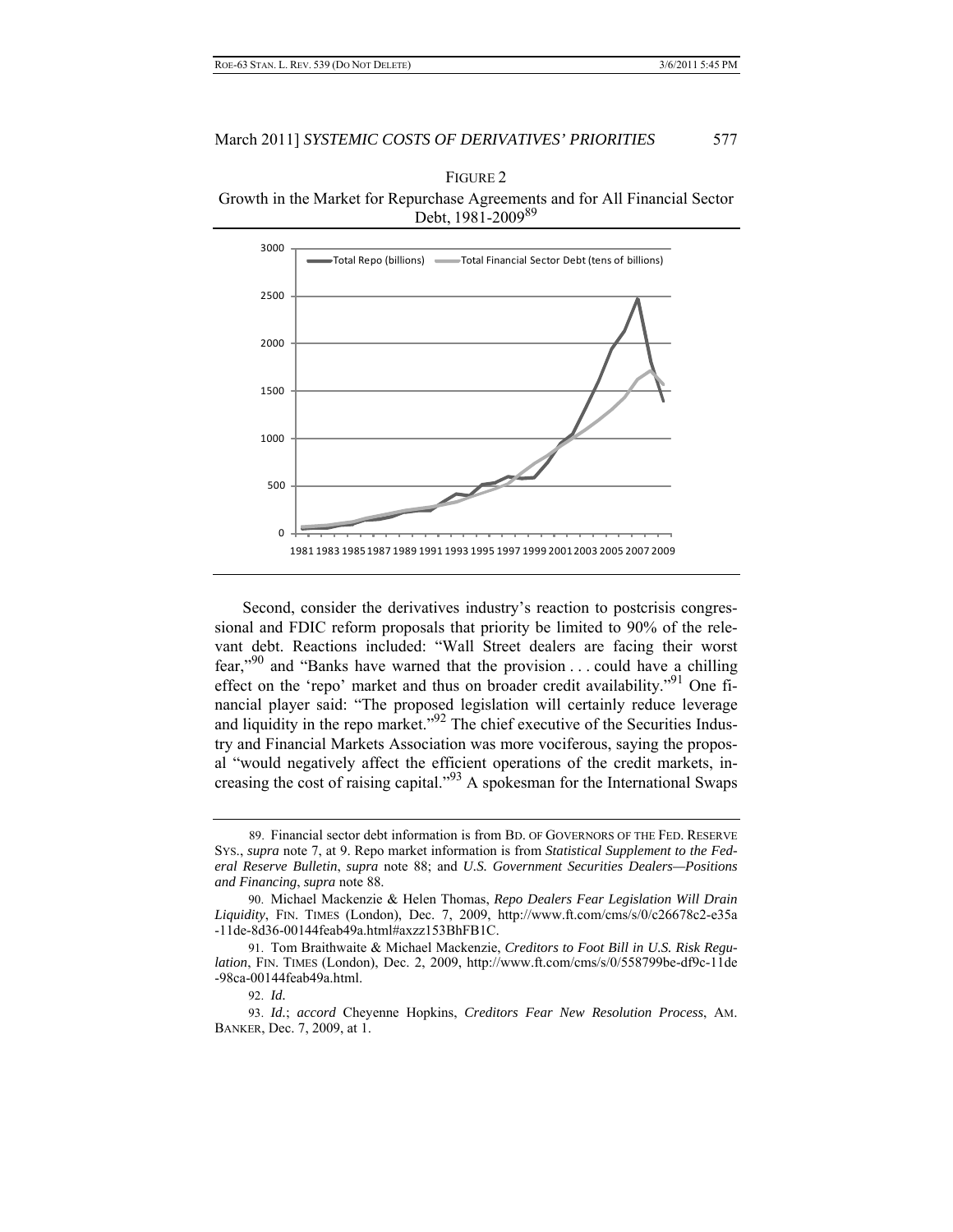and Derivatives Association, an arm of the large derivatives dealers, wrote that without "close-out netting, it is questionable whether over-the-counter derivatives—or repurchase agreements or clearing houses—would be viable."<sup>94</sup> Leading academic defenders of the repo markets judge that without the bankruptcy priorities the market would shrivel.<sup>95</sup>

"One head of repo [operations] at a leading bank was blunter, calling the proposed legislation, 'nuclear' for the market."96 The proposal's congressional proponent, Brad Miller, indicated intuitions consistent with my thesis here. His proposal, he pointed out, would, if enacted, have "put[] pressure on anyone lending to a systemically significant firm to pay attention to what sort of shape the firm is in  $\dots$ . No one was paying attention to Lehman.<sup>"97</sup>

The derivatives industry takes these priorities seriously and does not rely on an assured government bailout for protection.

\* \* \*

A similar counterview might be that derivatives and repo players would not substitute away into stronger, longer-term financing. One cannot be sure, but anecdotal indications support substitution. First are the industry's own warnings of dire consequences, as above. If they say their market may collapse if the superpriorities are weakened, then weakening superpriorities should lead the players to do less derivatives and repo business than they do now. Second, the repo market's growth seemed to slow in the early 1980s, when a court deci- $\sin^{98}$  left uncertain whether repos were subject to the automatic stay.<sup>99</sup> Third, the growth in asset-backed repo securities has been said to depend on the avail-

 <sup>94.</sup> David L. Mengle, Close-Out Netting and Risk Management in Over-the-Counter Derivatives 1 (June 1, 2010) (unpublished manuscript), *available at* http://www.ssrn.com/ abstract=1619480.

 <sup>95.</sup> *See* Gary Gorton & Andrew Metrick, Regulating the Shadow Banking System 3 (Oct. 18, 2010) (unpublished manuscript), *available at* http://www.ssrn.com/abstract= 1676947 ("[T]he bankruptcy 'safe harbor' for repo has been a crucial feature in the growth of shadow banking . . . .").

 <sup>96.</sup> Mackenzie & Thomas, *supra* note 90.

 <sup>97.</sup> Braithwaite & Mackenzie, *supra* note 91 (omission in original). Ex post haircuts are not a good way to strengthen market discipline.

 <sup>98.</sup> *In re* Lombard-Wall Inc. v. Bankers Trust Co., 23 B.R. 165 (Bankr. S.D.N.Y. 1982).

 <sup>99.</sup> *See* Kenneth D. Garbade, *The Evolution of Repo Contracting Conventions in the 1980s*, FRBNY ECON. POL'Y REV., May 2006, at 27, 35-37; Carolyn Sissoko, The Legal Foundations of Financial Collapse 5-6 (Oct. 6, 2009) (unpublished manuscript), *available at* http://www.ssrn.com/abstract=1525120. Of course, extracting a trend from one event, especially one corresponding to a weak economy, is an interpretive indication, not proof.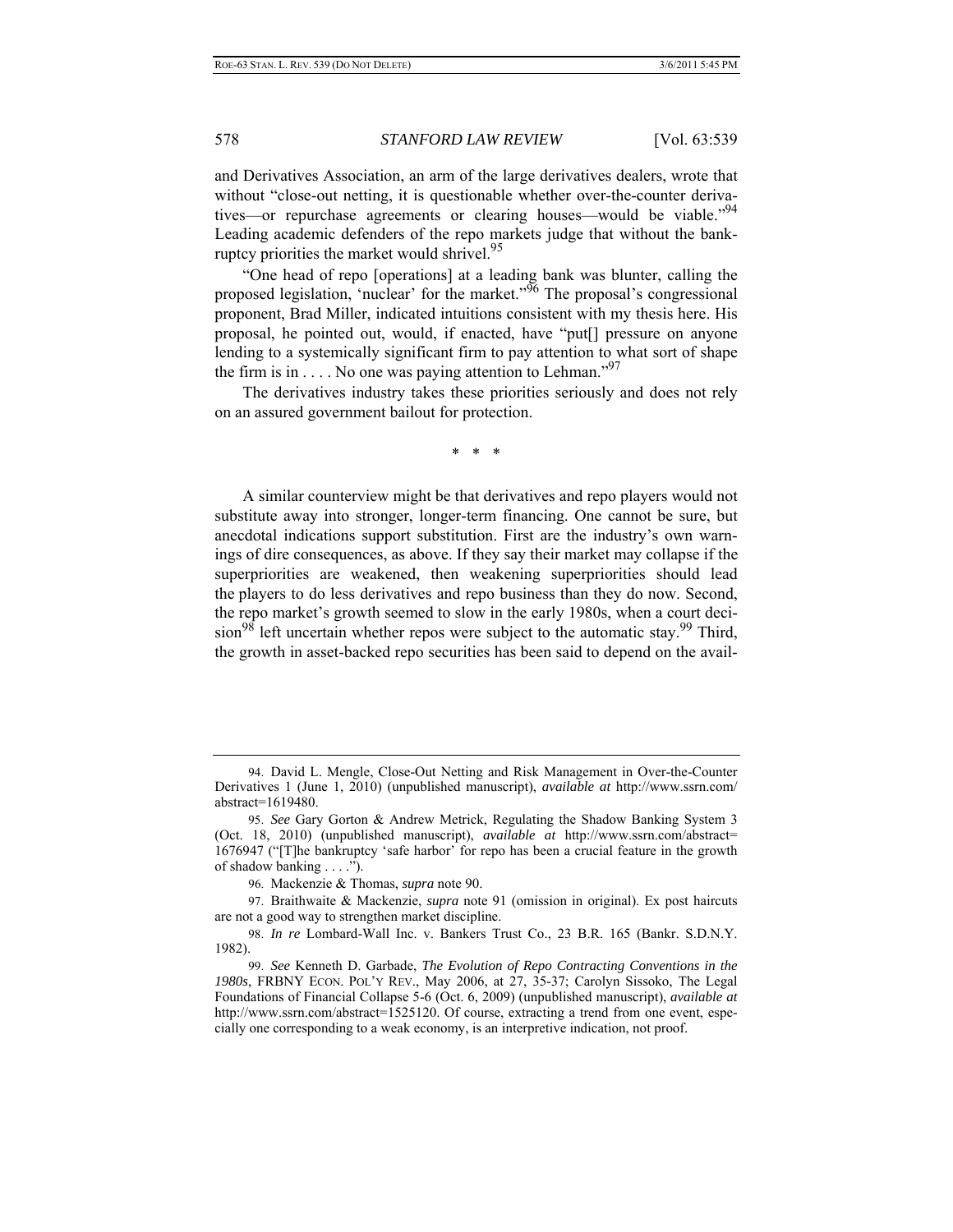ability of the Code's superpriorities.<sup>100</sup> Presumably denying the priorities would stifle or reverse their growth.

A related comment: It's tempting to imagine what would have happened if the superpriorities were not in place when AIG, Bear, and Lehman failed. One might mistakenly conclude that repealing the superpriorities would have no impact, because in 2007 and 2008, superpriorities or no superpriorities, the firms were doomed.

That, though, is not the right way to consider the situation, as the ex ante incentives-based analysis I am pressing here indicates. Instead, imagine the impact on the three failed firms' capital structures *if the superpriorities had not been in place for years before their failure*. Would Bear and Lehman have been so heavily financed with risky overnight repos? Would AIG's derivatives counterparties have put so many derivatives eggs in the AIG basket? Would they have tolerated AIG's risky portfolio overall? Would the derivatives and repo markets have been as large as they were? We need to imagine what the *longterm ex ante* adjustment would have been.

One would hardly say that bankruptcy priority alone generated the financial crisis or that fixing it is the silver bullet that will prevent future crises. Rather, it's an important problem and one that is underanalyzed, underappreciated in Congress, and readily remediable.

#### B. *The Unnecessary Asset?*

Classic justifications for the bankruptcy stay against creditors seizing security, against preferences that shred the firm, and similar limits on creditors are these: The firm is often worth more held together rather than shredded, so the Code's limits slow the shredding process down long enough for the judge and the parties to determine whether to reorganize the firm. The firm retains critical assets to maximize the total value of the bankrupt firm, and the affected creditor is compensated for its loss.

Is the collateral backing derivatives and repos that kind of vital asset?

Maybe not. The bankrupt steel firm cannot continue its business without the steel smelter, so bankruptcy bars creditors with a security interest in the smelter from seizing the smelter while the Chapter 11 process runs its course. The Code protects those creditors, assuring them that they will eventually get full value, although not immediately.<sup>101</sup>

<sup>100.</sup> *See* Jennifer S. Taub, *A Whiff of Repo 105*, BASELINE SCENARIO (Mar. 16, 2010), http://www.baselinescenario.com/2010/03/16/a-whiff-of-repo-105 (former Fidelity legal official tying priority structure to repo market growth).

<sup>101.</sup> Creditors often conclude that they are not getting full financial value, but the theory is clear: keep the asset in the firm, reorganize, and then pay the affected creditor in full.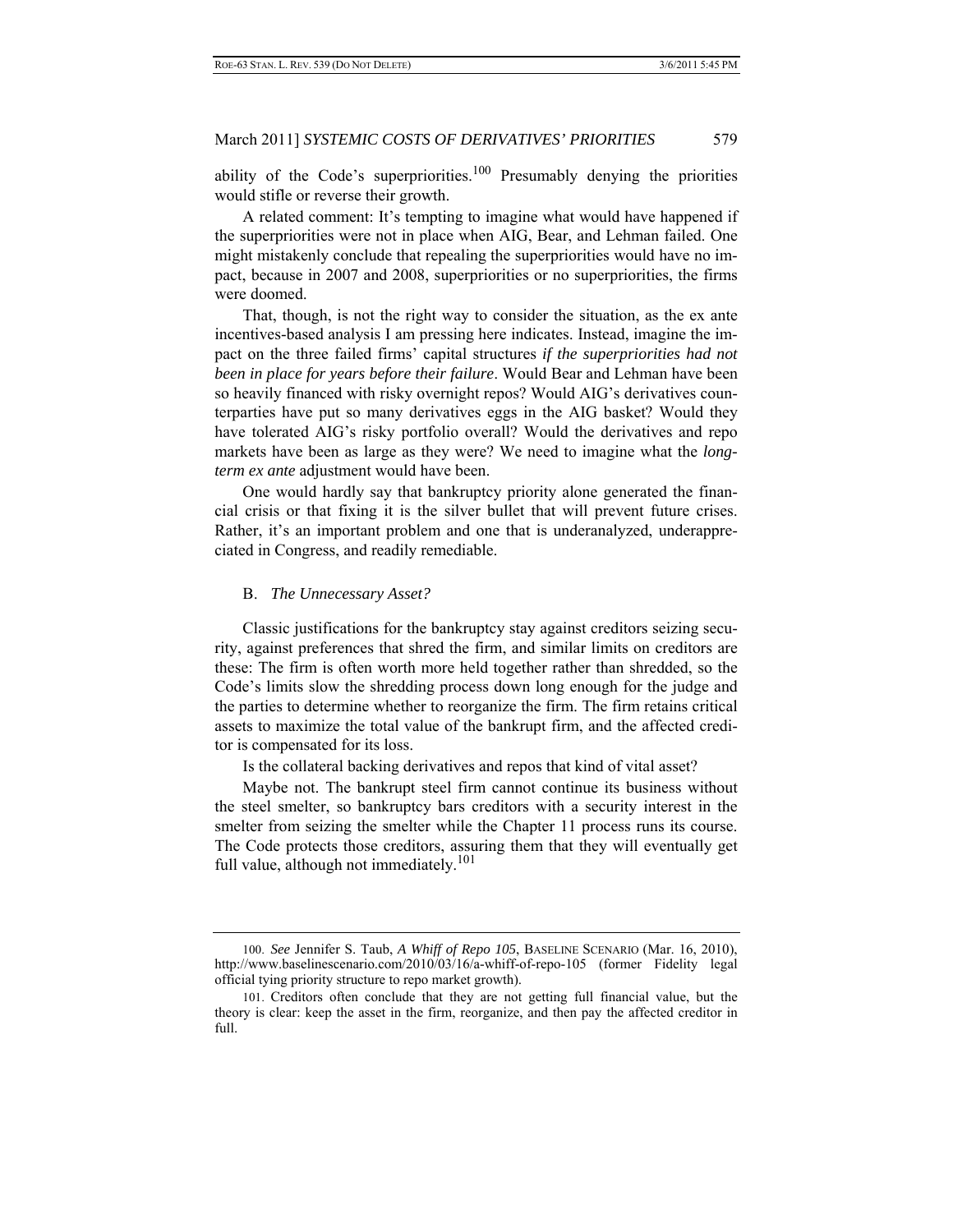But if the asset that the counterparty seeks to seize is *not* analogous to the illiquid, difficult-to-value, difficult-to-substitute-for smelter, superpriority advocates might assert there's no reason to stay such financial seizures. It's not a critically interconnected factory that fits tightly and of necessity with the bankrupt's other operations.102 Cash is generic; a steel mill is not.

This argument is strong for an industrial firm. The cash-strapped firm could be made to show its longer-term survivability; if it's viable, it should be able to refinance itself in a good financial market with the new lender priorities that the Code allows.<sup>103</sup> (If this were the main counterpoint here, more would need to be said.)

Although strong for an industrial firm, the unnecessary-asset view is weak for a financial firm, which needs the very liquidity that superpriorities damage. The failing *financial* firm's liquidity via its cash and near-cash assets can be as critical for its survival as the smelter is for the steel manufacturer. How far one should go here is open to debate, and allowing the bankrupt unimpeded access to cash collateral would be strong medicine. But if derivatives and repo counterparties seize enough value from the failing firm, the financial firm is sapped of liquidity. Dried out, it cannot operate. It dies.<sup>104</sup>

Another way to think of this defense of superpriority is that the automatic stay need not apply to assets unrelated to a debtor's operation if there's a wellfunctioning credit market. A new loan can substitute for cash but not for a customized, difficult-to-value smelter. But in the financial crisis we experienced in 2008, there was no functioning credit market, a situation that made financial firms' ability to retain liquid assets as potentially important to their survival as retaining unique operating assets is for the industrial firm. Thus the classic justification for the stay and for preference law extends to derivatives and repo contracts for the financial firm. (I add this view here for completeness. Which way one comes out on the issue is not critical: even if the financial asset *is* unnecessary to the financial firm's operations, we would need to trade off between releasing the unnecessary asset ex post with the need for better ex ante market discipline. The latter now seems more important than the former.)

Lastly, the liquidity-as-financial-firm-asset concept interacts with the bankruptcy stay and with runs in another dimension, as we saw above. Assets, typically financial assets, back derivatives and repos. When a counterparty can seize and sell the asset of a defaulting player, it can quickly exit its contract.

 <sup>102.</sup> *See* Edwards & Morrison, *supra* note 57, at 114.

<sup>103.</sup> *See* 11 U.S.C. § 364 (2006).

 <sup>104.</sup> *Cf.* Mark Carey & René M. Stulz, *Introduction* to THE RISKS OF FINANCIAL INSTITUTIONS 1, 6 (Mark Carey & René M. Stulz eds., 2006) ("[R]isk management is uniquely important for financial institutions because, in contrast to firms in other industries, their liabilities are a source of wealth creation for their shareholders. For instance, a financial institution that writes long-dated derivatives would usually be shut out of the market if the credit rating of the vehicle it uses to write such derivatives fell below an A rating. . . . [A financial institution's] franchise value depends on the risk of its insolvency . . . .").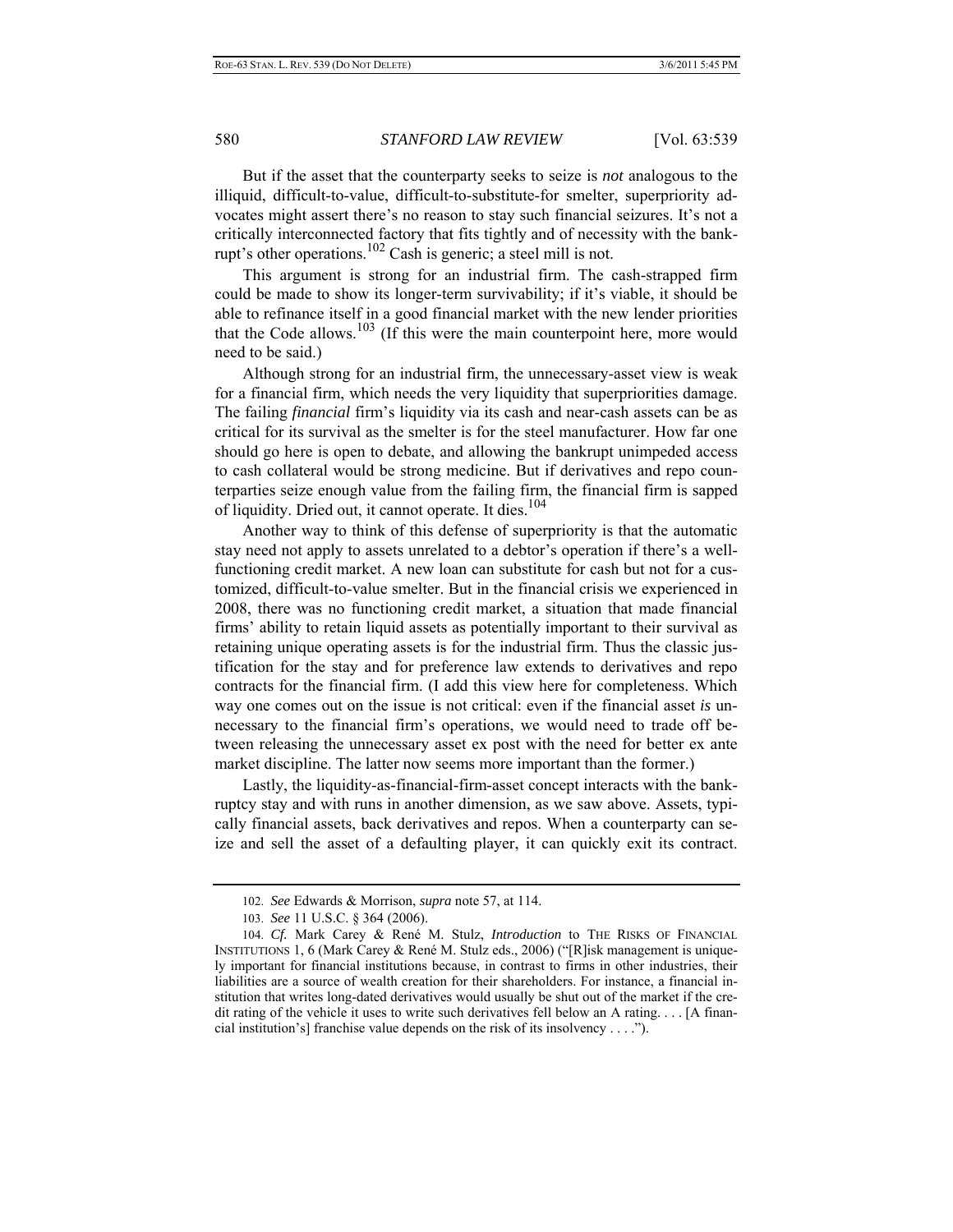When many counterparties seek to liquidate similar underlying assets at the same time, the potential for a financial gridlock increases.<sup>105</sup> Consider Ben Bernanke's statement:

[S]hort-term repos had always been regarded as virtually risk-free instruments . . . . In March [2008], . . . repo markets [were] severely disrupted when investors believe[d] they might need to sell the underlying collateral in illiquid markets. Such forced asset sales can set up a particularly adverse dynamic, in which further substantial price declines fan investor concerns about counterparty credit risk, which then feed back in the form of intensifying funding pressures.<sup>106</sup>

The bankruptcy's automatic stay could dampen a financial crisis, because the stay would have reduced simultaneous asset grabs and asset sales.

### C. *Financial Necessity: Are Derivatives and Repos Like Banking?*

Policymakers may, and the derivatives industry surely will, argue that the derivatives industry requires priority in order to work. Repurchase agreements and derivatives enhance liquidity and risk management, and liquidity and risk management are important for the economy. Just look at the depth of securities firms' financing via repos and the wide use of credit derivatives to control risk. If Congress denies them their Code-based advantages, it will damage the economy's financial arteries.

The problem is not that many derivatives and repos fail to provide real benefits. The problem is that there's no reason, on that assertion of importance alone, to favor derivatives and repos over other financial contracts. Restaurants need food deliveries to survive, and people need to eat food. Steel mills need iron, coal, and cobalt to make steel; the steel industry is economically important and hence priority for deliveries, their iron suppliers might say, is vital. Borrowers need capital; firms need labor. Firms need telecommunications. These are true statements about the economic importance of food, steel, iron, lending, working, and the telephone, but that vitality alone does not justify priority for food deliveries to restaurants and for iron deliveries to steel mills. They all deserve priority. But when the debtor lacks sufficient value to pay all its creditors, they cannot all have it. Each transaction needs to stand on its own. If repos and derivatives are privately valuable, people will pay for them. For now, we subsidize them.

*Many* economic and financial transactions are beneficial and some are essential. But saying so does not justify prioritizing and subsidizing one side or the other of the trading relationship over the counterparties' other creditors and trading partners, whose trades *also* benefit the economy.

<sup>105.</sup> *See* sources cited *supra* note 71.

<sup>106.</sup> Ben S. Bernanke, Chairman, Fed. Reserve Bd., Remarks to the Risk Transfer Mechanisms and Financial Stability Workshop (May 29, 2008) (transcript available at http://www.federalreserve.gov/newsevents/speech/bernanke20080513.htm).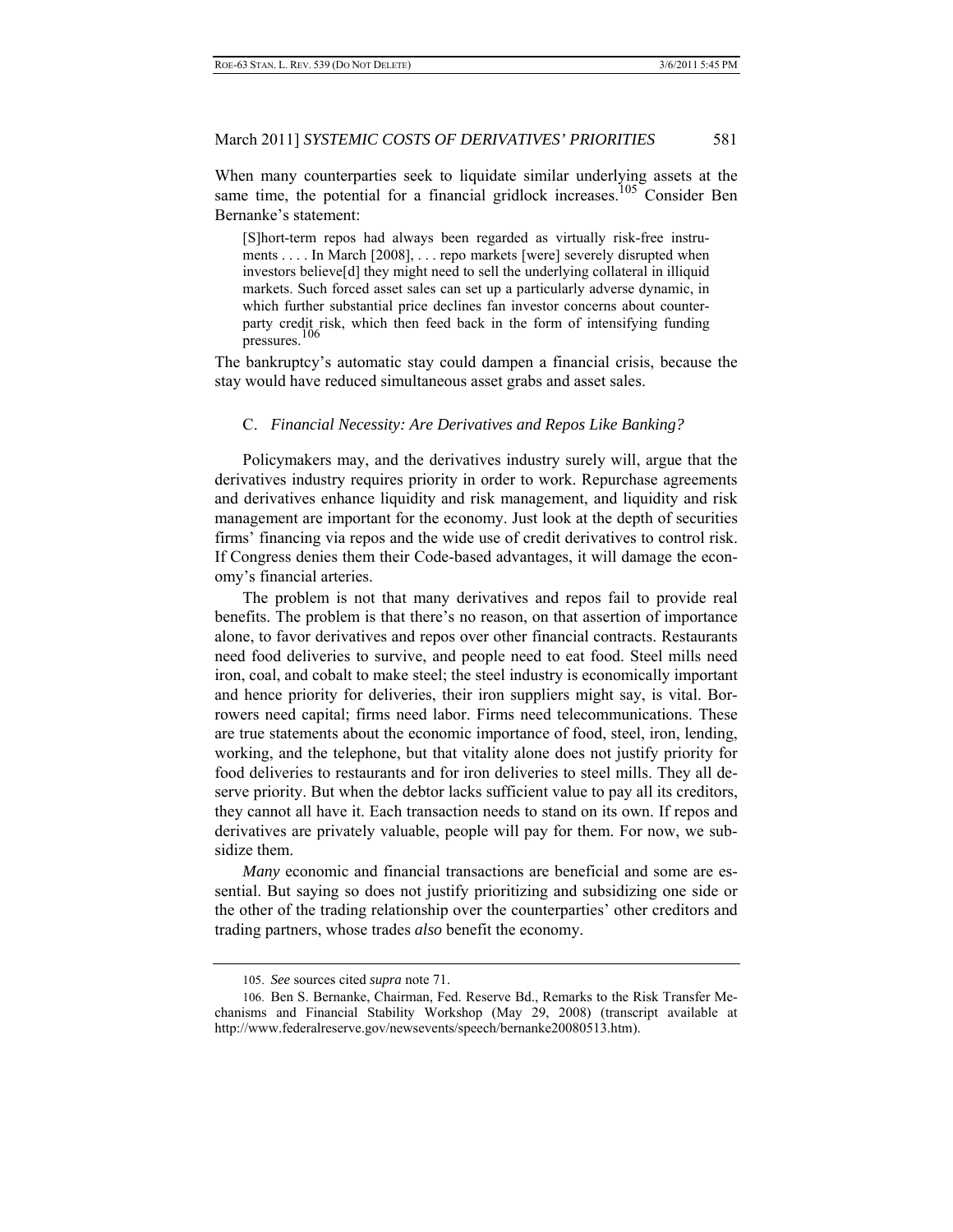Priority transfers risk to other players who *also* provide economic benefits. Those transfers and subsidies are hidden and, when widespread, pernicious.

Congress would need to be convinced that repos and derivatives provide some critical benefit with spillover effects. It's the *extra* benefit from *positive* spillovers that would justify jumping such financial contracts to the head of the bankruptcy queue. But to state their potential for spillover benefits is to state their costs: we may have *over*used these financial products, due to their favored bankruptcy status, thereby exacerbating a financial crisis and knife's-edge financing. From what we now know, spillovers are at least as likely to be negative as positive. In the absence of compelling evidence either way, policy should be neutral. Derivatives should be treated like other financial obligations.<sup>107</sup>

\* \* \*

Consider another financial necessity argument: Derivatives and repos have become so fundamental to American financial markets that they resemble the bank payments system in their foundational necessity. Just as check-clearing and savings activities should be safe and fully transparent so that depositors need not fear bank failure, for Wall Street to function in the twenty-first century, it needs repos, and both Main Street and Wall Street now need credit derivatives to manage risk. These instruments are vital for finance, this view would have it, and players using them need additional protection because they cannot be concerned with their counterparties' creditworthiness.

Two caveats, both substantial, militate here against such favoritism. First, the derivatives and repo markets are *not* widely populated by financially naïve retail bank depositors. Rather, the center consists of sophisticated financial players.

Second, if derivatives and repos resembled the payments system in needing protection and transparency due to their systemic importance, the proper regulatory reaction would not at all be ad hoc bankruptcy priorities. Rather, Congress would need to complete the regulatory and contractual loop by recognizing that the United States is that market's missing creditor and that the United States needs to complete its contingent, de facto contract status with a regulatory structure that approximates that which we use for deposit banking. There would be greater risk controls and regulation. The derivatives and repo players

<sup>107.</sup> Solely focusing on the safe harbor's extra benefits to the derivatives and repo players is itself not logically entailed here. If serious systemic costs emanated from ordinary treatment of derivatives, and did so without offsetting benefits, then the logic of incentives and systemic risk would point us to considering cutting back ordinary treatment.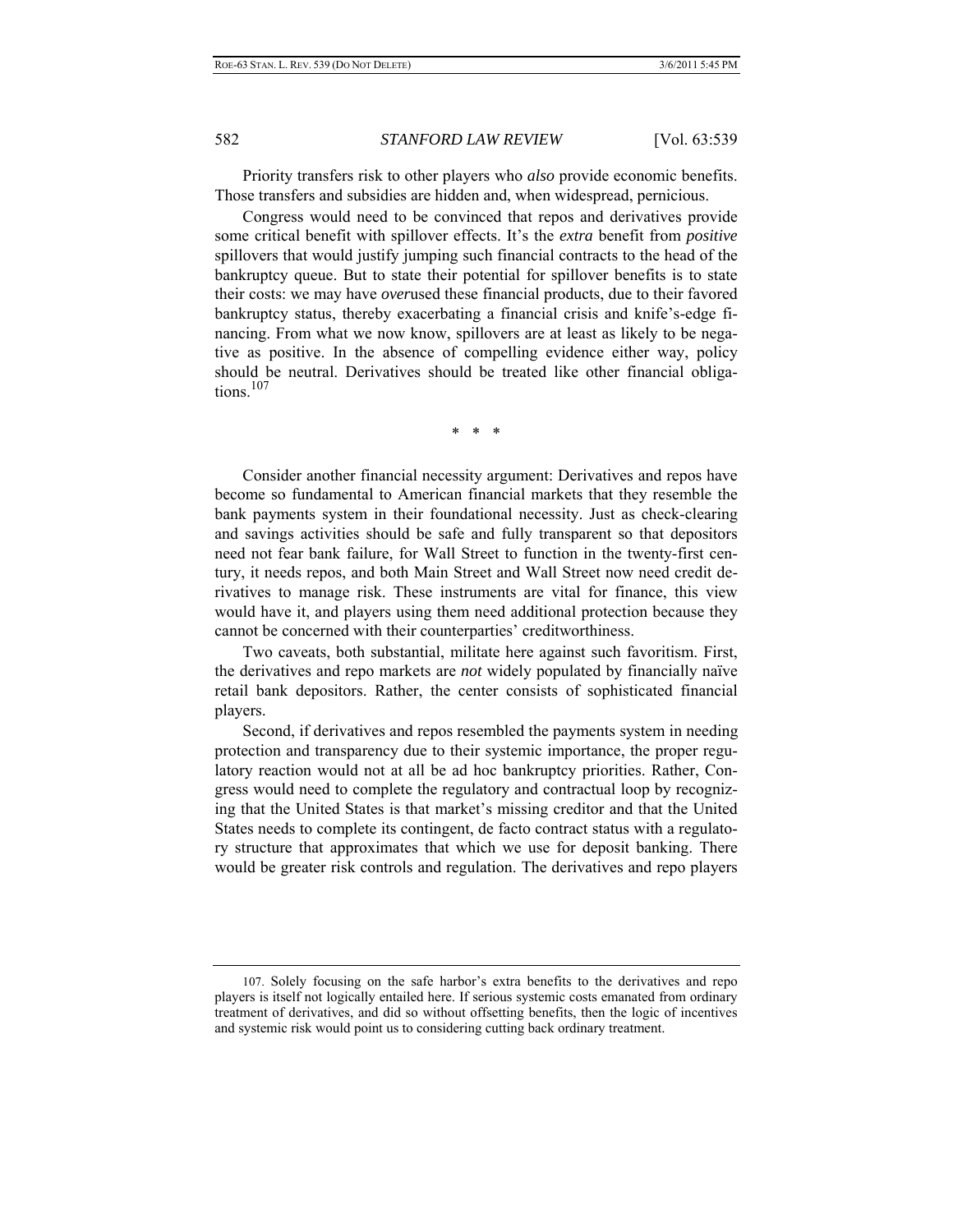would be charged for the government guarantees. We now get the costs of favoring derivatives, but without the full panoply of benefits and controls.<sup>108</sup>

I am not arguing that derivatives and repos have systemic benefits at the level of bank deposits. But if this view is given weight in Congress, the appropriate reaction is a regulatory overlay that recognizes systemic value, regulates the resulting risk, and charges the derivatives market for the government support, not an ad hoc set of bankruptcy superpriorities.

#### D. *Preserving Priority*

Collateralized derivatives, special purpose vehicles,  $109$  secured credit, and unsecured senior debt all lie on a spectrum of priority in bankruptcy. Several of the reasons to doubt the overall public economic value of derivatives' priorities apply to these other types of financing, albeit not the major reasons. We need not abandon the spectrum altogether, but we should examine the justifications for elevating derivatives and repos to the high end of that spectrum. Thus far, *only* derivatives priorities have made the United States a major de facto creditor and guarantor of the derivatives firms. And, thus far, *only* derivatives priorities have exacerbated a major financial crisis and economic downturn.

True, the affected financial players might react to repeal by constructing separate bankruptcy-remote vehicles.<sup>110</sup> The new vehicles would be affiliated with the core financial institution, but allow their creditors to seize value from the separate entities if the core firm fails. Such bankruptcy-remote special purpose vehicles are widely used elsewhere.<sup>111</sup> But removing the derivatives book from the core financial institution differs sharply from the usual bankruptcyremote issue of the debtor creating a firm with priority over its other creditors because the separate vehicle gets especially "good" assets. Removal pushes the derivatives book *out* from the systemically vital institution to a separate affiliate. By pushing it out, market players would be removing the derivatives risks *from* having a call on the financially sensitive bank's equity and, hence, from having a call on the government's guarantee. This *is* the public policy goal we should be seeking.

<sup>108.</sup> *Cf.* Morgan Ricks, Shadow Banking and Financial Regulation 1, 27 (Aug. 30, 2010) (unpublished manuscript), *available at* http://www.ssrn.com/paper=1571290.

<sup>109.</sup> A special purpose vehicle is a separately incorporated firm, structured to be difficult to enter Chapter 11 (hence, they're often called "bankruptcy remote"), into which a firm moves assets for the purpose of financing itself.

<sup>110.</sup> *See* Kenneth Ayotte & Stav Gaon, *Asset-Backed Securities: Costs and Benefits of "Bankruptcy Remoteness*,*"* REV. FIN. STUD. (forthcoming) (manuscript at 1-2), *available at* http://rfs.oxfordjournals.org/content/early/2010/09/13/rfs.hhq059.full.

 <sup>111.</sup> Again, bankruptcy-remote affiliates are companies that hold the target assets and are kept separate from the core company. Even if the core company goes bankrupt, the affiliate should not. It would thereby pay its debts outside of the core firm's bankruptcy.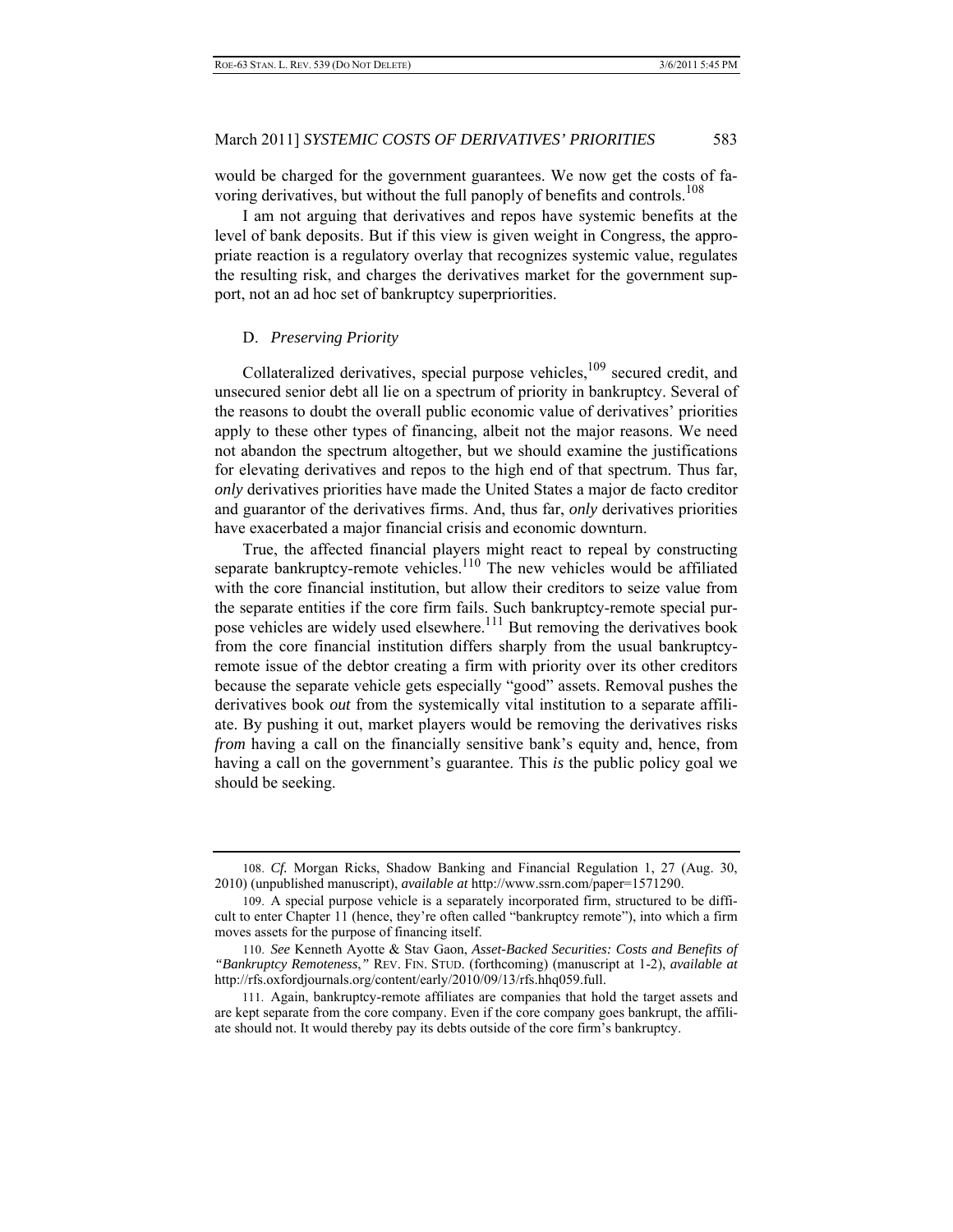The financial industry has relied on the safe harbor priorities, convinced Congress to expand those priorities, and did not see fit to rely heavily on using such bankruptcy-remote affiliates for derivatives trading. If the safe harbor priorities were cut back, the industry, I hope, would substitute toward safer financing, and that could *include* well-capitalized bankruptcy-remote vehicles that do not put the core financial institution's capital at risk. Indeed, requiring affiliates to handle all derivatives trading was a regulatory proposal that the derivatives-trading banks vociferously opposed,<sup>112</sup> presumably because counterparties want access to the government-guaranteed institution and the bank's capital to back up the obligations. Partial separation became part of the Dodd-Frank bill as passed. $113$ 

#### E. *Transition*

Regulatory transition is a related issue. Although derivatives and repos do not merit regulatory subsidy, they are financially important in the markets that we have now, partly because the Code subsidizes them. Any transition should not be abrupt, so that markets can smoothly adjust.

 Also, transition will not be easy politically. Incumbent groups benefit from the superpriorities, know what they are, and will oppose reform, a characteristic that often stymies change.<sup>114</sup> It's unclear from where lobbying for change would come. Some explanation for the existing superpriorities must come from the lobbying power of the benefited financial institutions. The arguments against the superpriorities are substantial, but neither self-evident nor amenable to political and media sound bites, making interest group lobbying potential here strong.

Moreover, change is costly and the rules in place, even if unwise when enacted, will impose costs as well as benefits if changed.<sup>115</sup> The day-to-day

<sup>112.</sup> *See* Wall Street Transparency & Accountability Act of 2010, S. 3217, 111th Cong. (as reported by S. Comm. on Agric., Nutrition, & Forestry, 2010), *available at* http://ag.senate.gov/site/legislation.html; Scott Patterson & Robin Sidel, *Finance-Bill Proposal Worries Banks*, WALL ST. J., Apr. 27, 2010, at A4; Edward Wyatt, *Veto Threat Raised over Derivatives*, N.Y. TIMES, Apr. 17, 2010, at B1 ("The measure would . . . require banks and Wall Street firms to spin off much of their derivatives operations into a separate subsidiary . . . . Financial institutions will fight that provision vigorously.").

<sup>113.</sup> A third and further analytic issue is the application of differing rules: the Federal Deposit Insurance Act applies to commercial banks, while the Code applies to investment banks. But the FDIC priority and safe harbor rules are analogous to the Code rules, as the derivatives industry sought and obtained parallel safe harbors in the Code and under banking regulation. Changes should occur in parallel fashion.

<sup>114.</sup> *See, e.g.*, Mark J. Roe, *Chaos and Evolution in Law and Economics*, 109 HARV. L. REV. 641, 652 (1996); Enrico Perotti & Paolo Volpin, *Lobbying on Entry* (Eur. Fin. Ass'n 2004 Maastricht Meetings, Paper No. 2277, 2004), *available at* http://www.ssrn.com/ abstract=558588.

<sup>115.</sup> *See* Lucian Arye Bebchuk & Mark J. Roe, *A Theory of Path Dependence in Corporate Ownership and Governance*, 52 STAN. L. REV. 127 (1999).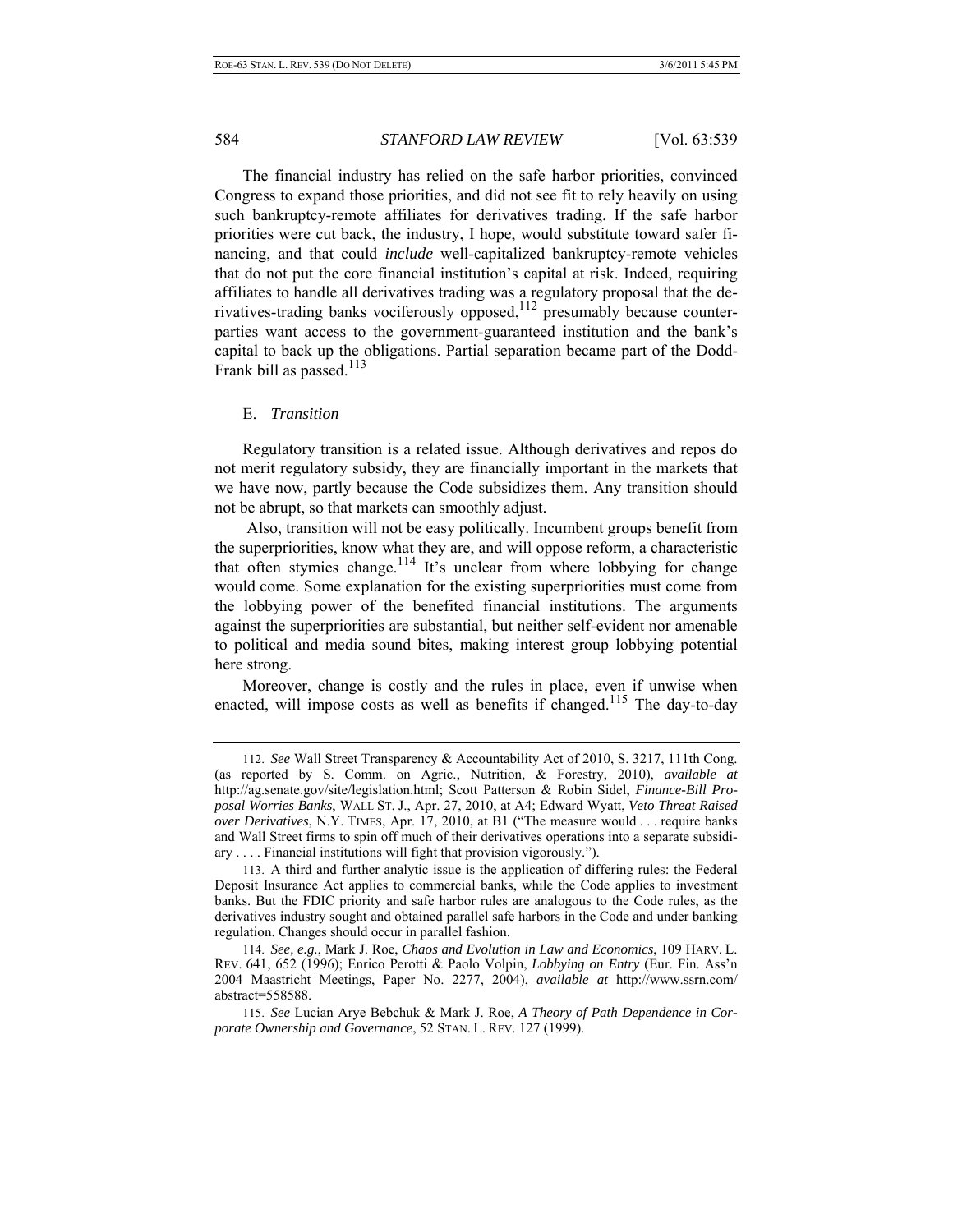transactional world of finance relies today on using derivatives and repos in many settings and will seek to keep that world, either by resisting rule changes or by creating close substitutes if the rules change anyway. But if the close substitutes do not present systemic risk, they are better than the current arrangements, as I indicated in the prior Subpart.

### F. *Extent*

The market-discipline disincentives warn us to be wary of the Code's superpriorities for derivatives and repos, and these priorities and safe harbors need to be limited. The Code's exceptions transfer risk from one of the financial firms' creditors to another, with those risks eventually ending up in the hands of the United States. The United States needs to react like a contractual creditor would, but, lacking a contract, it must use its regulatory tools, such as the Code.

But not all derivatives contracts involve systemically vital institutions that push risk onto the United States. One counterargument is that any rollback should not affect, say, industrial end users of derivatives. Rolling back the Code might be best implemented technically by across-the-board application, or by targeting a rollback to systemically vital financial firms but not ordinary financial and industrial firms; I offer here no justification as to where, or whether, to draw the line. If only for political expediency, industrial end users outside of the financial core may have to be exempt (i.e., with their counterparties retaining superpriority), although this tweak to cutback carries some political risk that the financially central firms will use the end users as a wedge to defeat any rollback. $116$ 

#### V. WHAT THE DODD-FRANK FINANCIAL REFORMS DO AND FAIL TO DO

# A. *Dodd-Frank: Nothing on Bankruptcy Superpriorities*

Congress recently passed a major financial overhaul, the Dodd-Frank Act.<sup>117</sup> It did not change bankruptcy priorities. It does mandate that derivatives trading be pushed out from the insured institution via the so-called Volcker rule, which seeks to stymie banks' proprietary derivatives trading.<sup>118</sup> Whether these provisions can be effectively implemented is yet to be seen.

<sup>116.</sup> *Cf. A Financial Reform Reprieve*, WALL ST. J., Mar. 12, 2010, at A18 (identifying companies such as Alcoa, Boeing, Caterpillar, Disney, and Procter & Gamble that lobbied to be exempt from derivatives regulation).

<sup>117.</sup> Dodd-Frank Wall Street Reform and Consumer Protection Act, Pub. L. No. 111- 203, 124 Stat. 1376 (2010).

<sup>118.</sup> Whether it will succeed is disputed. *See* Nelson D. Schwartz & Eric Dash, *Despite Reform, Banks Have Room for Risky Deals*, N.Y. TIMES, Aug. 26, 2010, at A1 (describing loopholes).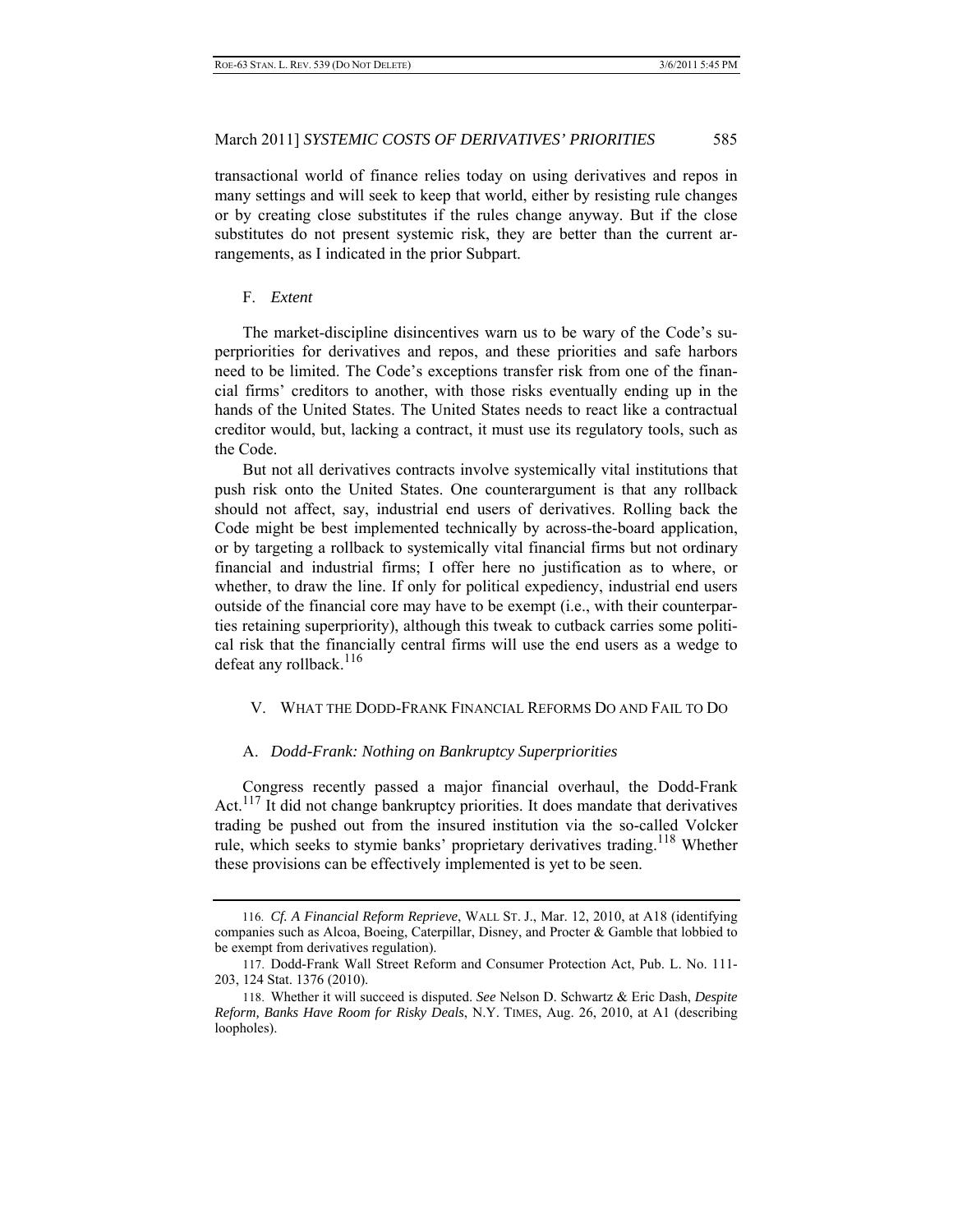Dodd-Frank provides for a nonbankruptcy liquidation mechanism for systemically important financial institutions.<sup>119</sup> The FDIC can restructure the failed entity and move its assets and liabilities out from the failed entity. Because each creditor entitlement ties to the Bankruptcy Code, the Code is potentially still central formally.<sup>120</sup> As importantly, Dodd-Frank contemplates a resolution procedure likely to put the derivatives players in about the same position as the Code puts them: there is an automatic stay of sorts in Dodd-Frank for financially central firms—but only for one business day. During that business day, the financial regulators are expected to arrange for the transfer from the failed institution of its entire derivatives book; they cannot cherry-pick among a counterparty's contracts with the debtor. That is, the stay allows the regulator to find a party that will pick up the derivatives book, which may well effectively cover the unsecured portion of the derivatives book. While the one-day Dodd-Frank stay is more onerous than the Code's lack of any stay, the expectation of the regulator making good on the unsecured portion of the failed firm's derivatives book is better. If the regulator fails to transfer the book in one business day, the automatic stay lifts.

# B. *A Derivatives Exchange: Many Eggs, One Basket*

The major derivatives safety initiative in Dodd-Frank is to mandate a clearinghouse or exchange for many derivatives.<sup>121</sup> The clearinghouse would promptly call for new collateral if the value of the derivative contract declines. It would also make trading more transparent in ways regulators could better monitor.

While a clearinghouse can be useful in important dimensions, it is unlikely to be anywhere near as helpful as the consensus in Washington came to believe during the reform discussions.<sup>122</sup> Deep weaknesses afflict the clearinghouse, making it unwise to rely on it primarily, as Dodd-Frank has. First, it's unclear

<sup>119.</sup> *See* Dodd-Frank Act §§ 201-217, 124 Stat. at 1442-520 (to be codified at 12 U.S.C. §§ 5381-5394).

<sup>120.</sup> *See* Dodd-Frank Act § 210(b)(4)(B), 124 Stat. at 1477 (to be codified at 12 U.S.C. § 5390(b)(4)(B)). Dodd-Frank affirms the Federal Deposit Insurance Corporation's power to repudiate contracts, including derivatives contracts, as long as it does so in a reasonable period of time and pays damages.

<sup>121.</sup> *See* Dodd-Frank Act § 725, 124 Stat. at 1685 (to be codified at 7 U.S.C. § 7a-1).

<sup>122.</sup> On Washington's postcrisis infatuation with clearinghouses, see COMM. ON CAPITAL MKTS. REGULATION, *supra* note 13, at iii-iv; U.S. DEP'T OF THE TREASURY, FINANCIAL REGULATORY REFORM 7 (2009); Gary Gensler, *How to Stop Another Derivatives Inferno*, FIN. TIMES (London), Feb. 24, 2010, http://www.ft.com/cms/s/0/3b52b642-217c-11df-830e-00144feab49a.html (chair of the derivatives market's primary regulator touting capital requirements, transparency, and clearinghouses); and Michael Mackenzie, Aline Van Duyn & Hal Weitzman, *Derivatives Dealers Brace for Clearing Shake-Up*, FIN. TIMES (London), July 13, 2010, http://www.ft.com/cms/s/0/019f8048-8e9a-11df-8a67-00144feab49a .html ("After Bear Stearns and then Lehman in 2008, clearing became a priority for regulators.").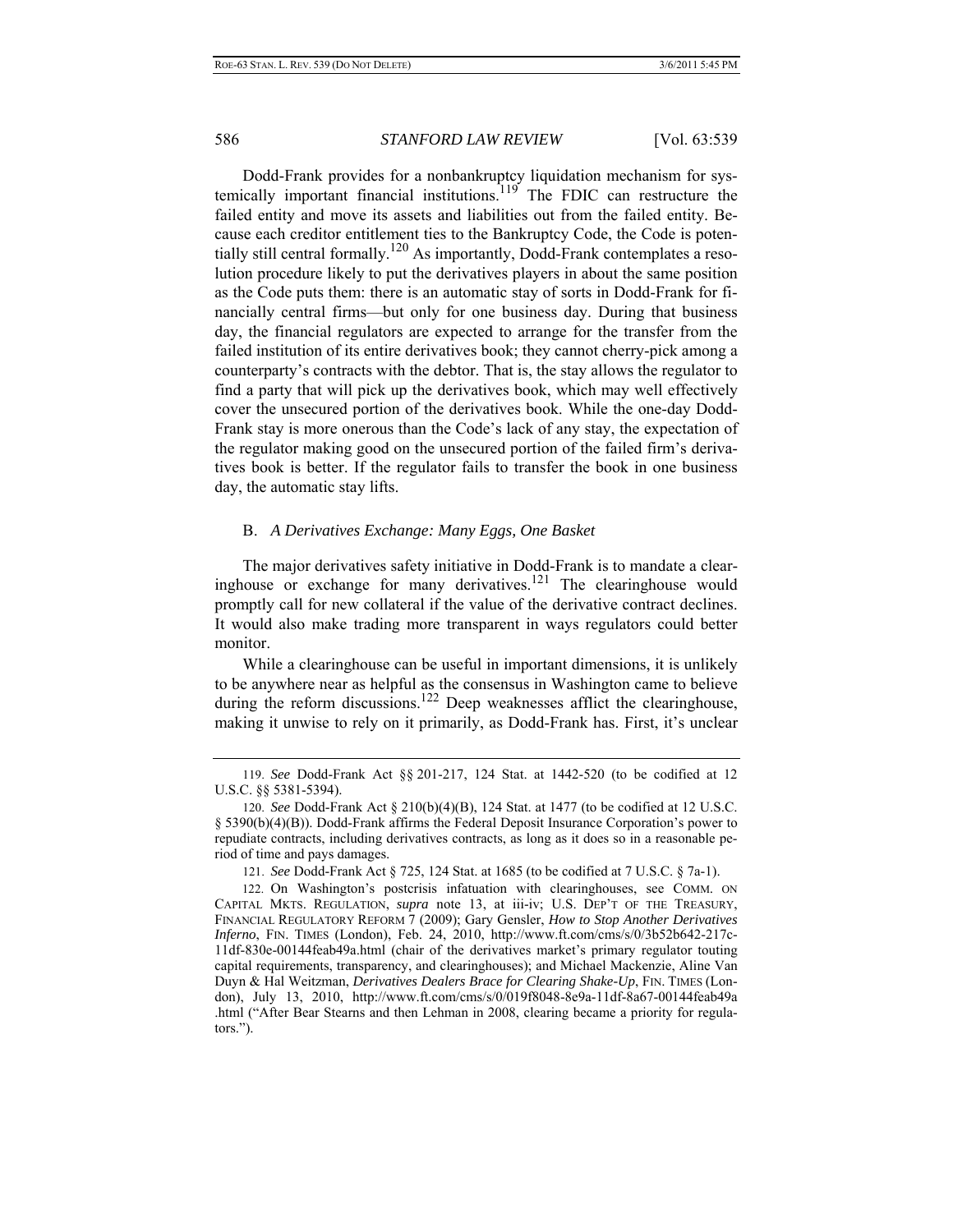whether the exchange would itself be properly incentivized to handle counterparty risk, particularly if the major derivatives dealers themselves control the clearinghouse. $123$ 

Second, many types of derivatives just cannot be handled by a clearinghouse, because there's no market price against which the clearinghouse employees can mark the cleared but open transaction. Worse, one major class of derivatives—credit default swaps—face "jump-to-default" risk. They look fine until the underlying security has a credit event and a huge payment is due. Collateralizing these on an exchange or clearinghouse has proven to be difficult thus far, and no easy solution is available.

Third, and insidiously, a clearinghouse is a very large netting organization. It reduces risk for the participants and can enhance transparency in these financial markets. The risks netted do not disappear, but are borne by the creditors outside the exchange's netting mechanisms. If the only systemically important risks are those netted inside the exchange, fine. But if systemically important firms are outside the exchange, they bear more risk due to the exchange, and we accordingly might not reduce systemic risk enough.

Fourth, and even more insidiously, a clearinghouse ups the ante on "too big to fail," *because the clearinghouse will itself be too big to fail*. That's fine, but only if it doesn't fail. Recall though that fast-moving Russian exchange rates brought down Long-Term Capital Management and its Nobel Prize-winning managers. And fast-moving revaluations of subprime assets in 2008 may have moved faster than a clearinghouse would have been able to react to. If the clearinghouse can run as fast as a fast-moving market, we're safe; if it can't, we're not.124

<sup>123.</sup> *See* ROBERT E. LITAN, THE DERIVATIVES DEALERS' CLUB AND DERIVATIVES MARKETS REFORM 9, 11, 28-29 (2010), *available at* http://www.brookings.edu/~/media/ Files/rc/papers/2010/0407\_derivatives\_litan/0407\_derivatives\_litan.pdf.

<sup>124.</sup> *See* Craig Pirrong, The Economics of Clearing in Derivatives Markets: Netting, Asymmetric Information, and the Sharing of Default Risks Through a Central Counterparty (Jan. 8, 2009) (unpublished manuscript), *available at* http://www.ssrn.com/abstract/paper= 1340660; *see also* Stulz, *supra* note 18, at 82, 88-89; Mark J. Roe, *Derivatives Clearinghouses Are No Magic Bullet*, WALL ST. J., May 6, 2010, at A19; Jeremy C. Kress, Credit Default Swap Clearinghouses and Systemic Risk (Apr. 3, 2010) (unpublished manuscript), *available at* http://ssrn.com/paper=1583912. The clearinghouse also does not address the knife's-edge financing issues for repos. (Repos do not go through a clearinghouse, although triparty repo, which inserts a dealer between buyer and seller, has similarities. *See* Garbade, *supra* note 99, at 38-39.)

The clearinghouse, however, has one undiscussed systemic advantage *if* superpriorities persist. The superpriorities' wide setoff right supports a concentrated derivatives market, because concentrated counterparties with many offsetting trades between them better capture the value of extended setoff than do decentralized traders with many counterparties. *See supra* Part II.B.4. The clearinghouse internalizes this setoff advantage in the clearinghouse, allowing for smaller players to indirectly get some of the Code-bestowed setoff benefit. However, the clearinghouse may itself then also pick up much, or all, of the systemic toobig-to-fail quality now adhering to major derivatives players.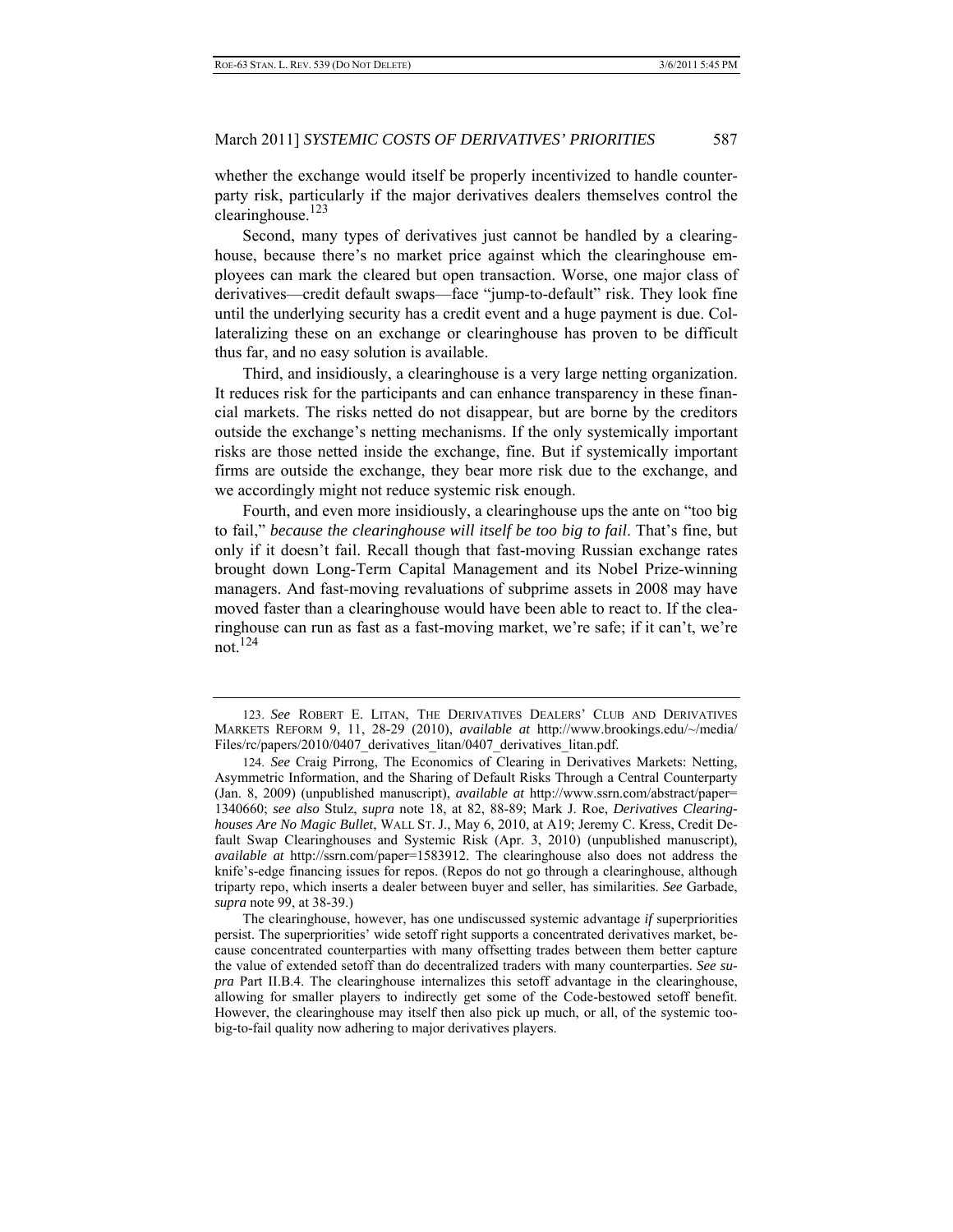#### **CONCLUSION**

Chapter 11 typically bars creditors from collecting on their loans from the bankrupt debtor, requires that creditors who preferentially seize security or get themselves repaid on the eve of bankruptcy return the assets seized or the repayment made, requires that fraudulent conveyances be recaptured by the debtor, and allows the debtor, but not the creditor, to affirm or reject outstanding contracts.

None of these rules apply to a bankrupt's derivatives and repo counterparties. Instead, derivatives and repo players can seize collateral, more widely net out gains and losses on open contracts, terminate contracts, and keep eve-ofbankruptcy preference payments from the debtor that favor them over other creditors. Their privileged capacity to jump the queue can induce a run on the failing financial institution, and such a run may have hit AIG, Bear Stearns, and Lehman, deepening and extending the recent financial crisis. Worse, their exemptions from basic bankruptcy practice can exacerbate collateral contagion and information contagion.

The systemic issues need to be analyzed in two time periods: once, for an ongoing financial crisis, and again for the years prior to the crisis. As we've seen, the impact during an ongoing crisis is indeterminate, with benefits (reducing contagion) and costs (runs, information contagion, and collateral contagion). But, the most severe bankruptcy derivatives problem is the one I've brought forward to analyze in this Article: the derivatives players' advantages undermine prebankruptcy market-discipline incentives in the years before a crisis in ways that, once a crisis hits, accelerate and transmit financial instability originating elsewhere in the financial system. That acceleration stems from the limited incentives of most derivatives counterparties to monitor the prebankruptcy debtor, to price and absorb the systemic risk, to diversify their counterparties, and to strongly insist on counterparties being well capitalized, since the derivatives and repo players do well in a resulting bankruptcy. Once they know they can seize the collateral, they monitor the collateral, not primarily the creditworthiness of the counterparty. Once they know they can obtain eve-ofbankruptcy collateral free from preference attack, they have less reason to worry early about overall counterparty risk than do less privileged creditors. Although ordinary financial creditors of the debtor see their incentives for market discipline vis-à-vis the debtor rise correspondingly, too many have only limited capacity to discipline the debtor, as often they are not well informed about that market.

Still, even poorly informed creditors' contractual reaction could eventually reduce these problems, because in time unsecured general creditors such as those in the commercial paper market will anticipate the generality that they are bearing more risk, especially after they've suffered or seen others suffer. But the biggest unsecured creditor for financially central firms like AIG, Bear, and Lehman is the United States, as de facto guarantor of too-big-to-fail financial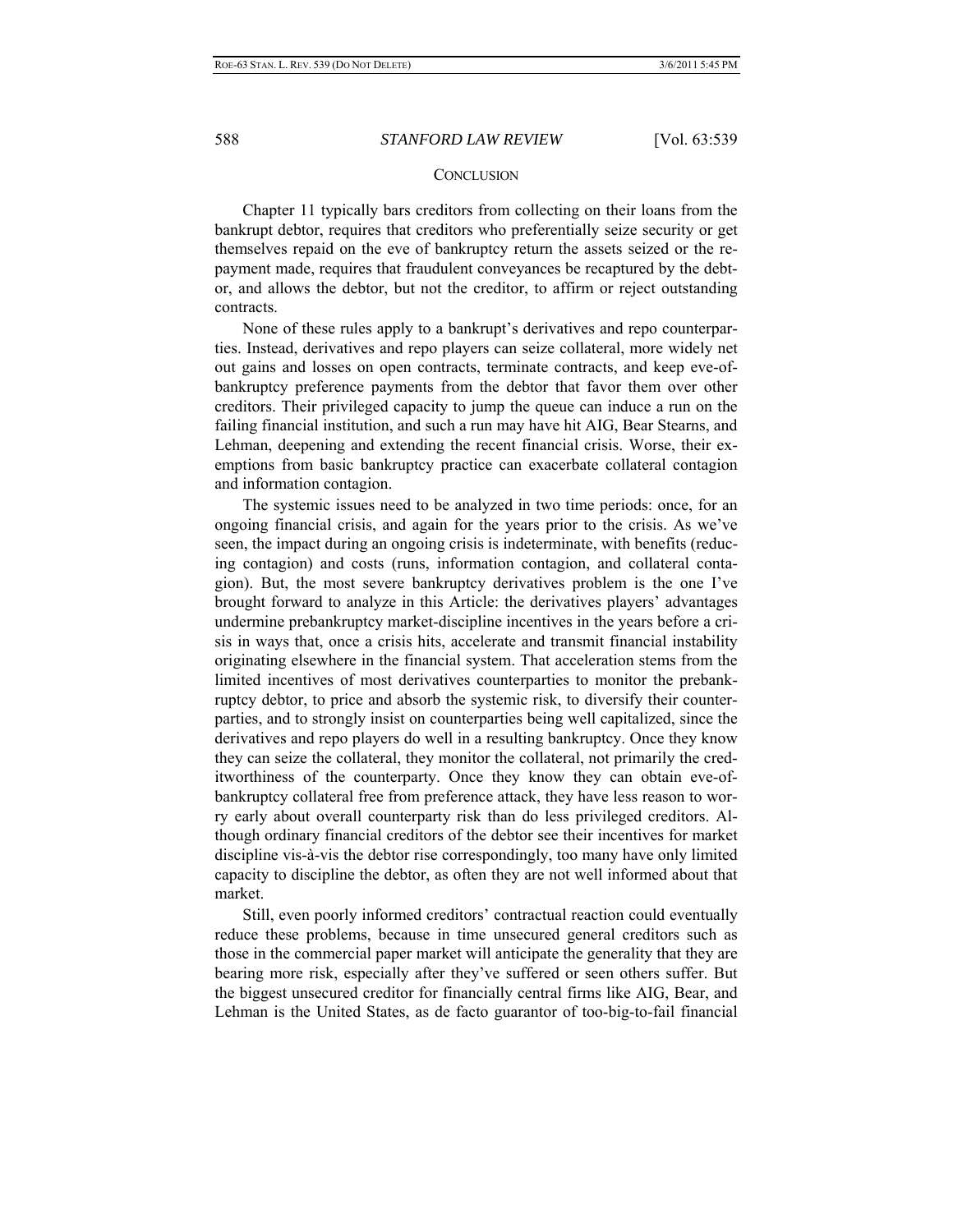institutions. For the United States, localized contractual reaction is implausible, since it has no contract. Instead, regulatory reaction that motivates more market discipline is needed.

Like the mortgage-interest deduction for home ownership and our longlasting farm subsidies, we are subsidizing the production of derivatives and repos via the Code's favored treatment. When we subsidize an activity, we get more of it than we otherwise would. Worse, as economic and financial activity gravitates to the favored sector, the sector becomes more important to the economy, making change hard because it would disrupt ongoing ways of doing business. We also get vested interests who have much reason to resist change and to bring forth arguments and resources against that change.

Congress should repeal or reshape the de facto derivatives priorities in Chapter 11. A long phase-in of repeal would be needed. And, while clarifications are appropriate, such as affirming the integrated nature of an interest rate swap as not comprising two separate contracts for bankruptcy purposes, the derivatives superpriorities are far too strong, going much further than simple, principled clarifications. Although it would be better if we had good data on the magnitude of benefits and costs, without that data we must analyze incentives and make judgments as to likely reactions to changed rules. Repeal would push derivatives and repo counterparties to insist on doing business with safer debtors, would induce them to charge for the extra risk, and would help to stabilize the financial system. As weak debtors saw the costs of their repo financing and derivatives transactions rising, they would feel pressed to substitute toward longer-term, more stable financing.

My point is not that private market discipline is without qualification superior across-the-board to good, direct prudential regulation. We do not want to substitute private discipline for better public risk regulation via, say, stronger capital requirements. Rather, the point is that prudential regulation will be imperfect, because of the standard debilities of government actors and because of the potential for capture by the regulated. Indeed, some of the Code's superpriority rules now in place may represent that sort of capture. Given the debilities of prudential regulation, public efforts should be structured, if the politicaleconomy impediments to do so can be overcome, to add as much efficacious, cost-effective market discipline to the mix as we can.

The blanket exceptions and superpriorities for the derivatives and repo markets are overly broad and can let counterparties drop their guard. Given that some ex post government bailout and resolution is unavoidable, we want a bankruptcy system that encourages as much market-based, ex ante market discipline as can be had, via more market-based counterparty monitoring, better risk pricing, and more resilient financial structures. The Dodd-Frank financial reforms give the regulators significant resolution authority in a financial crisis. But they fail to harness private incentives for precrisis financial market discipline. We need to have both.